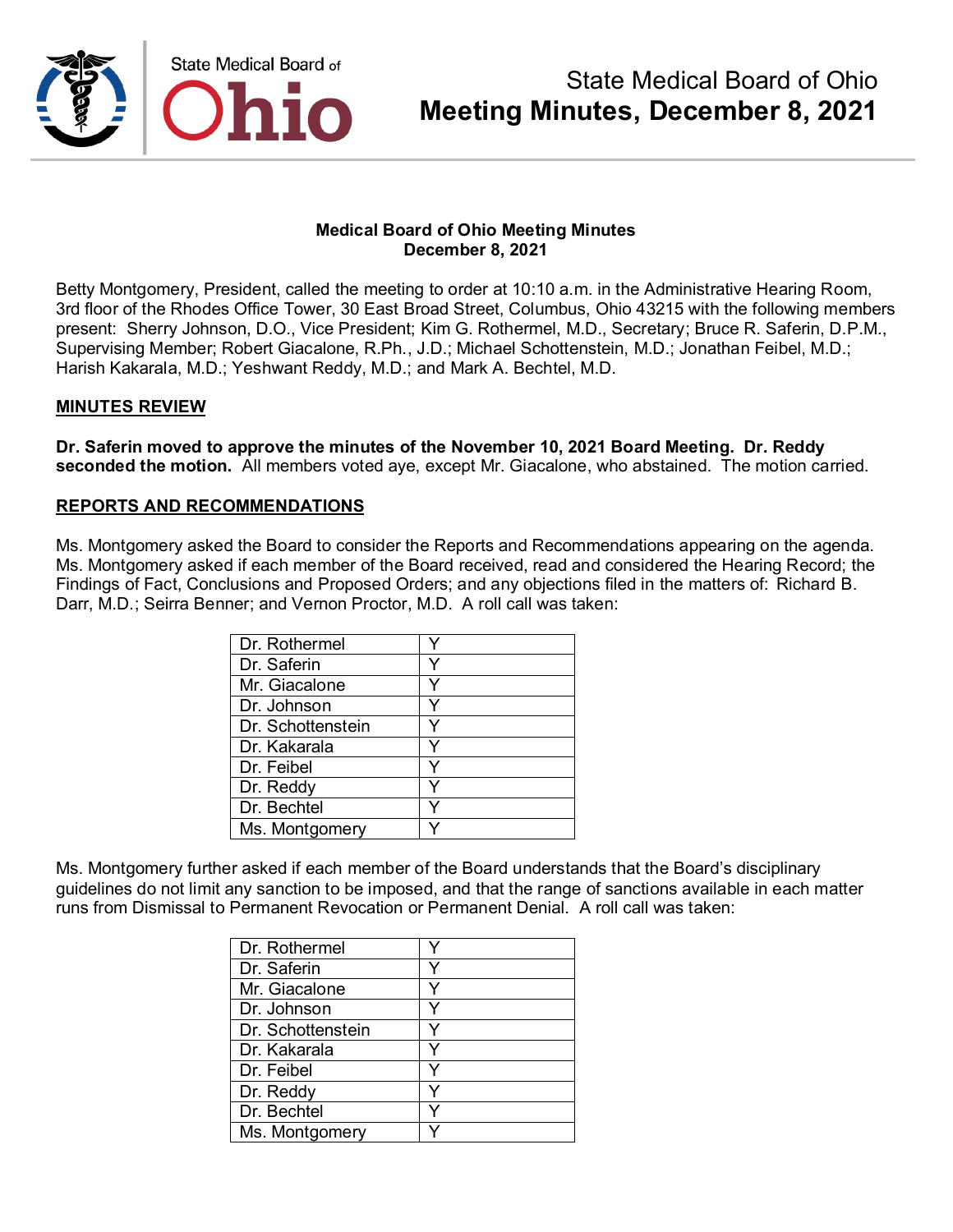Ms. Montgomery further asked if each member of the Board understands that in each matter eligible for a fine, the Board's fining guidelines allow for imposition of the range of civil penalties, from no fine to the statutory maximum amount of \$20,000. A roll call was taken:

| Dr. Rothermel     |   |
|-------------------|---|
| Dr. Saferin       |   |
| Mr. Giacalone     |   |
| Dr. Johnson       |   |
| Dr. Schottenstein |   |
| Dr. Kakarala      |   |
| Dr. Feibel        |   |
| Dr. Reddy         | v |
| Dr. Bechtel       |   |
| Ms. Montgomery    |   |

Ms. Montgomery stated that in accordance with the provision in section 4731.22(F)(2), Ohio Revised Code, specifying that no member of the Board who supervises the investigation of a case shall participate in further adjudication of the case, the Secretary and Supervising Member must abstain from further participation in the adjudication of any disciplinary matters. In the disciplinary matters before the Board today, Dr. Rothermel served as Secretary and Dr. Saferin served as Supervising Member. In addition, Dr. Bechtel served as Secretary and/or Supervising Member in the matter of Dr. Darr.

## **Richard B. Darr, M.D.**

Ms. Montgomery directed the Board's attention to the matter of Richard B. Darr, M.D. Objections have been filed and were previously distributed to Board members. Mr. Porter was the Hearing Examiner.

A request to address the Board has been filed on behalf of Dr. Darr. Five minutes will be allowed for that address.

Dr. Darr was represented by his attorney, Michael Lyon.

Mr. Lyon stated his belief that the bar in this case is very high compared to other cases, noting that Dr. Darr has practiced medicine for over 50 years. During that time, Dr. Darr has had only one malpractice case about 30 years ago that resulted in a \$50,000 payout. Mr. Lyon stated that in 50 years there has not been one scintilla of evidence that any act or failure to act on Dr. Darr's part caused injury to any patient. Further, there is no sexual misconduct, drugs, criminal activity, or fraud in Dr. Darr's past. Rather, this case has to do with Dr. Darr's ability to practice medicine and whether a diagnosis has been made that would reflect an inability to practice medicine.

Mr. Lyon stated that the evidence presented by the State falls far short of the high bar in this case. The State called Stephen Noffsinger, M.D., a forensic psychiatrist, as a witness. Mr. Lyon suggested that Dr. Noffsinger is not an appropriate witness for this inquiry because he is not a cognitive neurologist. Dr. Noffsinger, using the Diagnostic and Statistical Manual of Mental Disorders, 5<sup>th</sup> Edition (DSM-V) and a 45 to 60 minute remote interview, diagnosed Dr. Darr with "Unspecified Neurocognitive Disorder." Dr. Noffsinger testified that a neuropsychological examination administered by Scott A. Magnuson, Psy.D., was incorporated into his analysis. Dr. Magnuson had found that there was mild neurocognitive disorder, and therefore Dr. Noffsinger concluded that Dr. Darr is not appropriate to practice medicine.

Mr. Lyon continued that if one compares the neuropsychological examination taken by Dr. Darr in 2009 to the one taken in 2021, they are identical and there had been no progress in the condition, yet he continued to practice medicine for 12 years without incident, without interventions, and without any problems.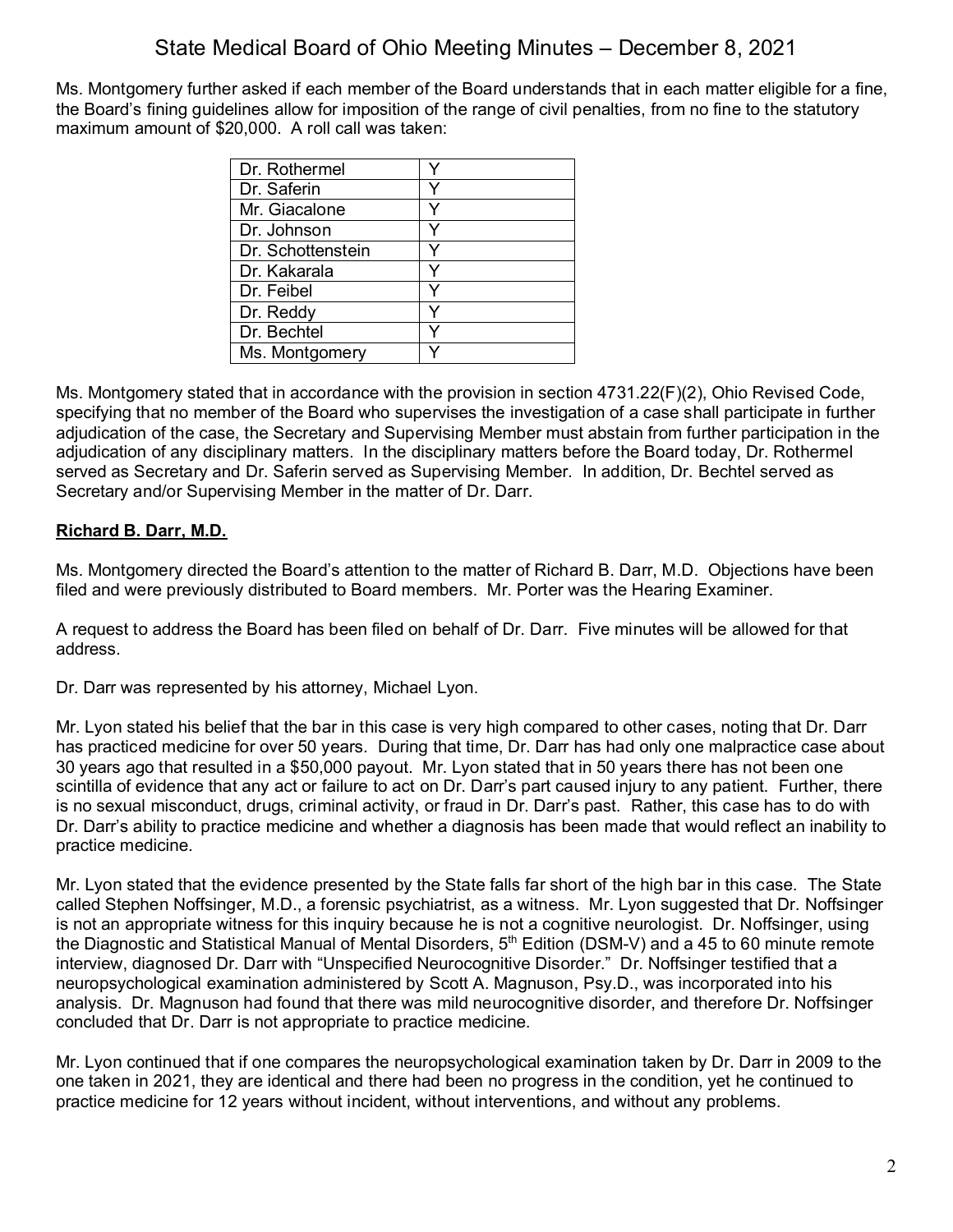Mr. Lyon stated that Douglas W. Scharre, M.D., a board-certified neurologist specializing in cognitive disorder, testified on behalf of Dr. Darr. Dr. Scharre has been seeing Dr. Darr on a regular basis since 2009 as a treating physician and has tested Dr. Darr numerous times. Dr. Scharre testified that in his opinion, based on his own observations, testing, background, education, and training, that Dr. Darr does not have any cognitive disorder. Rather, Dr. Scharre testified that Dr. Darr has attention deficit hyperactivity disorder (ADHD), and it is so minor that Dr. Scharre did not feel it needed treatment.

Mr. Lyon stated that Dr. Scharre's testimony was dismissed by the Hearing Examiner. Mr. Lyon suggested that Dr. Scharre, who has seen Dr. Darr since 2009, is in a better position to evaluate him than Dr. Noffsinger, a forensic psychiatrist. There was also testimony by Thomas W. Ericksen, M.D., a board-certified internal medicine specialist who has been seeing Dr. Darr for 20 years and knew him as a patient and a colleague. Dr. Ericksen testified that Dr. Darr is lucid and capable of evaluating and discussing issues. Dr. Ericksen had also inherited many of Dr. Darr's patients and, having examined the patients' charts, Dr. Ericksen opined that the histories and medications in the charts reflect a physician who is competent and practicing medicine with no problem whatsoever. Mr. Lyon opined that this carries tremendous weight, yet it was dismissed by the Hearing Examiner.

Mr. Lyon opined that given the totality of the evidence, this case does not rise to the level of removal of Dr. Darr's medical license.

Ms. Montgomery asked if the Assistant Attorney General wished to respond. Ms. Snyder stated that she wished to respond.

Ms. Snyder said that the State has a tremendous amount of respect for Dr. Darr's practice of medicine, and there is no question that over the last 50 years he has dedicated his life to that practice. Ms. Snyder stated that it gives her no pleasure to talk about Dr. Darr's mental capacity and fitness to practice medicine. However, that is what must be discussed today because multiple experts have found that Dr. Darr's cognitive abilities have suffered to an extent that he is no longer able to safely practice medicine. Ms. Snyder noted that even Dr. Darr himself has noticed that his short-term memory is not what it used to be, though he attributes this to age-related decline.

Ms. Snyder stated that the Board members had the opportunity to view a video of Dr. Darr being interviewed by Dr. Noffsinger. Ms. Snyder noted the cadence of Dr. Darr's answers during that interview, as well as the tangents he would go on when he could not quite figure out what the answer was. Ms. Snyder also stated that Dr. Darr would physically massage his forehead, as if trying to physically pull the memories out. Ms. Snyder stated that it was very compelling evidence to watch Dr. Darr struggle with the interview. Ms. Snyder stated that Dr. Darr behaved similarly during his hearing, though the written transcript does not capture this. Ms. Snyder stated that at the hearing she would ask a straight-forward question and five minutes later Dr. Darr still had not answered the question; Ms. Snyder would ask if Dr. Darr remembered the question that had been asked, and he could not remember.

Ms. Snyder stated that the Board is not here today to disparage Dr. Darr, but to protect the public. Ms. Snyder commented that as she watched Dr. Darr's interview with Dr. Noffsinger, she found herself adjusting her expectations as one would when speaking with an older person who has some memory difficulties. However, expectations cannot be adjusted in this case because Dr. Darr is an active physician in active practice and he must be held to a higher standard. Ms. Snyder noted that Dr. Darr practices geriatrics, and therefore takes care of one of the most vulnerable segments of the population. The Board must be able to trust that Dr. Darr's memory and cognitive function are good enough to process information, have abstract problem-solving skills, and have the cognitive capabilities to practice every day.

Ms. Snyder was also struck by Dr. Magnuson's report. Dr. Magnuson performed a neuropsychological evaluation and in the vast majority of categories, Dr. Darr tested at average or below average. However, those were the results as compared to other 75-year-olds; when compared to 65-year-olds or 55-year-olds, the percentages dropped.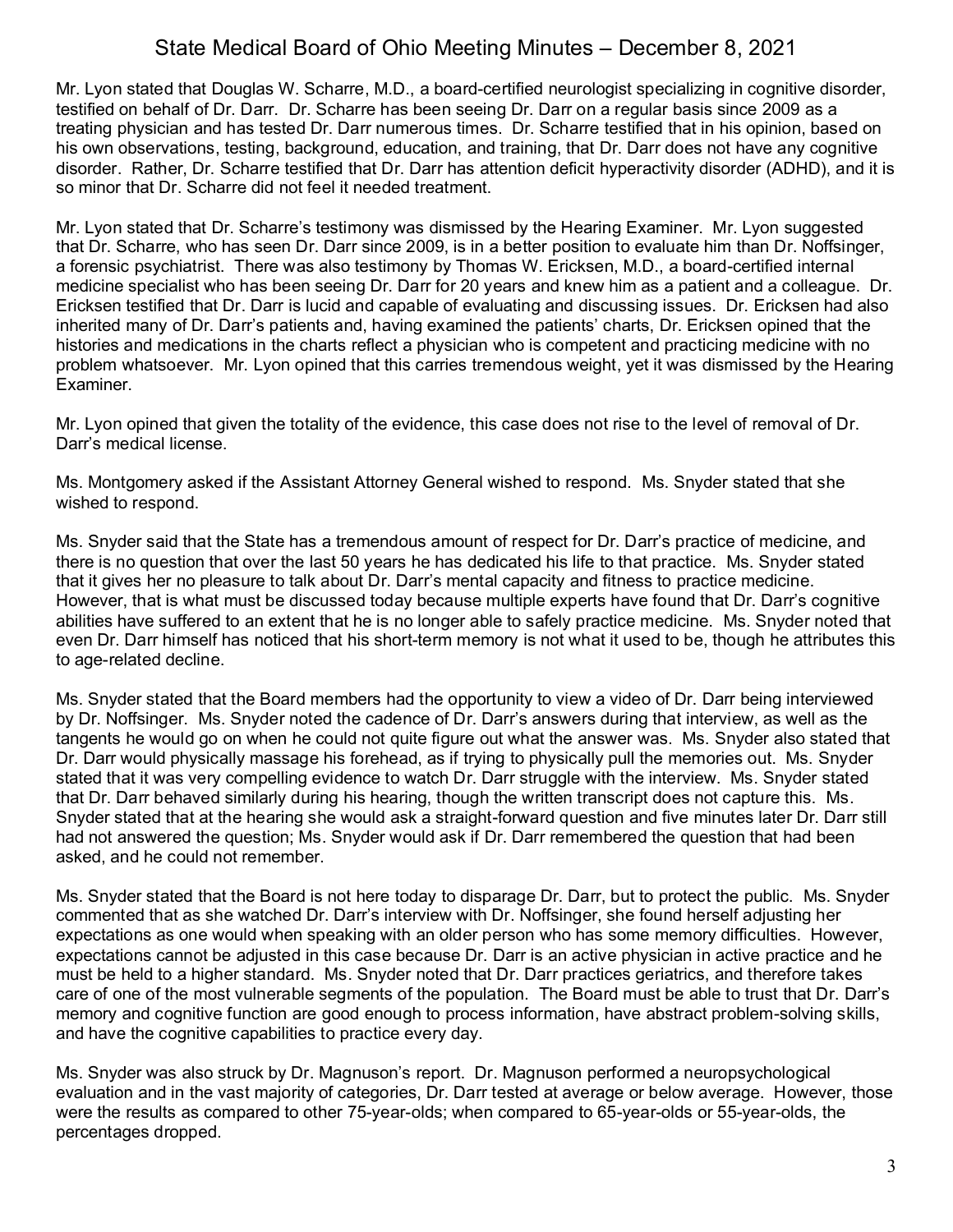Ms. Snyder recognized that Dr. Darr has spent a lifetime in medicine, and she speculated that that is why it is so difficult for him to recognize that it is time to hang up the stethoscope. Ms. Snyder observed that even lawyers age out, noting that judges are restricted from being a judge after the age of 70, and that it is simply a fact of life. Ms. Snyder reiterated that it is the Board's responsibility to put the patient first. Ms. Snyder recalled that Dr. Magnuson said, "The brain can't tell the brain when the brain is sick." Ms. Snyder regretted that the Board must tell Dr. Darr that he is no longer able to practice medicine.

### **Dr. Johnson moved to approve and confirm the Proposed Findings of Fact, Conclusions of Law, and Proposed Order in the matter of Dr. Darr. Dr. Kakarala seconded the motion.**

Ms. Montgomery stated that she will now entertain discussion in the above matter.

Dr. Schottenstein stated that minor neurocognitive disorder describes a modest cognitive decline where activities of daily living are preserved and the concern is not severe enough to warrant a diagnosis of dementia. Dr. Schottenstein stated that this is the gray area between the cognitive changes of normal aging and the cognitive impairment consistent with dementia. Dr. Schottenstein stated that brief mental status examinations such as the Folstein Mini-Mental Status examination or the Self-Administered Gerocognitive Exam (SAGE), which were administered at Dr. Darr's appointments with his neurologist Dr. Scharre, are insensitive for detecting mild neurocognitive disorder. Dr. Schottenstein stated that unless there is actual dementia, a patient will score well on these tests. Dr. Darr scored well because he does not have dementia and no one has alleged that he as dementia; the concern with Dr. Darr regards mild neurocognitive disorder.

Dr. Schottenstein noted Dr. Scharre's testimony that he uses the Folstein Mini-Mental Status examination and the SAGE at every visit because they are great tools to evaluate change over time. Dr. Schottenstein stated that this is true if one is screening for or following a patient with dementia. However, those tests are not good tools to screen or evaluate for changes over time for mild neurocognitive disorder. The way to make the distinction between mild neurocognitive disorder and normal age-related cognitive decline is with neuropsychological testing; if the testing shows cognitive decline that is substantially more severe than one would expect for one's age and level of education, then that is compelling.

Dr. Magnuson testified that Dr. Darr's premorbid cognitive abilities are estimated to be in the high average to above average range. Dr. Magnuson also testified that Dr. Darr demonstrated a decline in cognitive functioning on certain measures of executive functioning, working memory, attention, and memory. Dr. Darr's performance on those measures ranged from low average to exceptionally low. Given the evidence of decline in cognitive functioning coupled with the reported intact ability to perform activities of daily living, Dr. Darr was felt to meet criteria for mild neurocognitive disorder. Dr. Schottenstein acknowledged that defense counsel has concerns about the validity of this diagnosis. However, Dr. Schottenstein opined that the diagnosis is noncontroversial. Dr. Darr meets the criteria for the diagnosis and two autonomous Board experts independently came to the same conclusion.

Dr. Schottenstein continued that the neuropsychological assessments are compelling and concerning, but he would not use the results of such assessments in a rigid way whereby a physician scoring in the low range would automatically lose their license. However, Dr. Darr's neuropsychological assessments substantially corroborate the nature of the complaints the Board has received over a period of years regarding his behavior. In particular, Dr. Schottenstein expressed concern about the report of the investigator from the Court of Common Pleas Probate Division in Clark County, Ohio, filed on November 15, 2015. The report was prompted by the judge's concerns about Dr. Darr's court testimony in the guardianship proceeding. Dr. Schottenstein found the report to be disturbing and it corroborates the results of the neuropsychological testing based on behavioral observations of his co-workers.

A second example of concern is that in March 2021, the Springfield Regional Medical Center asked Dr. Darr to withdraw his admitting privileges due to concerns that he is an impaired physician. Dr. Darr agreed, but it was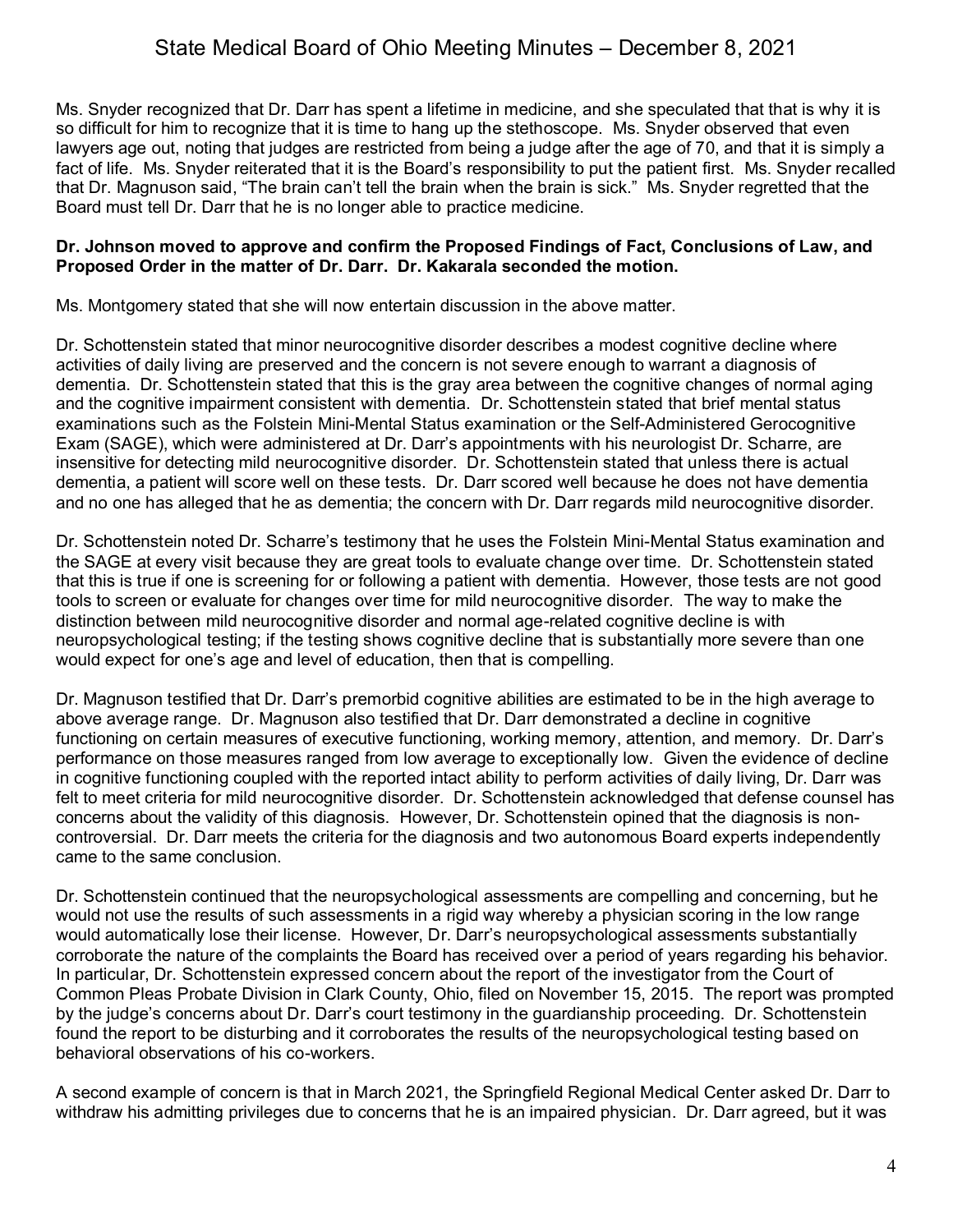reported that he continued to track and direct the care of his patients. Dr. Darr's explanation to Dr. Noffsinger for the hospital's actions was tangential and disorganized.

In his closing argument at the hearing, and also today, Dr. Darr's attorney indicated that Dr. Darr has not done anything in 50 years that would reflect any kind of conduct that would hurt anyone. Dr. Schottenstein stated that is, regrettably, arguably not true because Dr. Darr prescribed testosterone to someone who was being prescribed a testosterone antagonist for treatment of his prostate cancer, and this arguably sabotaged the patient's cancer treatment. Dr. Schottenstein noted that testosterone is contraindicated in patients with prostate cancer because it can cause the cancer to recur or progress. Testimony showed that the patient's prostate-specific antigen (PSA) levels subsequently increased, signifying progression of the cancer. Dr. Darr's explanation for his behavior varied and was unsatisfactory. Dr. Darr testified that he had been aware of the patient's prostate cancer diagnosis, but the patient looked frail to him and that he did not make a mistake. However, Dr. Darr told Dr. Magnuson that the patient did not tell him about the prostate cancer diagnosis, that physician error is very common, and that everyone makes mistakes for various reasons.

Dr. Schottenstein did not believe that Dr. Darr had been dissembling about the prostate cancer patient. Dr. Schottenstein felt that Dr. Darr's difficulty explaining his behavior is consistent with why he is before the Board today and that he has difficulty understanding his own actions. Dr. Schottenstein opined that Dr. Darr's judgment is informed by his cognitive impairment, and he was concerned that this episode represents the kind of behavior that can be expected from Dr. Darr if he continues to practice medicine.

Dr. Schottenstein found Dr. Darr's presentation to be tangential and disorganized. Dr. Schottenstein stated that Dr. Darr has rehearsed go-to topics of discussion that act like filler in conversation, something commonly seen in patients with cognitive impairment; the patient goes off-track into a topic that feels safe to them because they have rehearsed it and they are having trouble processing the topic of conversation at hand. Dr. Schottenstein noted that this was seen often in the transcript of Dr. Darr's testimony, as well as in the video of Dr. Darr's conversation with Dr. Noffsinger. Dr. Schottenstein stated that to say, as Dr. Scharre did, that this is a manifestation of ADHD is simply not true. This was not a case of someone getting off-topic due to a lack of focus. Dr. Noffsinger described Dr. Darr's testimony as addled and somewhat odd, and that is not typical of patients with ADHD.

Dr. Schottenstein opined that the defense counsel's concerns about Dr. Noffsinger changing his diagnosis at the last minute are overblown. Dr. Schottenstein stated that that was a technical correction to the diagnosis and not a substantial one, and Dr. Schottenstein felt that was self-evident.

Dr. Schottenstein appreciated the testimony of Dr. Scharre and Dr. Ericksen, who have known Dr. Darr for a long time. However, Dr. Schottenstein stated that that relationship can also make it difficult to be objective, and this is why Dr. Schottenstein is more inclined to be persuaded by the testimony of the independent experts. Dr. Schottenstein stated that, especially when physicians have a physician as a patient, the treating physician can form an alliance and identify with the patient, which can make it difficult to maintain objectivity.

Dr. Schottenstein was very appreciative of Dr. Darr's commitment to the medical profession and patient care. However, there is a recent neuropsychological assessment that indicates mild neurocognitive disorder, as well as a forensic expert who independently came to the same conclusion and opined that Dr. Darr is not cognitively capable of practicing medicine. The forensic expert further stated that there are no practice limitations or treatments that would change that opinion. Dr. Schottenstein stated that the Medical Board is a patient-protection board. Combined with the history of concerning behavior and Dr. Darr's own presentation, Dr. Schottenstein stated that he regrettably had no choice other than to support the Proposed Order to permanently revoke Dr. Darr's medical license.

Dr. Kakarala agreed with Dr. Schottenstein. Dr. Kakarala stated that it is always concerning to consider removal of a physician's license. Dr. Kakarala stated that there are no age restrictions or mandatory retirement for physicians, and for good reason. In this current case, the hearing transcript and the video of the interview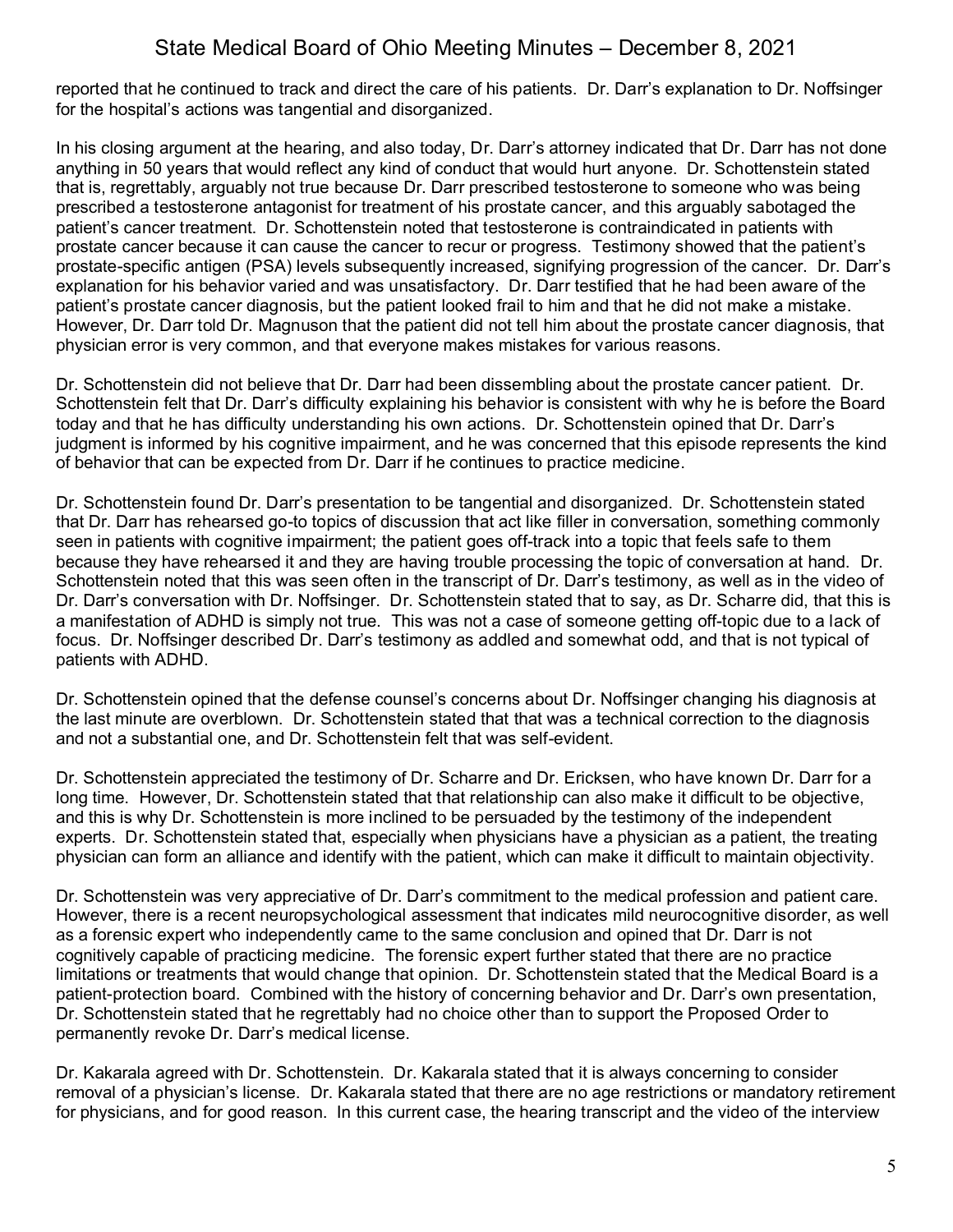with Dr. Noffsinger demonstrates that there is enough concern in a multitude of areas to support the permanent revocation of Dr. Darr's license.

Mr. Giacalone agreed with Dr. Kakarala, and he especially appreciated Dr. Schottenstein's opinion as a psychiatrist. Mr. Giacalone stated that he is not a physician, but upon reading the hearing transcript and viewing the video, it was very apparent that Dr. Darr could not answer questions in a straight-forward manner and would go off on a tangent. Mr. Giacalone's yardstick is whether he would trust himself for his family member seeing this physician. Mr. Giacalone was certain that Dr. Darr was an excellent physician in his time, but unfortunately that time is not now. Mr. Giacalone regretfully agreed with the previous Board members that Dr. Darr's continued practice of medicine poses a harm to the public.

Dr. Feibel stated that this case is by far the most difficult case he has reviewed since being on the Medical Board. Dr. Feibel stated that he has thought about this case a great deal and he feels horrible about the situation Dr. Darr is in. Unfortunately, Dr. Feibel felt there is enough concern based on expert testimony that the Board must act to protect the public. Dr. Feibel watched the interview with Dr. Noffsinger and thought that Dr. Darr had been cognitively acute in parts of it, but there were other parts in which he was not. Dr. Feibel stated that he painfully came to the conclusion that the Proposed Order to permanently revoke Dr. Darr's license is the correct order. Dr. Feibel added that it is the most painful vote he will have cast as a member of the Medical Board.

A vote was taken on Dr. Johnson's motion to approve and confirm.

| Dr. Rothermel     | Abstain |
|-------------------|---------|
| Dr. Saferin       | Abstain |
| Mr. Giacalone     |         |
| Dr. Johnson       | Y       |
| Dr. Schottenstein |         |
| Dr. Kakarala      | Y       |
| Dr. Feibel        | v       |
| Dr. Reddy         |         |
| Dr. Bechtel       | Abstain |
| Ms. Montgomery    |         |

The motion carried.

Ms. Montgomery thanked Mr. Lyon for representing his client well. Ms. Montgomery believed that all the Board members cast their votes with some regret.

## **Seirra Benner**

Ms. Montgomery directed the Board's attention to the matter of Seirra Benner. No objections have been filed. Ms. Shamansky was the Hearing Examiner.

### **Dr. Johnson moved to approve and confirm the Proposed Findings of Fact, Conclusions of Law, and Proposed Order in the matter of Ms. Benner. Dr. Reddy seconded the motion.**

Ms. Montgomery stated that she will now entertain discussion in the above matter. No Board member offered discussion in this matter.

A vote was taken on Dr. Johnson's motion to approve and confirm:

| l Dr. Rothermel | Abstain |
|-----------------|---------|
| Dr. Saferin     | Abstain |
| Mr. Giacalone   |         |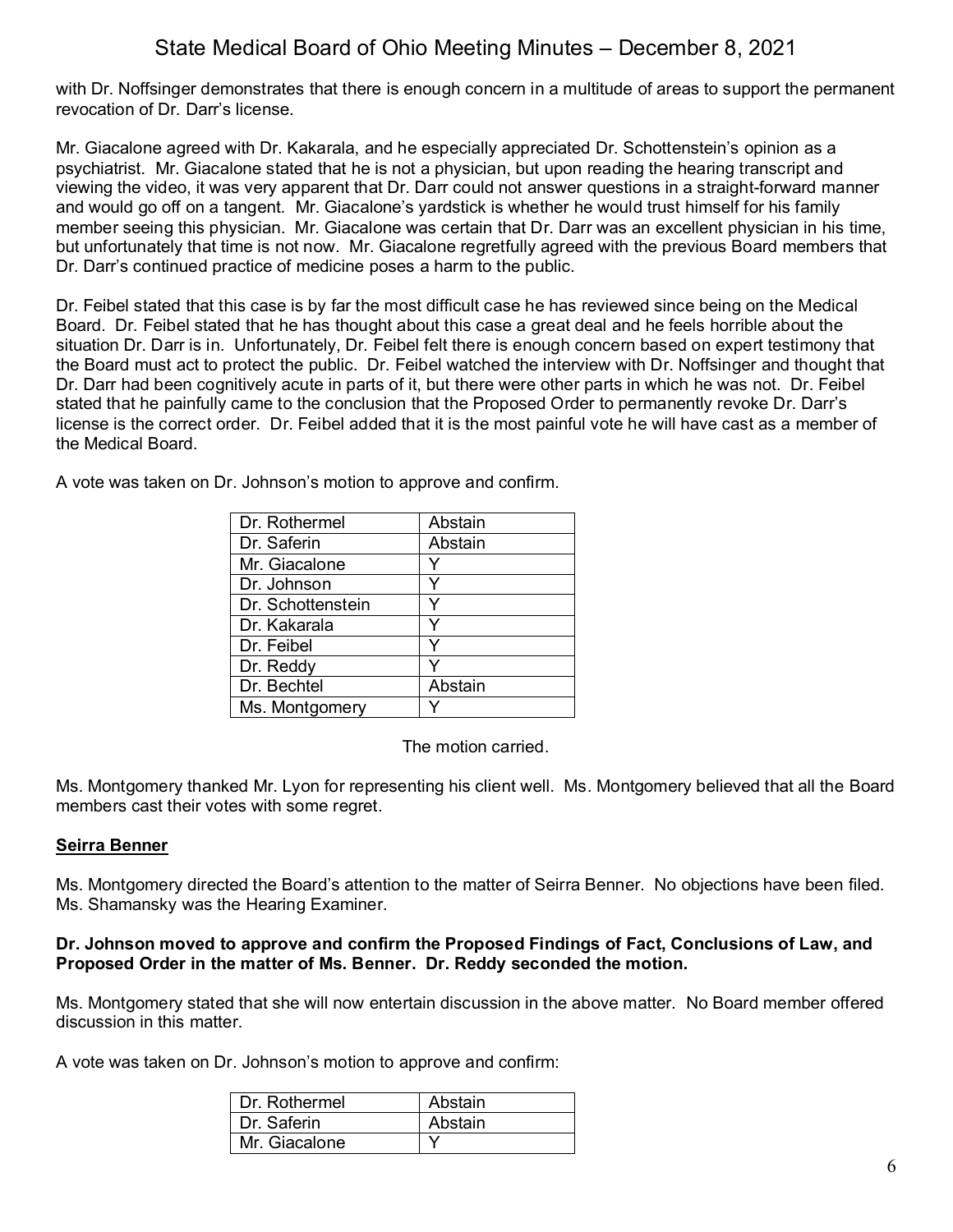| Dr. Johnson       |  |
|-------------------|--|
| Dr. Schottenstein |  |
| Dr. Kakarala      |  |
| Dr. Feibel        |  |
| Dr. Reddy         |  |
| Dr. Bechtel       |  |
| Ms. Montgomery    |  |

The motion carried.

## **Vernon Proctor, M.D.**

Ms. Montgomery directed the Board's attention to the matter of Vernon Proctor, M.D. No objections have been filed. Ms. Shamansky was the Hearing Examiner.

## **Dr. Reddy moved to approve and confirm the Proposed Findings of Fact, Conclusions of Law, and Proposed Order in the matter of Dr. Proctor. Dr. Bechtel seconded the motion.**

Ms. Montgomery stated that she will now entertain discussion in the above matter.

Dr. Schottenstein stated that he is glad when physicians see it as their mission, as Dr. Proctor does, to recommend medical marijuana because there is a great need for providers and the patients are long-suffering. However, Dr. Schottenstein noted the undeniable risk to patients and to society at large that are inherent in this type of practice, and those risks include impacts on mental and physical health as well as diversion. Therefore, it is right and understandable that this type of practice is highly regulated and receives a great deal of scrutiny from medical boards and law enforcement. Dr. Schottenstein stated that Dr. Proctor did not seem to understand that if a one is going to be in the forefront of practicing in this area of medicine, then one must try twice as hard to be respectful and compliant regarding the spirit and the letter of the law and rules; to do otherwise invites scrutiny and consequence.

Dr. Schottenstein continued that Dr. Proctor's narrative seems to be that the Michigan Board of Medicine is heavy-handed and that the Michigan Attorney General's office is intolerant and prosecutorial. Further, Dr. Proctor appears to believe that he unfairly attracted the attention of those entities solely because he was a trailblazer who had worked hard to make medical marijuana recommendations to patients in need. Dr. Proctor does not take responsibility for his actions, nor does he express remorse. Dr. Schottenstein stated that there are, in fact, clear, legitimate concerns about Dr. Proctor's practice that have nothing to do with an overzealous exercise of authority by regulatory and law enforcement bodies.

Dr. Schottenstein stated that if the Board accepts the Hearing Examiner's Proposed Order, then Dr. Proctor will have a pathway to practice in Ohio. Because Dr. Proctor keeps finding himself in trouble with medical boards, Dr. Schottenstein suggested that Dr. Proctor adopt a quality assurance program for his practice. Dr. Schottenstein did not wish to amend the Order to require such a program because such a provision would be complicated and there is no standard language for it. Also, this matter involves a violation of 4731.22(B)(22), Ohio Revised Code, which is action taken by another agency, in this case the Michigan Board of Medicine. As a (B)(22) case, Dr. Schottenstein would be hesitant to add conditions beyond what the Michigan Board stipulated. As a well-intended suggestion rather than a requirement, Dr. Schottenstein opined that Dr. Proctor would be right to hire professionals to regularly monitor his charting, billing, and compliance with laws and rules, in effect auditing his practice. Otherwise, Dr. Schottenstein feared that Dr. Proctor will ultimately find himself permanently out of practice because he does not seem to have the inherent objectivity and skill set to administratively manage his practice.

Dr. Schottenstein opined that the Michigan Board's order was as strong as an order in this case can be without permanently revoking Dr. Proctor's license. Dr. Schottenstein further opined that permanent revocation would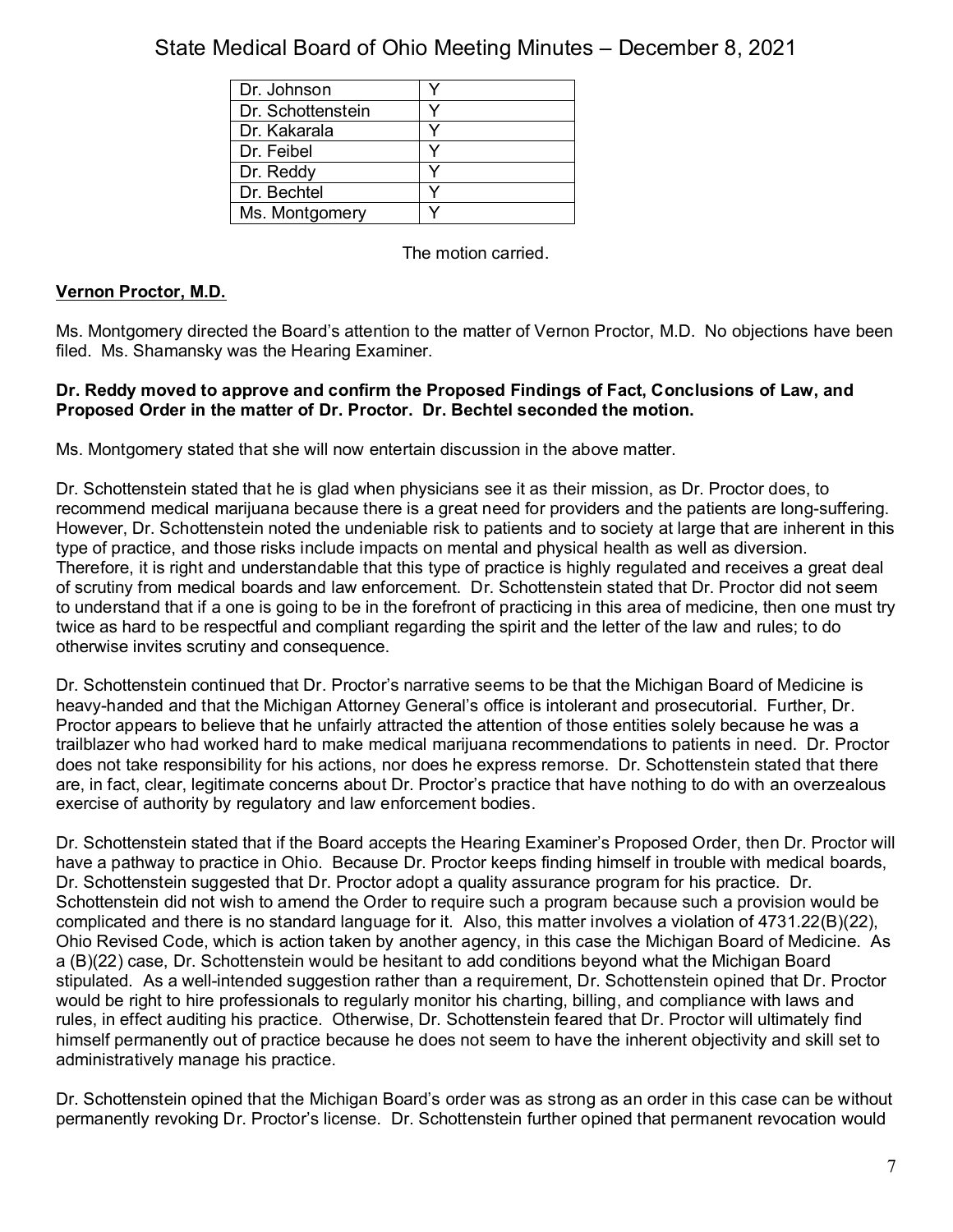be premature and he would hesitate to choose that option when the medical board that first had knowledge of the matter did not do so. Dr. Schottenstein supported the Hearing Examiner's Proposed Order.

Mr. Giacalone commented that Dr. Proctor almost seems to have had a marketing plan for medical marijuana, including seminars, lawyers, and cross-country travel. Dr. Proctor did not perform examinations on the patients for whom he provided medical marijuana cards. Mr. Giacalone also noted Dr. Proctor's past issues with incorrectly prescribing suboxone. Mr. Giacalone expressed concern about Dr. Proctor's continued practice of medicine, but questioned whether there was enough in the record to keep him from practicing in Ohio.

Dr. Feibel shared Mr. Giacalone's and Dr. Schottenstein's concerns. Dr. Feibel did not feel that Dr. Proctor's Ohio medical license should be permanently revoked, but opined that he should lose his right to prescribe controlled substances in Ohio.

## **Dr. Feibel moved amend the Proposed Order to add a permanent restriction from prescribing controlled substances, including recommending medical marijuana. Dr. Reddy seconded the motion.**

Ms. Montgomery agreed that Dr. Proctor had inappropriately distributed marijuana cards in Michigan. Nothing in the record indicated to Ms. Montgomery that there had been a physician/patient relationship in these cases. Ms. Montgomery was also troubled that this is the second time Dr. Proctor had come to the attention of the Board. Ms. Montgomery supported the indefinite suspension of Dr. Proctor's Ohio medical license, and she also supported Dr. Feibel's proposed amendment.

Dr. Bechtel agreed with the prior statements. Dr. Bechtel stated that the record contains no indication that there had been any legitimate physician/patient relationships, evaluations, or examinations. This is also Dr. Proctor's second time before the Board. Dr. Bechtel also pointed out that Dr. Proctor profited by his actions in dispensing medical marijuana cards.

Dr. Johnson also agreed with the preceding statements. Dr. Johnson noted that Dr. Proctor had only spent three to five minutes with each patient. Dr. Proctor made \$1,085,000 in one year and dispensed 21,708 medical marijuana cards in that time. Dr. Johnson further noted that Dr. Proctor had 20 to 40 clinics and when the Board asked him to produce patient records, he told the Board it had to tell him in which clinic he had seen the patient. Dr. Johnson found this to be ridiculous and stated that Dr. Proctor did not have a physician/patient relationship with these individuals.

Dr. Schottenstein appreciated the spirit of the discussion and the proposed amendment, for which he intended to vote in favor. However, Dr. Schottenstein wished to take this opportunity to have a higher-level discussion of what it means to amend an order in a (B)(22) case.

Dr. Schottenstein recalled that during the last Board retreat, Mr. Roach had discussed the matter of Dr. Angerbauer. Dr. Angerbauer had been disciplined by the Washington Medical Commission, and the State Medical Board of Ohio subsequently imposed a substantially harsher penalty than the Washington board had. Dr. Schottenstein stated that the Board should be careful not to abuse its discretion in these matters, meaning that the Board should not typically take a (B)(22) matter, decide the original state board's order was too lenient, and impose something harsher. Dr. Schottenstein opined that if the Board does so, it should be memorialized thoroughly and have a precedent if possible.

Dr. Schottenstein noted the case of *Henry's Café v. Board of Liquor Control*, a 1959 case before the Ohio Supreme Court. *Henry's Café* set the precedent that an appeals court can review a Board order to ascertain whether the Board had used reliable, probative, and substantial evidence and whether the Order was in accordance with the law. Dr. Schottenstein stated that perhaps once per year the Board receives a remand from an appeals court judge and is asked to reconsider an order. However, a judge never decides to change an order himself or herself because he or she does not like the order. The advantage of *Henry's Café* is that judges can remand an order, but cannot change the order. Dr. Schottenstein stated that *Henry's Café* is not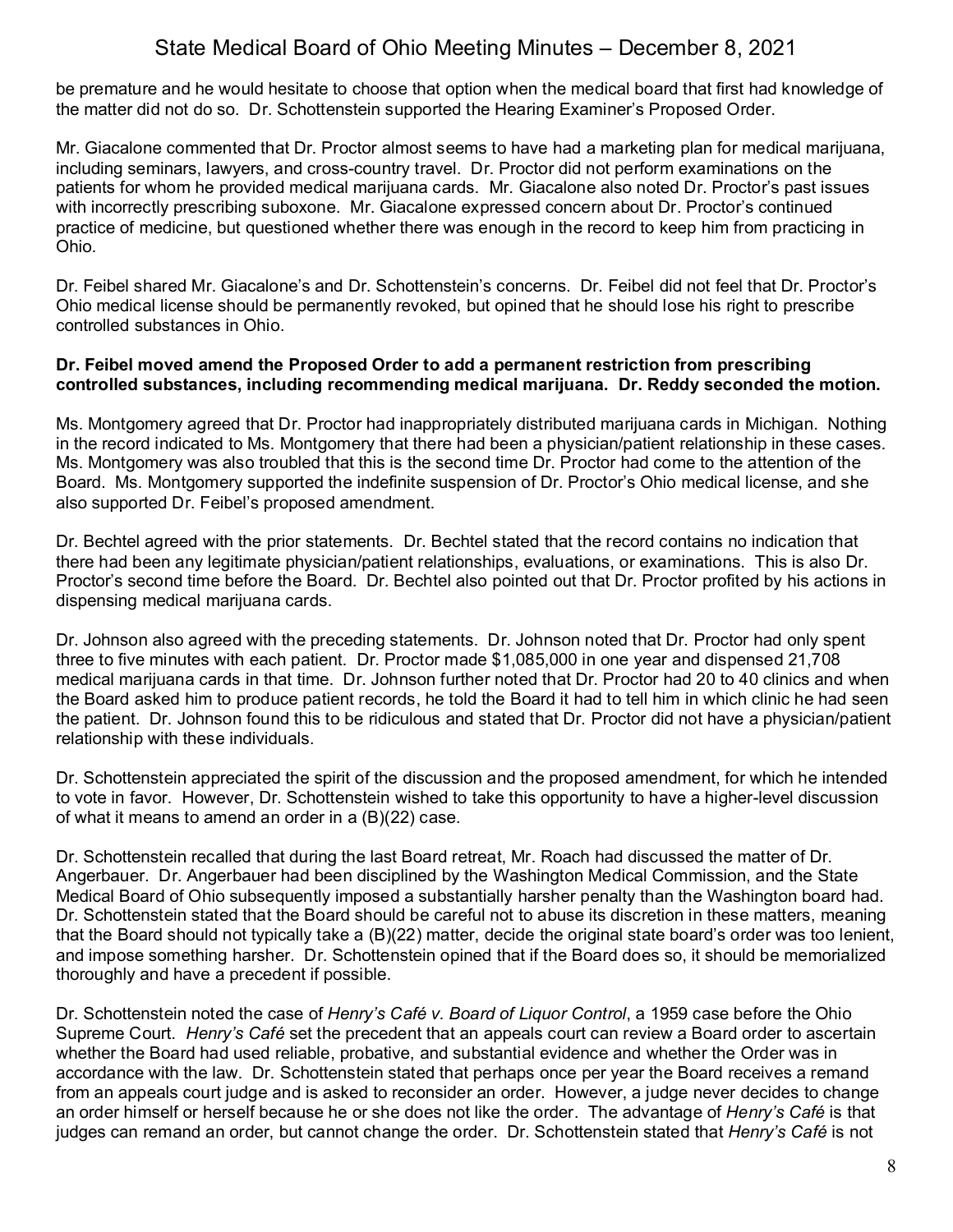permanent and the Board should be careful that it is not taken away, in the same way that the Board is careful in how it uses its summary suspension authority. Abuse of these authorities can lead the courts or the legislature to take them away.

Dr. Schottenstein stated that Dr. Feibel's proposed amendment has been discussed thoroughly and he felt comfortable voting in favor of it. Dr. Schottenstein added that going forward he will be careful and not be too quick to amend a proposed order in a (B)(22) case just because he feels the original state's order was not strong enough.

Ms. Montgomery stated that the Medical Board is an independent board and it makes independent decisions. The Board has now seen Dr. Proctor twice and the current case is very egregious, involving issues of inappropriate medical records, lack of physician/patient relationships, and over 21,000 medical marijuana cards being dispensed. There is a great deal of concern about whether Dr. Proctor is actually in the practice of medicine or the practice of business. Ms. Montgomery appreciated Dr. Schottenstein's concerns, but stated that those are matters for the attorneys while it is the Board's duty to protect the public and the practice of medicine. Ms. Montgomery stated that Dr. Schottenstein's comments are appropriate, but probably should not be at the forefront of what the Board considers.

Dr. Feibel stated that he respectfully disagrees with Dr. Schottenstein's thoughtful points. Dr. Feibel stated that unlike a court, the Medical Board does not have the ability to remand an order that it disagrees with back to another state medical board. Dr. Feibel stated that the Medical Board has the duty to protect the public in Ohio, and if it the Board feels differently than another medical board about a case based on the facts, then the Board has a duty and a responsibility to adjudicate the case as it sees fit. Dr. Feibel stated that he uses other medical boards' orders in some respects to help him determine where he stands on a case, but it is not the sole determinate.

A vote was taken on Dr. Feibel's motion to amend:

| Dr. Rothermel     | Abstain |
|-------------------|---------|
| Dr. Saferin       | Abstain |
| Mr. Giacalone     |         |
| Dr. Johnson       |         |
| Dr. Schottenstein |         |
| Dr. Kakarala      |         |
| Dr. Feibel        |         |
| Dr. Reddy         |         |
| Dr. Bechtel       |         |
| Ms. Montgomery    |         |

The motion carried.

**Dr. Johnson moved to approve and confirm the Proposed Findings of Fact, Conclusions of Law, and Proposed Order, as amended, in the matter of Dr. Proctor. Dr. Bechtel seconded the motion.** A vote was taken:

| Dr. Rothermel     | Abstain |
|-------------------|---------|
| Dr. Saferin       | Abstain |
| Mr. Giacalone     | v       |
| Dr. Johnson       | v       |
| Dr. Schottenstein |         |
| Dr. Kakarala      | v       |
| Dr. Feibel        |         |
| Dr. Reddy         |         |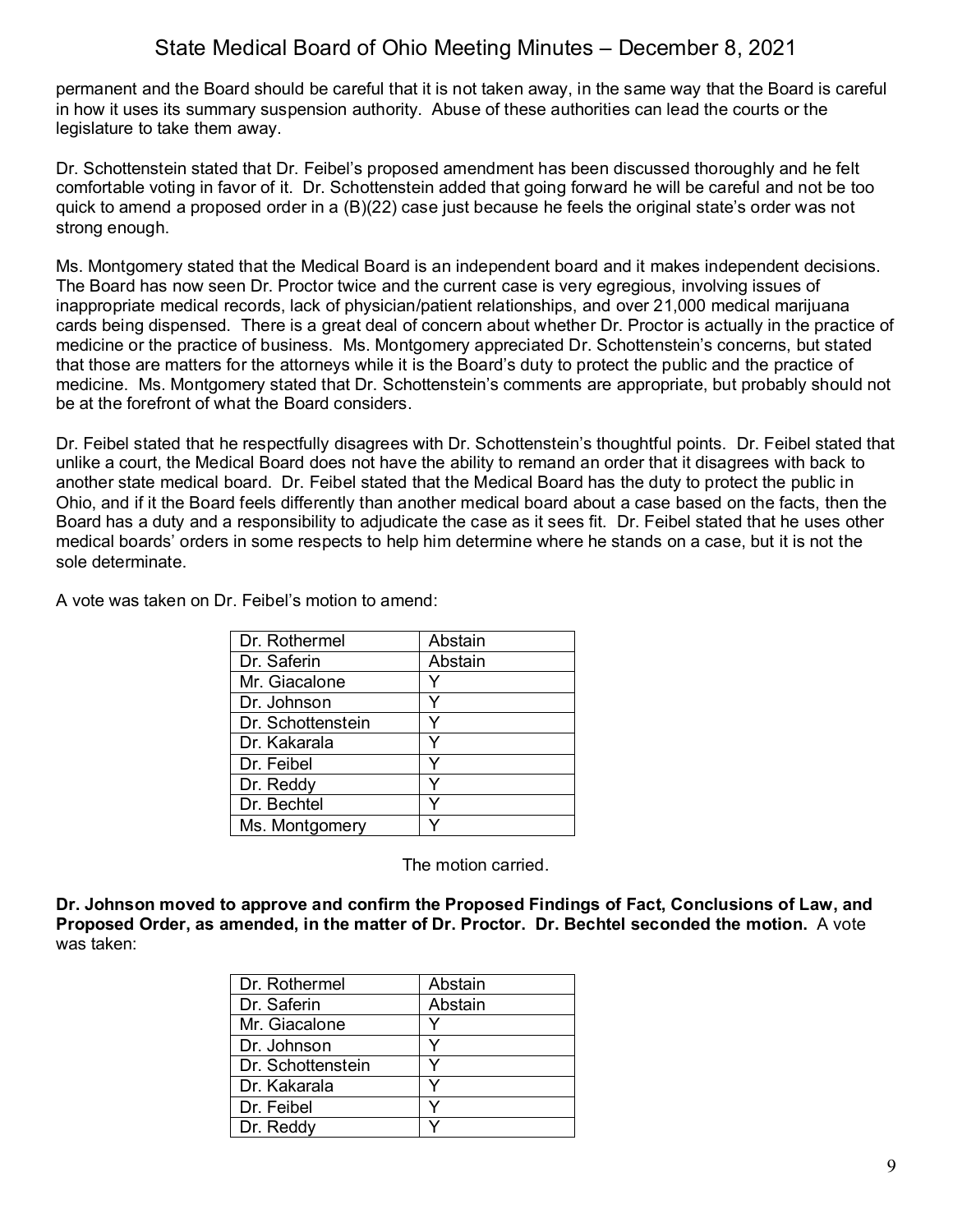| echtel         |  |
|----------------|--|
| Ms. Montgomery |  |

The motion carried.

## **PROPOSED FINDINGS AND PROPOSED ORDERS**

Ms. Montgomery stated that in the following matters, the Board issued Notices of Opportunity for Hearing. No timely requests for hearing was received. These matters were reviewed by a Hearing Examiner, who prepared Proposed Findings and Proposed Orders, and they are now before the Board for final disposition. These matters are disciplinary in nature, and therefore the Secretary and Supervising Member cannot vote. In these matters, Dr. Rothermel served as Secretary and Dr. Saferin served as Supervising Member. In addition, Dr. Bechtel served as Secretary and/or Supervising Member in the matter of Dr. Shelchkov.

### **Albert Aiad-Toss, M.D.**

**Dr. Bechtel moved to find that the allegations as set forth in the June 9, 2021 Notice of Opportunity for Hearing in the matter of Dr. Aiad-Toss have been proven to be true by a preponderance of the evidence and to adopt Ms. Shamansky's Proposed Findings and Proposed Order. Dr. Johnson seconded the motion.**

Ms. Montgomery stated that she will now entertain discussion in the above matter. No Board member offered discussion in this matter.

A vote was taken on Dr. Bechtel's motion:

| Dr. Rothermel     | Abstain |
|-------------------|---------|
| Dr. Saferin       | Abstain |
| Mr. Giacalone     |         |
| Dr. Johnson       |         |
| Dr. Schottenstein |         |
| Dr. Kakarala      | v       |
| Dr. Feibel        |         |
| Dr. Reddy         |         |
| Dr. Bechtel       |         |
| Ms. Montgomery    |         |

The motion carried.

### **David Engel, L.M.T.**

**Dr. Bechtel moved to find that the allegations as set forth in the May 12, 2021 Notice of Opportunity for Hearing in the matter of Mr. Engel have been proven to be true by a preponderance of the evidence and to adopt Ms. Shamansky's Proposed Findings and Proposed Order. Dr. Johnson seconded the motion.**

Ms. Montgomery stated that she will now entertain discussion in the above matter. No Board member offered discussion in this matter.

A vote was taken on Dr. Bechtel's motion:

| Dr. Rothermel | Abstain |
|---------------|---------|
| Dr Saferin    | Abstain |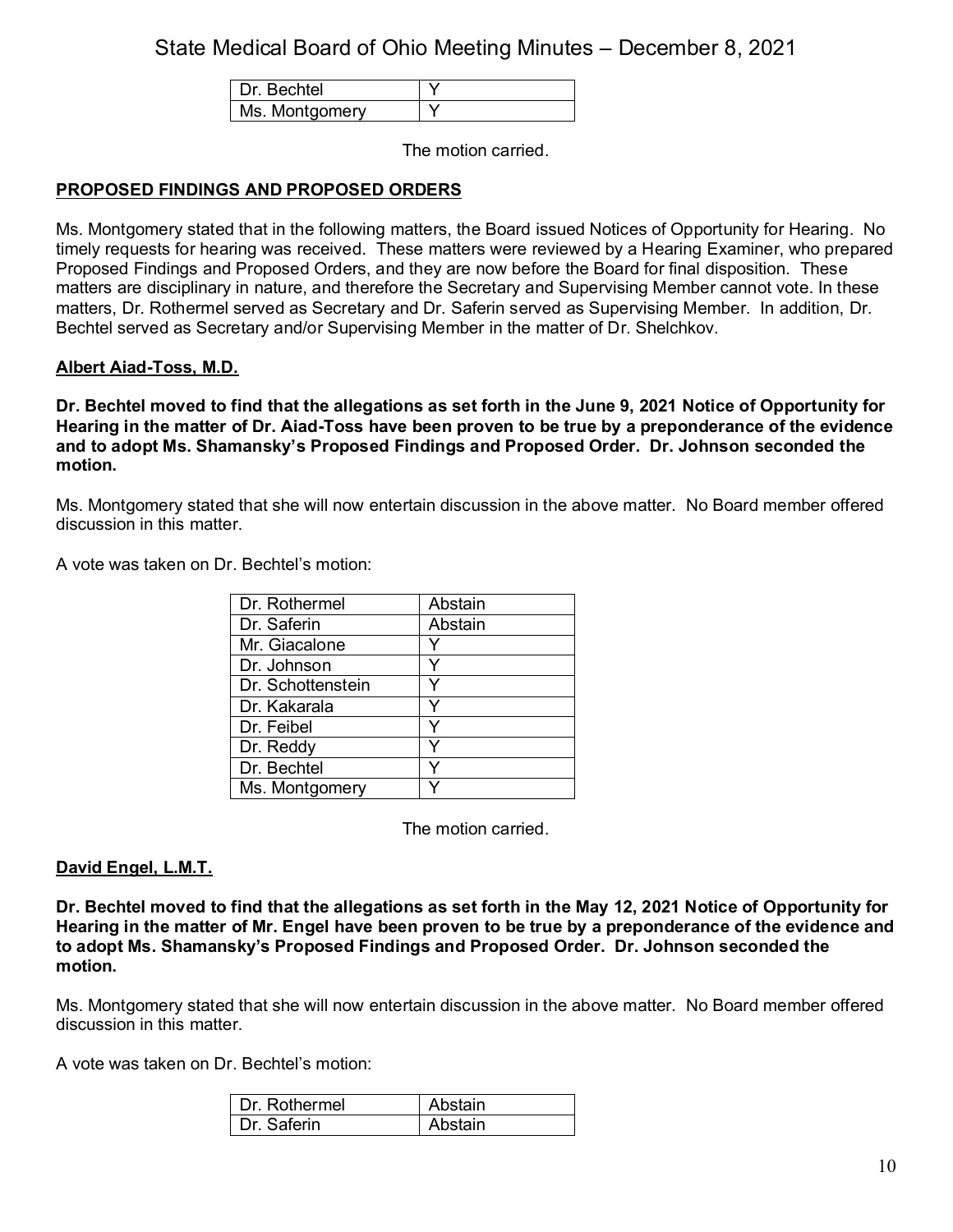| Mr. Giacalone     |  |
|-------------------|--|
| Dr. Johnson       |  |
| Dr. Schottenstein |  |
| Dr. Kakarala      |  |
| Dr. Feibel        |  |
| Dr. Reddy         |  |
| Dr. Bechtel       |  |
| Ms. Montgomery    |  |

The motion carried.

## **Dmitry A. Shelchkov, M.D.**

**Dr. Reddy moved to find that the allegations as set forth in the May 12, 2021 Notice of Opportunity for Hearing in the matter of Dr. Shelchkov have been proven to be true by a preponderance of the evidence and to adopt Ms. Shamansky's Proposed Findings and Proposed Order. Dr. Johnson seconded the motion.**

Ms. Montgomery stated that she will now entertain discussion in the above matter.

Dr. Kakarala stated that the Proposed Order in this matter would impose an indefinite suspension of Dr. Shelchkov's medical license, despite the multiple egregious incidents involved in the case which led to peoples' deaths. Dr. Kakarala questioned why a permanent revocation is not being considered. Ms. Anderson stated that the action against this physician in New York is a pre-hearing action, so there are only allegations and no findings at this point. Dr. Kakarala thanked Ms. Anderson for that clarification.

A vote was taken on Dr. Reddy's motion:

| Dr. Rothermel     | Abstain |
|-------------------|---------|
| Dr. Saferin       | Abstain |
| Mr. Giacalone     |         |
| Dr. Johnson       |         |
| Dr. Schottenstein |         |
| Dr. Kakarala      | v       |
| Dr. Feibel        | v       |
| Dr. Reddy         |         |
| Dr. Bechtel       | Abstain |
| Ms. Montgomery    |         |

The motion carried.

### **Alan Richard Stacey, L.M.T.**

**Dr. Bechtel moved to find that the allegations as set forth in the June 9, 2021 Notice of Opportunity for Hearing in the matter of Mr. Stacey have been proven to be true by a preponderance of the evidence and to adopt Ms. Lee's Proposed Findings and Proposed Order. Dr. Johnson seconded the motion.**

Ms. Montgomery stated that she will now entertain discussion in the above matter. No Board member offered discussion in this matter.

A vote was taken on Dr. Bechtel's motion: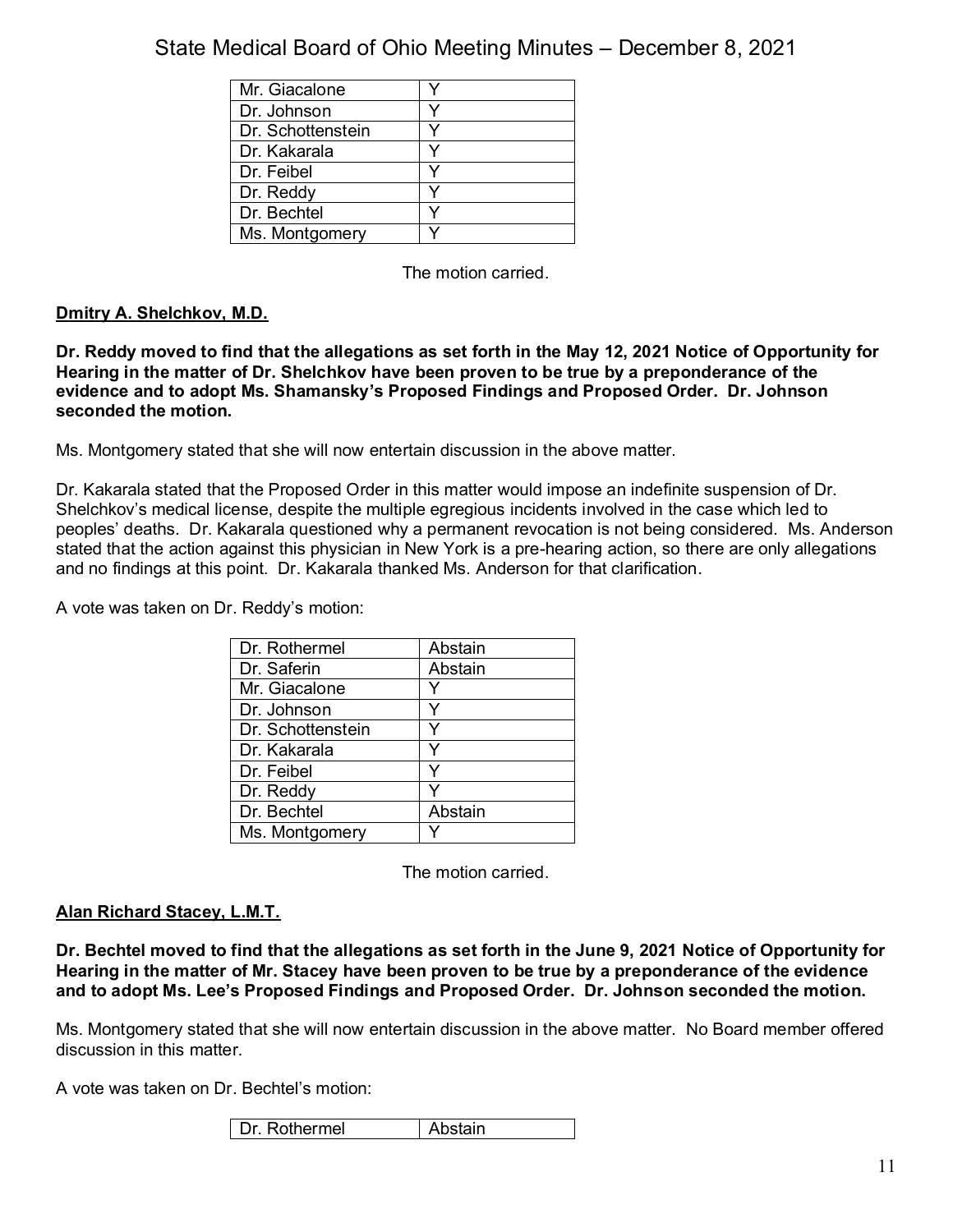| Dr. Saferin       | Abstain |
|-------------------|---------|
| Mr. Giacalone     |         |
| Dr. Johnson       |         |
| Dr. Schottenstein |         |
| Dr. Kakarala      |         |
| Dr. Feibel        |         |
| Dr. Reddy         |         |
| Dr. Bechtel       |         |
| Ms. Montgomery    |         |

The motion carried.

## **FINDINGS, ORDERS, AND JOURNAL ENTRIES**

Ms. Montgomery stated that in the following matter, the Board issued a Notice of Opportunity for Hearing, and documentation of Service was received. There was no timely request for hearing filed, and more than 30 days have elapsed since the mailing of the Notice. This matter is therefore before the Board for final disposition. This matter is non-disciplinary in nature, and therefore all Board members may vote.

## **Christine M. McGowan, M.T.**

Ms. Montgomery stated that on October 13, 2021, the Board authorized issuance of a Notice of Opportunity for Hearing to Christine M. McGowan, M.T., informing her that the State Medical Board of Ohio proposed to approve her application for restoration of her license to practice massage therapy provided that she take and pass the Massage and Bodywork Licensing Examination (MBLEx) due to the fact that Ms. McGowan has not engaged in the active practice of massage therapy for more than two years.

**Dr. Reddy moved to find that the facts set forth in the October 13, 2021 Notice of Opportunity for Hearing have been proven to be true by a preponderance of the evidence, and that the Board enter an Order, effective immediately upon mailing, approving Ms. McGowan's application for restoration, provided that she takes and passes the MBLEx within six months of the date of mailing of this order. Dr. Bechtel seconded the motion.** A vote was taken:

| Dr. Rothermel     |  |
|-------------------|--|
| Dr. Saferin       |  |
| Mr. Giacalone     |  |
| Dr. Johnson       |  |
| Dr. Schottenstein |  |
| Dr. Kakarala      |  |
| Dr. Feibel        |  |
| Dr. Reddy         |  |
| Dr. Bechtel       |  |
| Ms. Montgomery    |  |

The motion carried.

### **EXECUTIVE SESSION**

**Dr. Reddy moved to go into Executive Session to confer with the Medical Board's attorneys on matters of pending or imminent court action; and for the purpose of deliberating on proposed consent agreements in the exercise of the Medical Board's quasi-judicial capacity; and to consider the appointment, employment, dismissal, discipline, promotion, demotion, or compensation of a public employee or official. Dr. Saferin seconded the motion.** A vote was taken: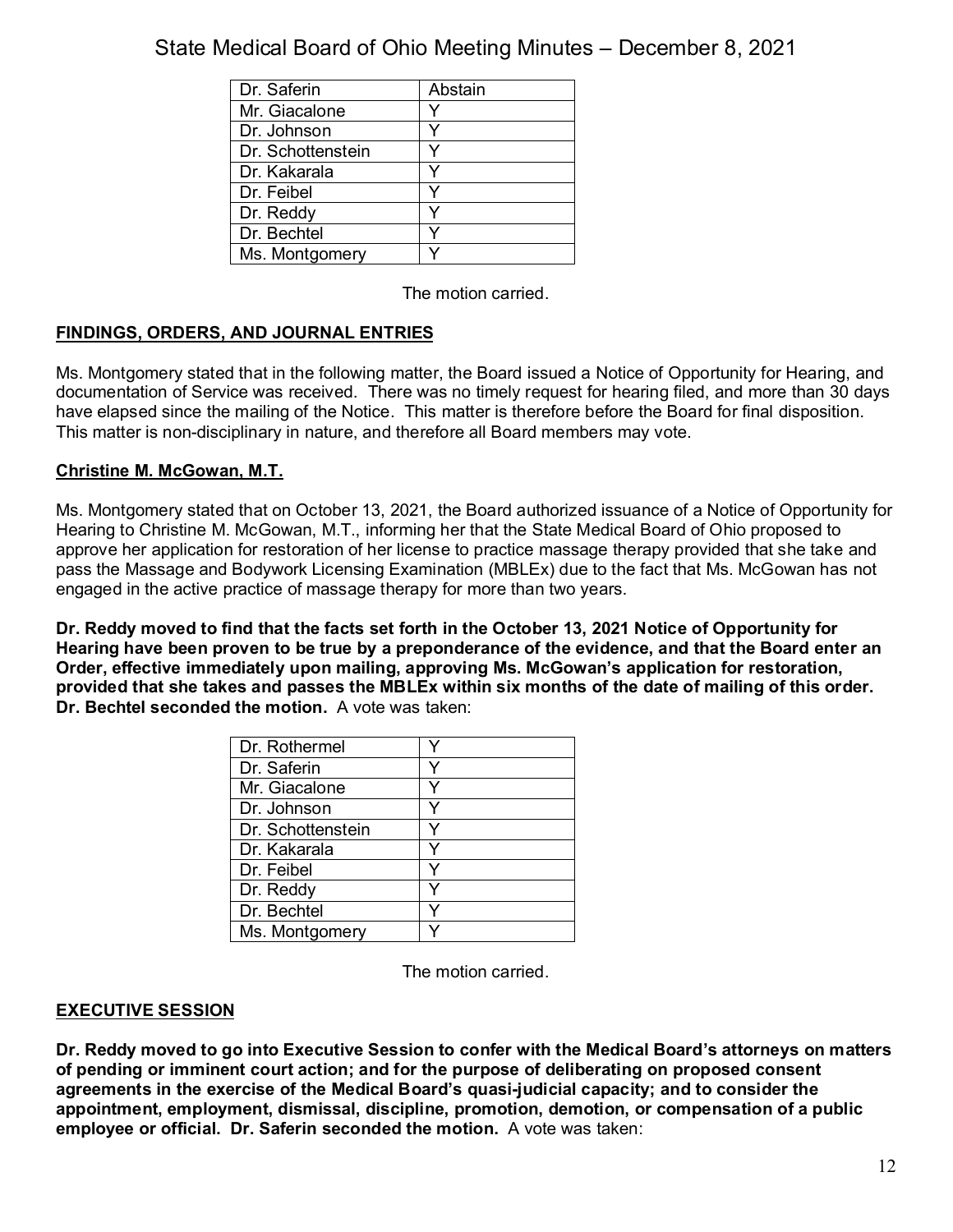| Dr. Rothermel     |  |
|-------------------|--|
| Dr. Saferin       |  |
| Mr. Giacalone     |  |
| Dr. Johnson       |  |
| Dr. Schottenstein |  |
| Dr. Kakarala      |  |
| Dr. Feibel        |  |
| Dr. Reddy         |  |
| Dr. Bechtel       |  |
| Ms. Montgomery    |  |

The motion carried.

The Board went into Executive Session at 11:10 a.m. and returned to public session at 11:44 a.m.

The Board meeting was recessed at 11:45 a.m. and resumed at 12:55 p.m.

## **SETTLEMENT AGREEMENTS**

### **Benjamin R. Gibson, M.D.**

**Dr. Bechtel moved to ratify the proposed Superseding Step I Consent Agreement with Dr. Gibson. Dr. Kakarala seconded the motion.** A vote was taken:

| Dr. Rothermel     | Abstain |
|-------------------|---------|
| Dr. Saferin       | Abstain |
| Mr. Giacalone     | Y       |
| Dr. Johnson       |         |
| Dr. Schottenstein | Y       |
| Dr. Kakarala      | Y       |
| Dr. Feibel        |         |
| Dr. Reddy         | Y       |
| Dr. Bechtel       |         |
| Ms. Montgomery    |         |

The motion carried.

### **Jared L. Nye, R.C.P.**

**Dr. Bechtel moved to ratify the proposed Consent Agreement with Mr. Nye. Dr. Reddy seconded the motion.** A vote was taken:

| Dr. Rothermel     | Abstain |
|-------------------|---------|
| Dr. Saferin       | Abstain |
| Mr. Giacalone     |         |
| Dr. Johnson       |         |
| Dr. Schottenstein |         |
| Dr. Kakarala      | v       |
| Dr. Feibel        | N       |
| Dr. Reddy         | ∨       |
| Dr. Bechtel       |         |
| Ms. Montgomery    |         |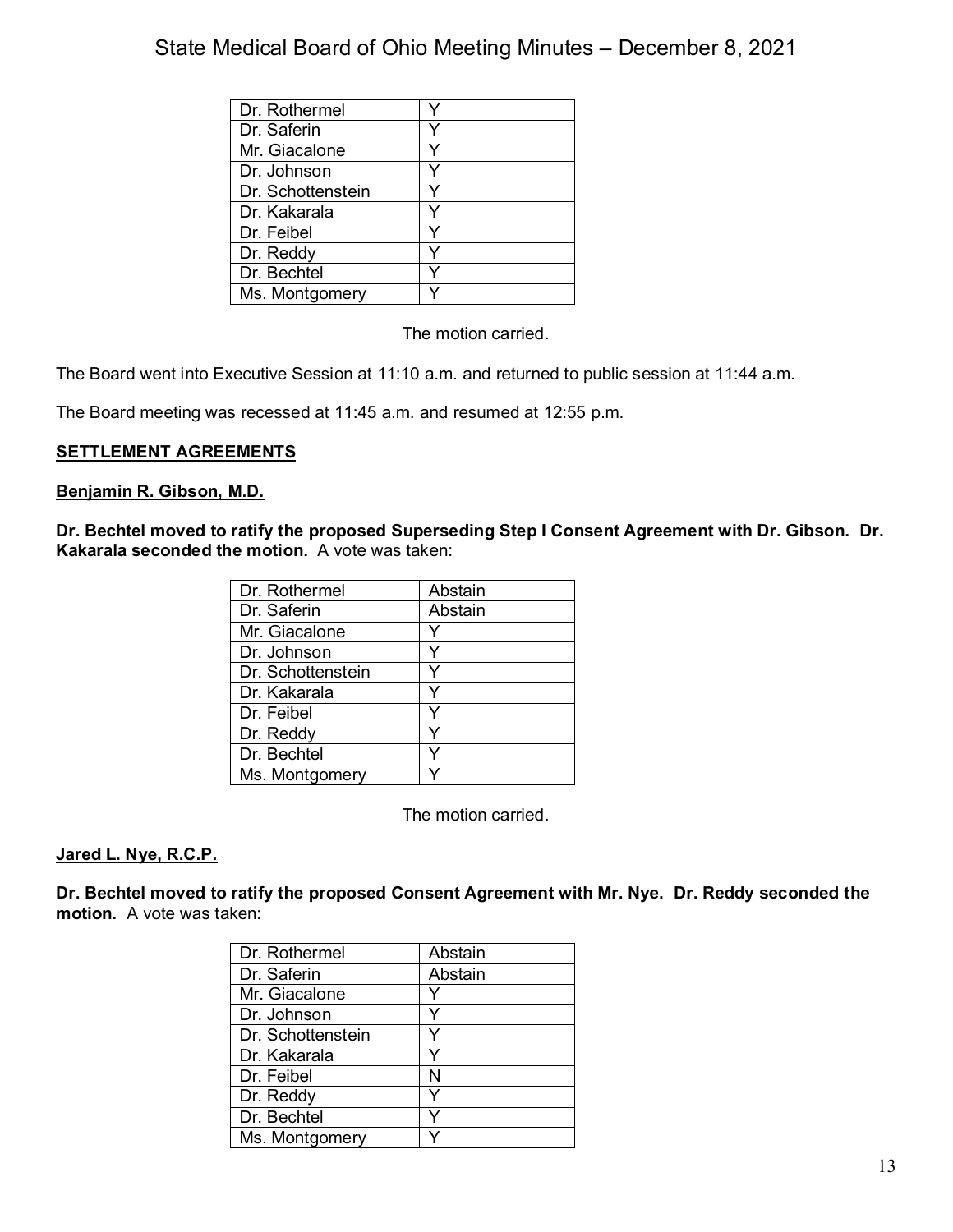The motion carried.

## **BG, M.D.**

### **Dr. Johnson moved to ratify the proposed Consent Agreement with BG, M.D. Dr. Reddy seconded the motion.**

Mr. Giacalone opined that the Board should oppose ratification of this consent agreement, which is based on events that took place in Florida. Mr. Giacalone noted that the patient died because of the physician's mismanagement of her care. Mr. Giacalone stated that although the Florida Board of Medicine did nothing about this, he felt that a reprimand is simply inadequate for this situation.

Dr. Schottenstein commented that there may be many aspects about this case to which the voting Board members are not privy.

Ms. Montgomery stated that all the Board members are concerned about the patient death in this case. Ms. Montgomery also noted, on the other hand, that not enough is known about this out-of-state case.

Mr. Giacalone commented that if this agreement is rejected and the matter goes to hearing, more facts will become available to the Board. Mr. Giacalone stated that the Board may ultimately make the same decision as proposed in the agreement, but he would hate to let the agreement go through without knowing more about the situation.

A vote was taken on Dr. Johnson's motion:

| Dr. Rothermel     | Abstain |
|-------------------|---------|
| Dr. Saferin       | Abstain |
| Mr. Giacalone     | N       |
| Dr. Johnson       |         |
| Dr. Schottenstein | v       |
| Dr. Kakarala      | V       |
| Dr. Feibel        | N       |
| Dr. Reddy         | N       |
| Dr. Bechtel       | Abstain |
| Ms. Montgomery    |         |

Having failed to achieve six affirmative votes, the motion did not carry.

### **Thomas Dae Young Kim, M.D.**

**Dr. Bechtel moved to ratify the proposed Permanent Surrender with Dr. Kim. Dr. Johnson seconded the motion.** A vote was taken:

| Dr. Rothermel     | Abstain |
|-------------------|---------|
| Dr. Saferin       | Abstain |
| Mr. Giacalone     |         |
| Dr. Johnson       |         |
| Dr. Schottenstein | v       |
| Dr. Kakarala      | v       |
| Dr. Feibel        |         |
| Dr. Reddy         |         |
| Dr. Bechtel       |         |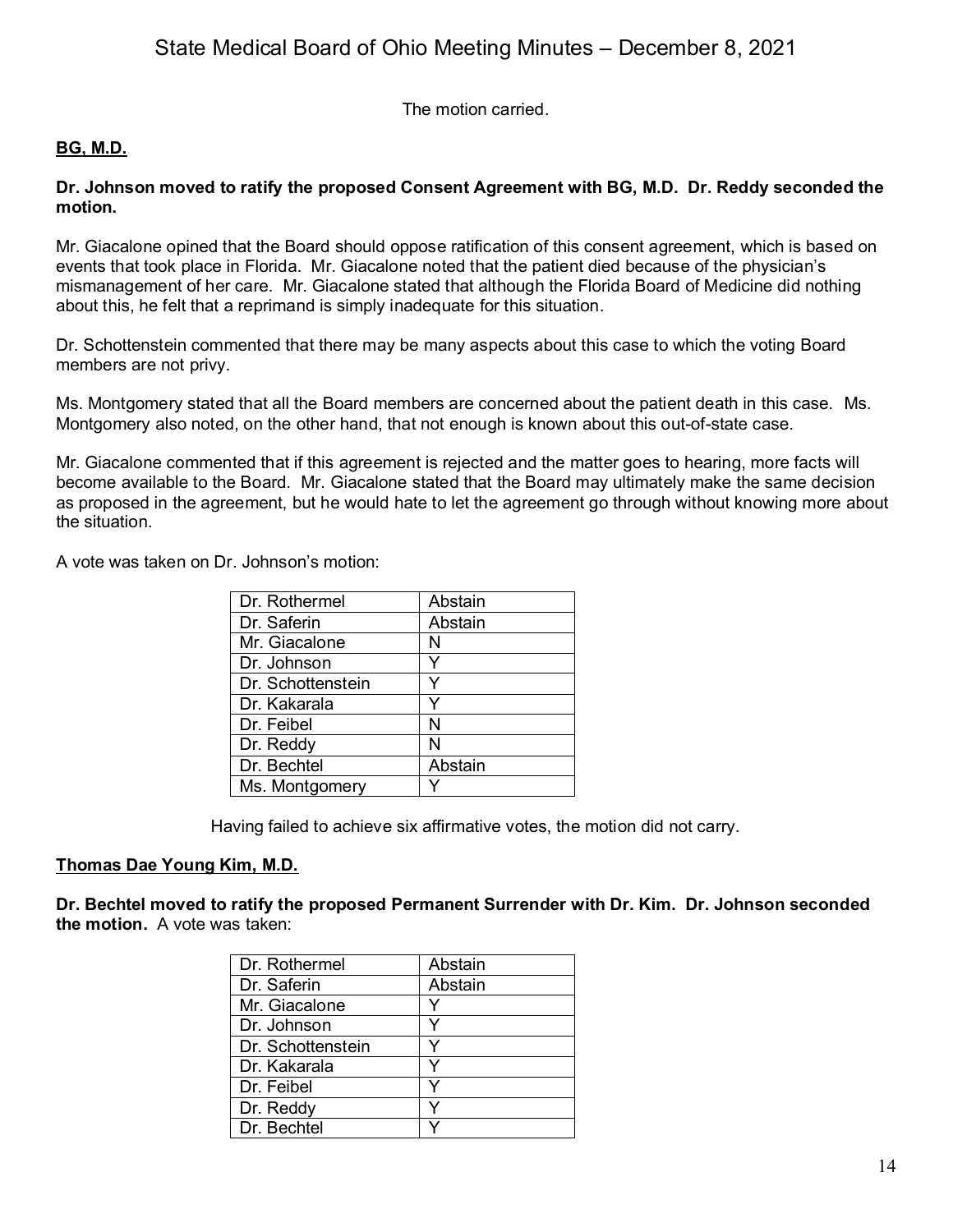Ms. Montgomery Y

The motion carried.

## **Marios Dimitrios Papachristou, M.D.**

**Dr. Johnson moved to ratify the proposed Step I Consent Agreement with Dr. Papachristou. Dr. Kakarala seconded the motion.** A vote was taken:

| Dr. Rothermel     | Abstain |
|-------------------|---------|
| Dr. Saferin       | Abstain |
| Mr. Giacalone     |         |
| Dr. Johnson       |         |
| Dr. Schottenstein | v       |
| Dr. Kakarala      | ٧       |
| Dr. Feibel        |         |
| Dr. Reddy         | v       |
| Dr. Bechtel       |         |
| Ms. Montgomery    |         |

The motion carried.

## **Bradley Thurlow Schwarz, D.O.**

**Dr. Johnson moved to ratify the proposed Permanent Surrender with Dr. Schwarz. Dr. Kakarala seconded the motion.** A vote was taken:

| Dr. Rothermel     | Abstain |
|-------------------|---------|
| Dr. Saferin       | Abstain |
| Mr. Giacalone     |         |
| Dr. Johnson       |         |
| Dr. Schottenstein |         |
| Dr. Kakarala      |         |
| Dr. Feibel        |         |
| Dr. Reddy         |         |
| Dr. Bechtel       |         |
| Ms. Montgomery    |         |

The motion carried.

#### **Linda C. Ruhe, L.M.T.**

**Dr. Bechtel moved to ratify the proposed Consent Agreement with Ms. Ruhe. Dr. Reddy seconded the motion.** A vote was taken:

| Dr. Rothermel     | Abstain |
|-------------------|---------|
| Dr. Saferin       | Abstain |
| Mr. Giacalone     | v       |
| Dr. Johnson       |         |
| Dr. Schottenstein |         |
| Dr. Kakarala      |         |
| Dr. Feibel        |         |
| Dr. Reddy         |         |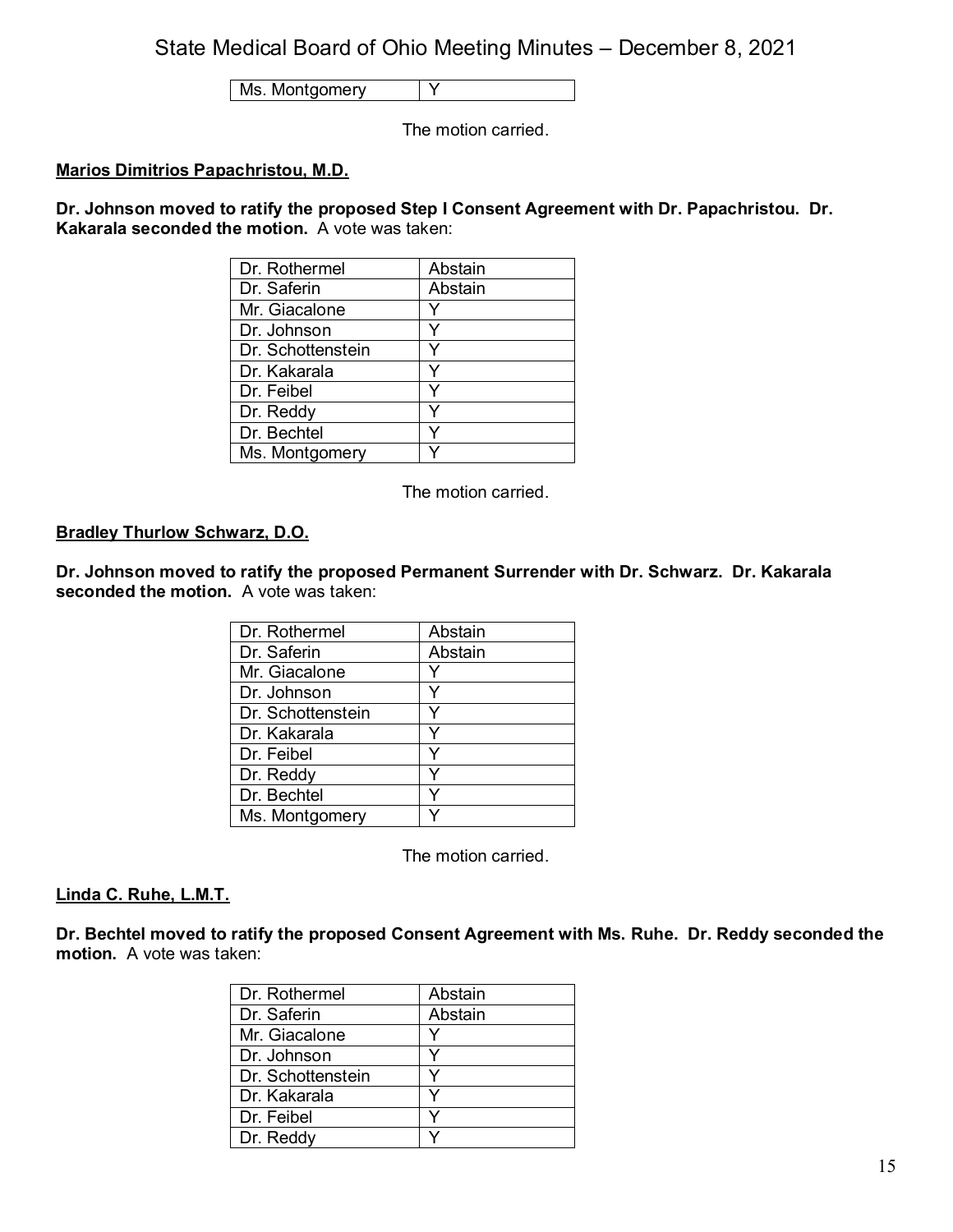| اAtr           |  |
|----------------|--|
| Ms. Montgomery |  |

The motion carried.

### **Michael David Clewlow, R.C.P.**

**Dr. Johnson moved to ratify the proposed Permanent Surrender with Mr. Clewlow. Dr. Bechtel seconded the motion.** A vote was taken:

| Dr. Rothermel     | Abstain |
|-------------------|---------|
| Dr. Saferin       | Abstain |
| Mr. Giacalone     | Y       |
| Dr. Johnson       |         |
| Dr. Schottenstein |         |
| Dr. Kakarala      | Y       |
| Dr. Feibel        |         |
| Dr. Reddy         |         |
| Dr. Bechtel       |         |
| Ms. Montgomery    |         |

The motion carried.

#### **Vincent J. Malkovits, D.O.**

**Dr. Kakarala moved to ratify the proposed Consent Agreement with Dr. Malkovits. Dr. Johnson seconded the motion.** A vote was taken:

| Dr. Rothermel     | Abstain |
|-------------------|---------|
| Dr. Saferin       | Abstain |
| Mr. Giacalone     |         |
| Dr. Johnson       |         |
| Dr. Schottenstein | v       |
| Dr. Kakarala      | ٧       |
| Dr. Feibel        |         |
| Dr. Reddy         | v       |
| Dr. Bechtel       | v       |
| Ms. Montgomery    |         |

The motion carried.

#### **Dale A. Harris, M.D.**

**Dr. Johnson moved to ratify the proposed Step II Consent Agreement with Dr. Harris. Dr. Kakarala seconded the motion.** A vote was taken:

| Dr. Rothermel     | Abstain |
|-------------------|---------|
| Dr. Saferin       | Abstain |
| Mr. Giacalone     |         |
| Dr. Johnson       |         |
| Dr. Schottenstein |         |
| Dr. Kakarala      |         |
| Dr. Feibel        |         |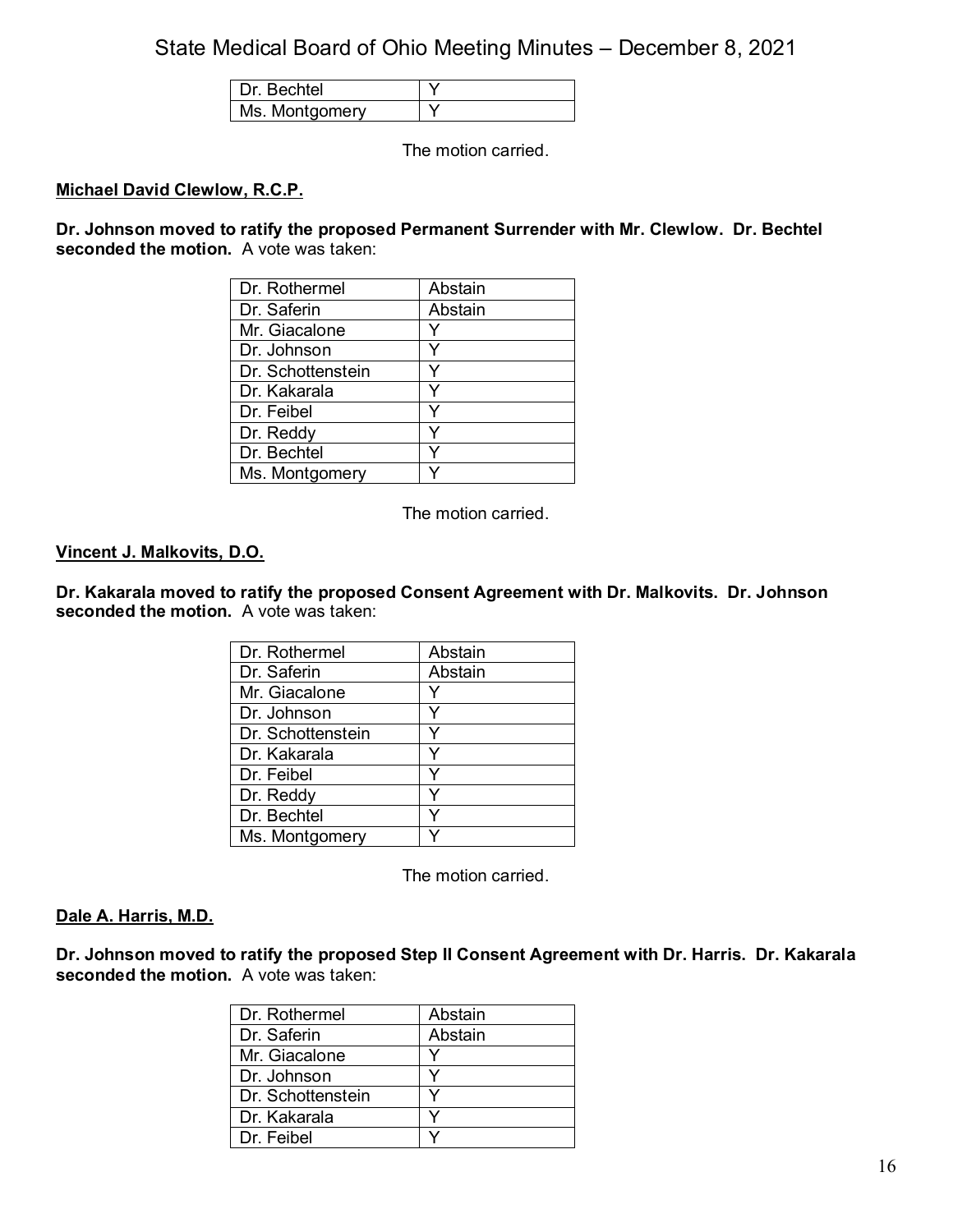| Dr. Reddy      |  |
|----------------|--|
| Dr. Bechtel    |  |
| Ms. Montgomery |  |

The motion carried.

### **Heather Jagoda, M.D.**

**Dr. Bechtel moved to ratify the proposed Superseding Step I Consent Agreement with Dr. Jagoda. Dr. Johnson seconded the motion.** A vote was taken:

| Dr. Rothermel     | Abstain |
|-------------------|---------|
| Dr. Saferin       | Abstain |
| Mr. Giacalone     | Y       |
| Dr. Johnson       | Y       |
| Dr. Schottenstein |         |
| Dr. Kakarala      | v       |
| Dr. Feibel        | ٧       |
| Dr. Reddy         | v       |
| Dr. Bechtel       |         |
| Ms. Montgomery    |         |

The motion carried.

### **Karipineni Prasad, M.D.**

**Dr. Reddy moved to ratify the proposed Permanent Surrender with Dr. Prasad. Dr. Johnson seconded the motion.** A vote was taken:

| Dr. Rothermel     | Abstain |
|-------------------|---------|
| Dr. Saferin       | Abstain |
| Mr. Giacalone     |         |
| Dr. Johnson       |         |
| Dr. Schottenstein |         |
| Dr. Kakarala      | ∨       |
| Dr. Feibel        |         |
| Dr. Reddy         |         |
| Dr. Bechtel       | Abstain |
| Ms. Montgomery    |         |

The motion carried.

#### **Amir Qader Dada, D.O.**

**Dr. Johnson moved to ratify the proposed Step II Consent Agreement with Dr. Dada. Dr. Kakarala seconded the motion.** A vote was taken:

| Dr. Rothermel     | Abstain |
|-------------------|---------|
| Dr. Saferin       | Abstain |
| Mr. Giacalone     |         |
| Dr. Johnson       |         |
| Dr. Schottenstein |         |
| Dr. Kakarala      |         |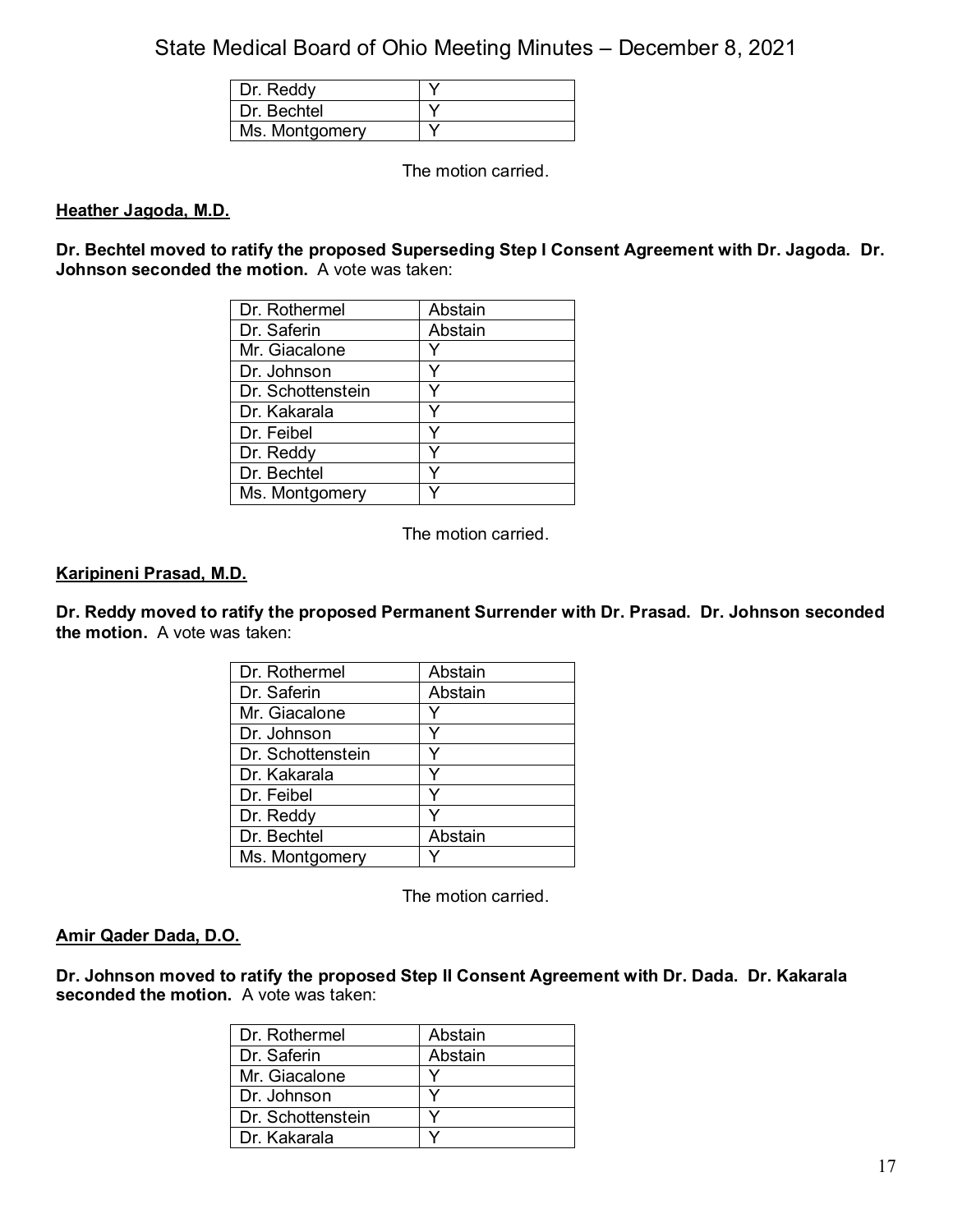| Dr. Feibel     |  |
|----------------|--|
| Dr. Reddy      |  |
| Dr. Bechtel    |  |
| Ms. Montgomery |  |

The motion carried.

## **Mahmood Rahman, M.D.**

**Dr. Reddy moved to ratify the proposed Permanent Surrender/Retirement with Dr. Rahman. Dr. Johnson seconded the motion.** A vote was taken:

| Dr. Rothermel     | Abstain |
|-------------------|---------|
| Dr. Saferin       | Abstain |
| Mr. Giacalone     |         |
| Dr. Johnson       |         |
| Dr. Schottenstein |         |
| Dr. Kakarala      | Y       |
| Dr. Feibel        | ٧       |
| Dr. Reddy         |         |
| Dr. Bechtel       | Abstain |
| Ms. Montgomery    |         |

The motion carried.

## **Ellen See, P.A.**

**Dr. Reddy moved to ratify the proposed Permanent Surrender with Ms. See. Dr. Kakarala seconded the motion.** A vote was taken:

| Dr. Rothermel     | Abstain |
|-------------------|---------|
| Dr. Saferin       | Abstain |
| Mr. Giacalone     |         |
| Dr. Johnson       |         |
| Dr. Schottenstein | v       |
| Dr. Kakarala      |         |
| Dr. Feibel        |         |
| Dr. Reddy         |         |
| Dr. Bechtel       |         |
| Ms. Montgomery    |         |

The motion carried.

### **NOTICES OF OPPORTUNITY FOR HEARING, ORDERS OF SUMMARY SUSPENSION, ORDERS OF IMMEDIATE SUSPENSION, AND ORDERS OF AUTOMATIC SUSPENSION**

Responding to a question from Dr. Schottenstein, Ms. Canepa stated that the cases of the six massage therapists among today's proposed citations who allegedly violated Section 4731.22(B)(34), Ohio Revised Code, failure to cooperate with a Board investigation, are somewhat related to each other. None of these massage therapists are currently in Ohio, but the investigation was initiated for the same reason related to the schooling they received.

Ms. Canepa presented the following Citations to the Board for consideration: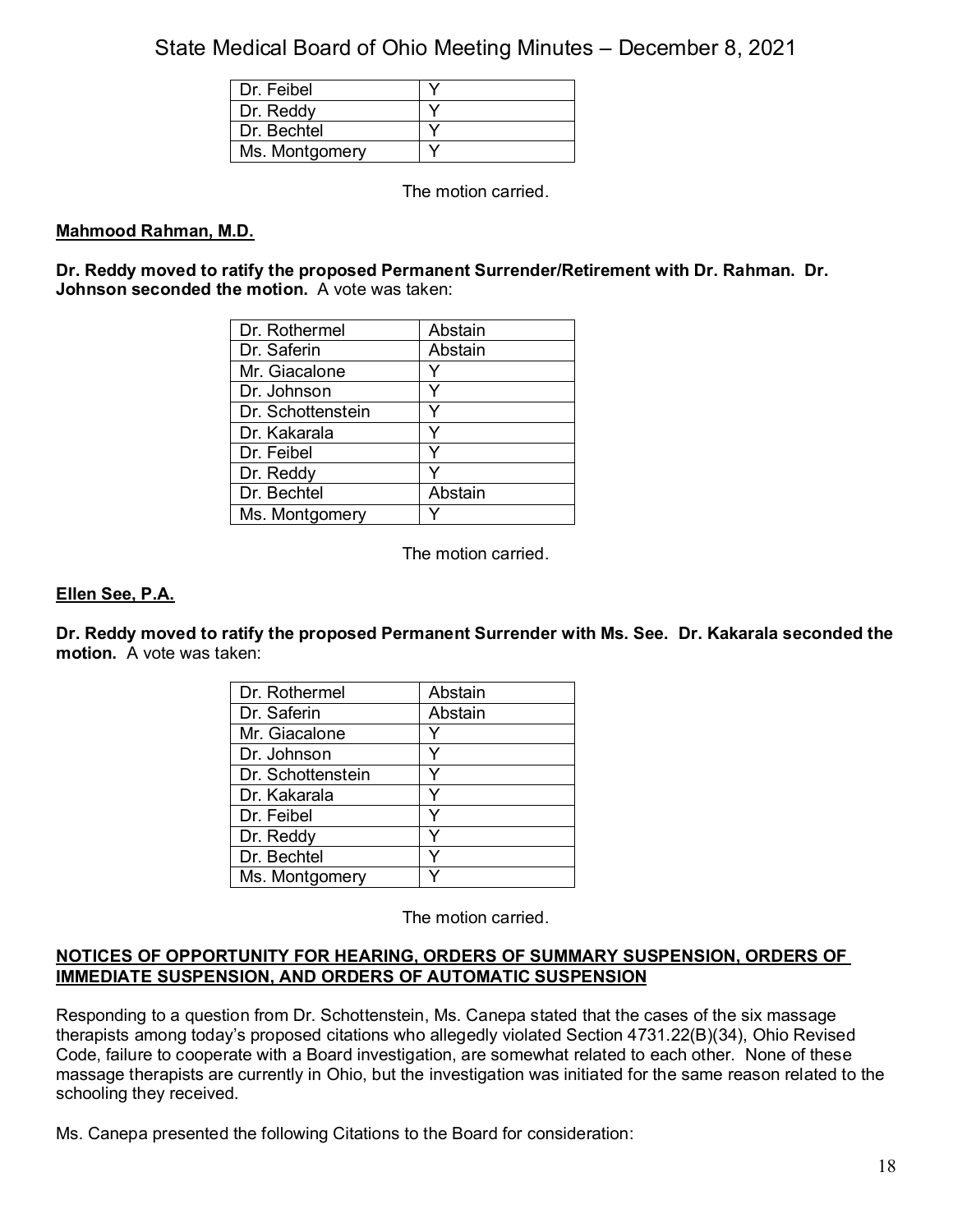- 1. Myla Bennett, M.D.: Based on other board action, specifically a Georgia Public Consent Order.
- 2. Hexiang Chen, L.M.T.: Based on failure to cooperate in an investigation conducted by the Board, specifically failure to comply with a subpoena to appear for a deposition.
- 3. Jianmei Danuk, L.M.T.: Based on failure to cooperate in an investigation conducted by the Board, specifically failure to comply with a subpoena to appear for a deposition.
- 4. Jordan P. Fitzpatrick: To be issued to a massage therapist applicant, based on an inability to practice based on several events from 2018 and 2019; and an evaluation conducted in July 2021 by a Boardapproved psychiatrist.
- 5. Biyun Hu, L.M.T.: Based on failure to cooperate in an investigation conducted by the Board, specifically failure to comply with a subpoena to appear for a deposition.
- 6. Yan Fang Huang: Based on failure to cooperate in an investigation conducted by the Board, specifically failure to comply with a subpoena to appear for a deposition.
- 7. Taiying Liu, L.M.T.: Based on failure to cooperate in an investigation conducted by the Board, specifically failure to comply with a subpoena to appear for a deposition.
- 8. Jessica Suber, MD.: Based on sexual misconduct with a patient.
- 9. Dillon Williams: To be issued to a massage therapist applicant, based on pleas of guilty to two drugrelated felonies in January 2021.
- 10. Xiaohui Yang, L.M.T.: Based on failure to cooperate in an investigation conducted by the Board, specifically failure to comply with a subpoena to appear for a deposition.
- 11. Joseph Michael Bannon, D.O.: Based on acts constituting a misdemeanor of moral turpitude; and for providing untruthful answers to a Board investigator during an investigation.
- 12. Chigurupati Ramana, M.D.: Based on action by the Oklahoma State Board of Medical Licensure.
- 13. Milagros R. Rivera, M.D.: Based on plea of guilty in federal court to a felony in the course of practice; and another board's action, specifically a Georgia consent order.
- 14. Walter Wynne, M.D.: Based on another board action from California regarding failure to properly supervise a physician assistant; and also failure to cooperate with an investigation of the Board by failing to respond to interrogatories.

### **Dr. Reddy moved to approve and issue proposed Citations #'s 1 through 14. Dr. Johnson seconded the motion.** A vote was taken:

| Dr. Rothermel     | Abstain |
|-------------------|---------|
| Dr. Saferin       | Abstain |
| Mr. Giacalone     |         |
| Dr. Johnson       |         |
| Dr. Schottenstein |         |
| Dr. Kakarala      |         |
| Dr. Feibel        |         |
| Dr. Reddy         |         |
| Dr. Bechtel       |         |
| Ms. Montgomery    |         |

The motion carried.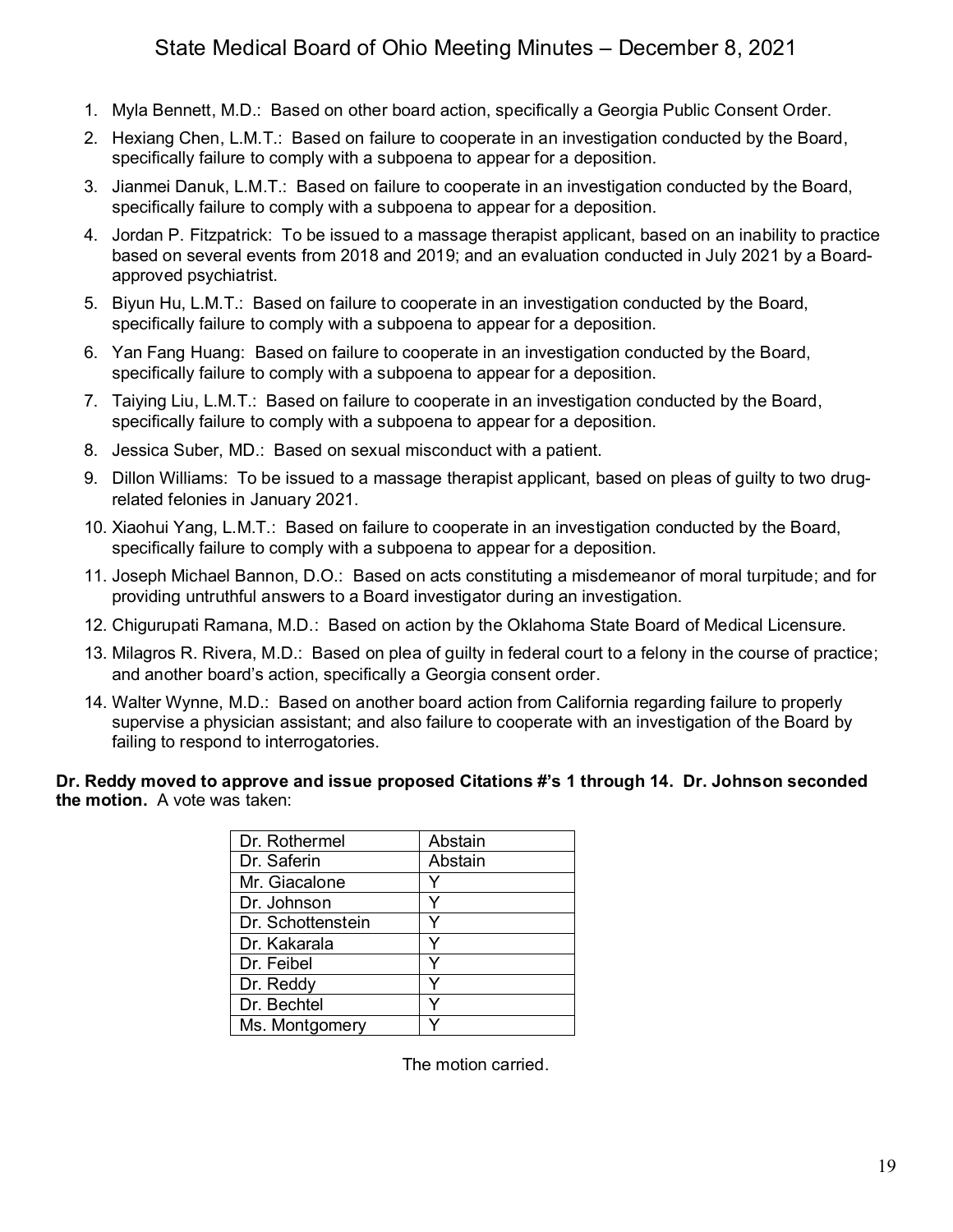## **ENTRY AND ORDER RESCINDING CITATION & VACATING ORDER**

Ms. Montgomery stated that the Board was recently made aware that there was a matter of mistaken identity involving a September 9, 2020, Notice of Opportunity for Hearing to Abdul Haq, M.D. and a September 8, 2021, Order permanently revoking Dr. Haq's license to practice medicine and surgery in Ohio and imposing an \$18,000 fine.

Dr. Haq held a license in Ohio, which expired in 1996. He currently practices in Kentucky and has never held a license to practice in Michigan. The Notice of Opportunity for Hearing and Order was based upon a guilty plea to Conspiracy to Commit Healthcare Fraud in the United States District Court for the Eastern District of Michigan. Upon review, it was discovered that the Abdul Haq who had held an Ohio license was not the same Abdul Haq who was indicted and convicted in the federal court in Michigan.

Upon verifying that an error had been made, information regarding the formal action was removed from the Board's website, the Federation of State Medical Boards and National Practitioner Data Bank. All actions to collect the fine were halted. Communication was made with Dr. Haq acknowledging the error and advising him of the steps taken to remove reference to the cite and Order. The last step is the formal adoption by the Board of the Order and Entry which rescinds the Notice of Opportunity for Hearing and vacates the September 8, 2021, Order permanently revoking Dr. Haq's license to practice medicine and surgery.

On behalf of the Board, Ms. Montgomery presented an apology to Dr. Haq. Ms. Montgomery stated that this matter will be reviewed thoroughly.

**Dr. Johnson moved to rescind the September 9, 2020 Notice of Opportunity for Hearing and to vacate the September 8, 2021 Final Order permanently revoking Dr. Haq's license to practice medicine and surgery in Ohio. Dr. Kakarala seconded the motion.** A vote was taken:

| Dr. Rothermel     | Abstain |
|-------------------|---------|
| Dr. Saferin       | Abstain |
| Mr. Giacalone     |         |
| Dr. Johnson       |         |
| Dr. Schottenstein | v       |
| Dr. Kakarala      | Y       |
| Dr. Feibel        | v       |
| Dr. Reddy         | v       |
| Dr. Bechtel       | v       |
| Ms. Montgomery    |         |

The motion carried.

## **OPERATIONS REPORT**

**Jewell Bates:** Ms. Loucka asked Jewell Bates to come forward. Ms. Loucka wished to thank Ms. Bates for her service to the Board. Ms. Bates is such a good employee, the only thing she ever failed at is that she retired from the Board once before, but came back. Though everyone hopes that Ms. Bates fails at this retirement also, it is likely to stick this time.

Ms. Bates has served the Board in many different areas and is now retiring with over 40 years of state service. Ms. Bates began as an administrative assistant in February 1978, worked as a payroll officer, and retired the first time in September 2008. Ms. Bates came back to the Board in 2010 as an intermittent employee in Licensure, then came back full-time in 2012. Ms. Bates joined the Enforcement staff in February 2017.

Ms. Loucka shared some comments from Ms. Bates' colleagues: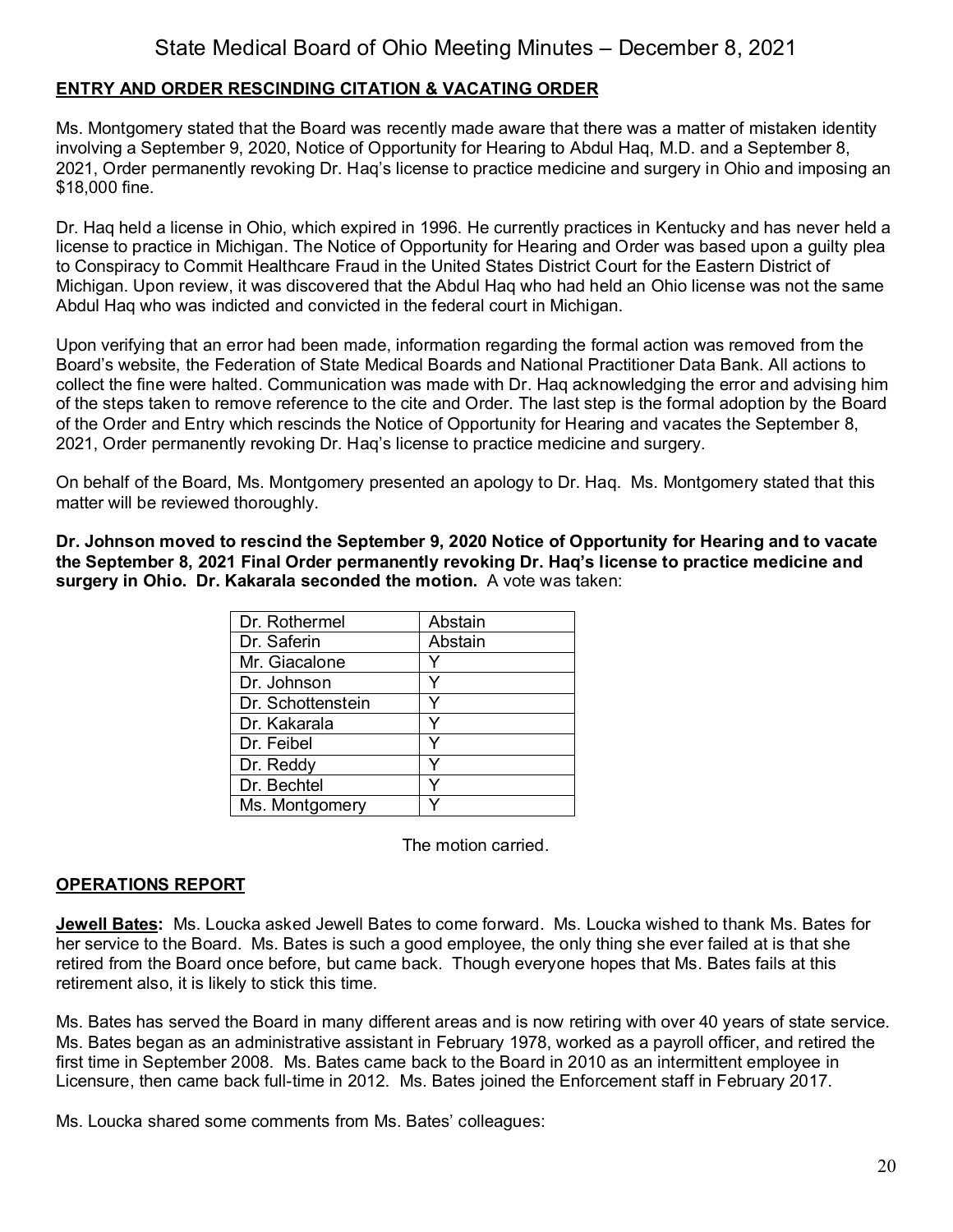Jewell is smart, friendly, and a dedicated colleague. You can rely on her to get things done, which is such an invaluable thing. When the previous administrative assistant in Enforcement retired there was a real panic. We were very grateful that we were able to 'steal' Jewell away from Licensure, which allowed us to continue our work without missing a beat. In fact, she put us in a better position now than we were five years ago, all thanks to her ideas and hard work. She never fails to come through for us and we could not work without her support.

On behalf of the Board and its staff, Ms. Loucka wished Ms. Bates the best on her second retirement. Ms. Loucka also hoped that Ms. Bates would fail at this retirement as well and come back. The Board and staff applauded Ms. Bates.

**Human Resources:** Ms. Loucka stated that the hiring process to fill the positions authorized by the recent budget bill continues.

Ms. Loucka stated that Ms. Pokorny has taken on the role of lead enforcement attorney, and so will be stepping into the duties of that position and will also keep a docket. The process has begun to backfill Ms. Pokorny's position.

Ms. Loucka stated that applications are being reviewed to fill the new hearing examiner position.

**Fiscal Summary:** Ms. Loucka stated that the Board's cash balance as of October is about \$6,500,000. The fines report is attached to the Operations Report.

**Compliance:** Ms. Loucka stated that the Compliance unit is working to strengthen the compliance program. The staff is reviewing statistics and using that data to bring recommendations to the Compliance Committee.

**Licensure:** Ms. Loucka stated that there are still some delays with background checks for applicants. The Attorney General's office has been able to assist in specific instances, but efforts continue to determine the problem.

Ms. Loucka stated that the return-to-work pilot continues with the Licensure staff working from home and productivity remains high.

**Complaints:** Ms. Loucka stated that last month had a high complaint closure rate. The number of complaints continues to be high at about 7,000 annually. Ms. Montgomery asked why the number of complaints received in June 2021 was significantly higher than other months. Ms. Loucka was uncertain why complaints were high that month, but stated that the Board often receives a cluster of complaints whenever there is a high-profile situation that is reported in the media.

**Investigations and Enforcement:** Ms. Loucka stated that proposed citations and settlement agreements are very high and she thanked the Enforcement and Investigations staffs.

**Continuing Education Audits:** In response to questions from Dr. Schottenstein, Mr. Turek stated that continuing medical education (CME) audits are now conducted on the eLicense system and not with CE Broker. Mr. Turek stated that this has made the audits easier because all the information is in one place rather than on a separate platform. Mr. Turek commented that the response rate is probably somewhat better with eLicense because many CE Broker notifications were caught in spam filters. A small number of eLicensure notifications where also caught in spam filters and the staff may investigate what that occurred. Mr. Turek speculated that it is easier for licensees to respond to eLicense notifications because they already have an eLicense account to log into and upload the information.

Dr. Schottenstein asked if all licensees should be required to upload their CME information to eLicense. Mr. Turek replied that currently a licensee is only able to upload CME information into the eLicense system if they have been selected for an audit.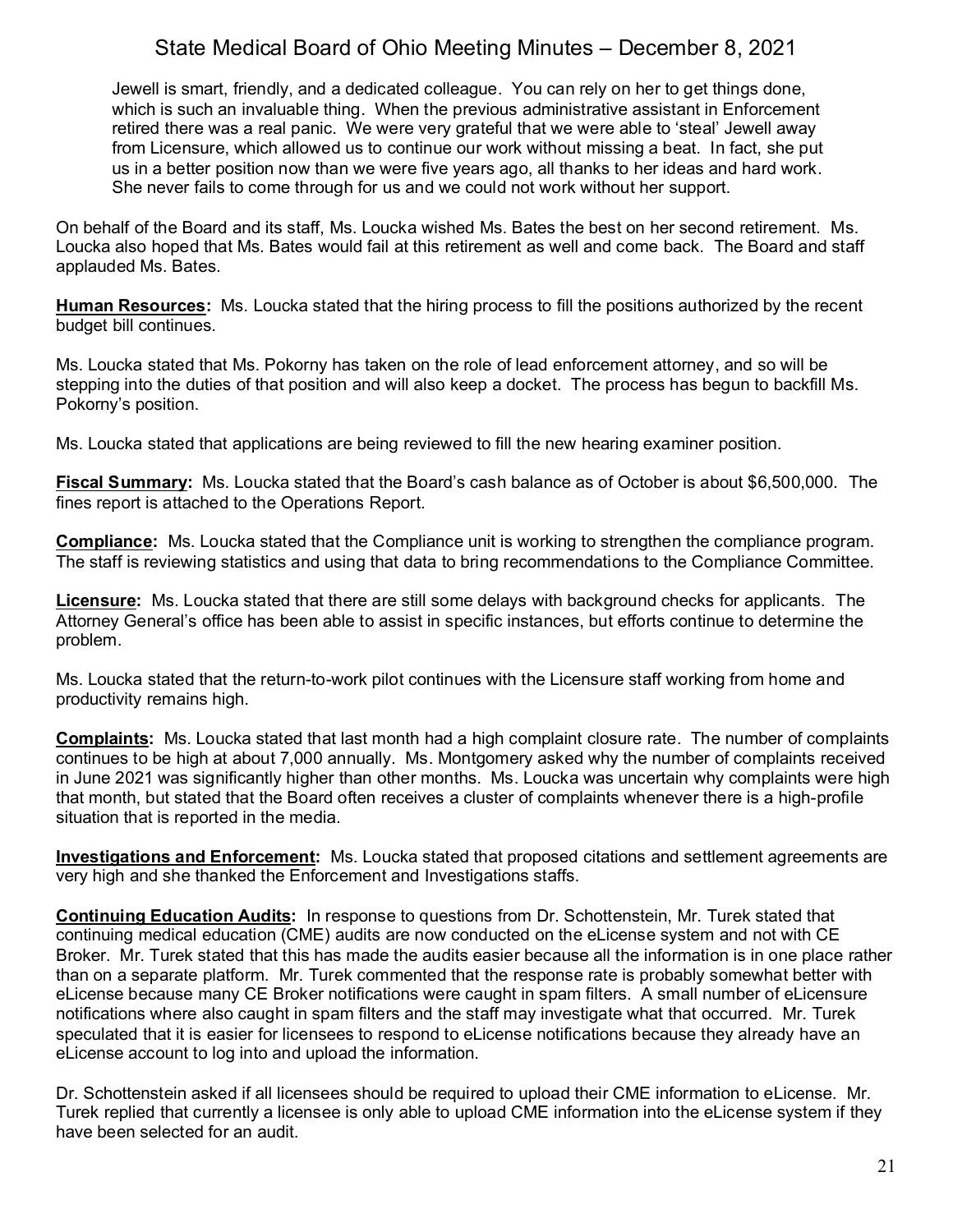Dr. Schottenstein asked if there has been any cost savings since the Board stopped using CE Broker. Mr. Turek answered that there has not been cost savings because the Board was not charged by CE Broker. Mr. Turek stated that licensees may, if they wish, still use CE Broker to track their CME and use any other functionality that system offers, but the Board is not using it for auditing purposes.

**2021 Accomplishments:** Ms. Loucka provided the Board with a list of some of the Board's accomplishments in 2021. Ms. Loucka noted that this list does not include the day-to-day activities of the Board, but rather the things that are being innovated outside those daily duties. Ms. Loucka opined that it is remarkable what the staff has been able to accomplish given the events of the last two years, both with staffing changes and the Covid-19 pandemic. Ms. Loucka was proud of the staff and extremely grateful for the work they produce every day.

Ms. Montgomery also thanked the staff for its hard work. Ms. Montgomery also thanked Ms. Loucka for doing a remarkable job. Ms. Montgomery stated that Ms. Loucka is on duty 24/7 and has made a great deal of difference in this agency. The Board and staff applauded Ms. Loucka.

## **ELECTION OF OFFICERS**

### **Dr. Bechtel moved to elect Ms. Montgomery as President for a term beginning January 1, 2022, and ending December 31, 2022. Dr. Saferin seconded the motion.**

Dr. Reddy thanked Ms. Montgomery for her work in making the Board meetings lively. Dr. Schottenstein also expressed appreciation for Ms. Montgomery's hard work and dedication. Ms. Montgomery stated that she is grateful for everyone on the Board. Ms. Montgomery stated that whether the Board members agree or disagree on something, there is never a question about preparation or focus on the Board's mission. Ms. Montgomery stated that being on the Board is intellectually challenging and she is proud to be part of it.

**A vote was taken on Dr. Bechtel's motion.** All members voted aye, except Ms. Montgomery, who abstained. The motion carried.

#### **Dr. Bechtel moved to elect Dr. Johnson as Vice President, Dr. Rothermel as Secretary, and Dr. Saferin as Supervising Members for terms beginning January 1, 2022, and ending December 31, 2022. Dr. Reddy seconded the motion.**

Dr. Kakarala stated that Dr. Johnson, Dr. Rothermel, and Dr. Saferin are all doing a great job. Ms. Montgomery and Dr. Schottenstein agreed.

**A vote was taken on Dr. Bechtel's motion.** All members voted aye, except Dr. Johnson, Dr. Rothermel, and Dr. Saferin, who abstained. The motion carried.

## **RULES & POLICIES**

### **Rule Review Update**

Ms. Anderson stated that a rules hearing was held on December 3 for six rules, including the United States Medical Licensing Examination (USMLE) rules, the treatment provider rules, the emeritus status rules, and the military rules. Comments in favor of the treatment provider rules were received from the Ohio Society of Respiratory Care and the Ohio Academy of Nutrition and Dietetics. All these rules went to the Joint Committee on Agency Rule Review (JCARR) on December 6 and there were no questions. These rules will be brought to the Board at its January 12, 2022 meeting for final adoption.

Ms. Anderson reminded the Board that a large number of rules will be reviewed in 2022, starting in the January meeting.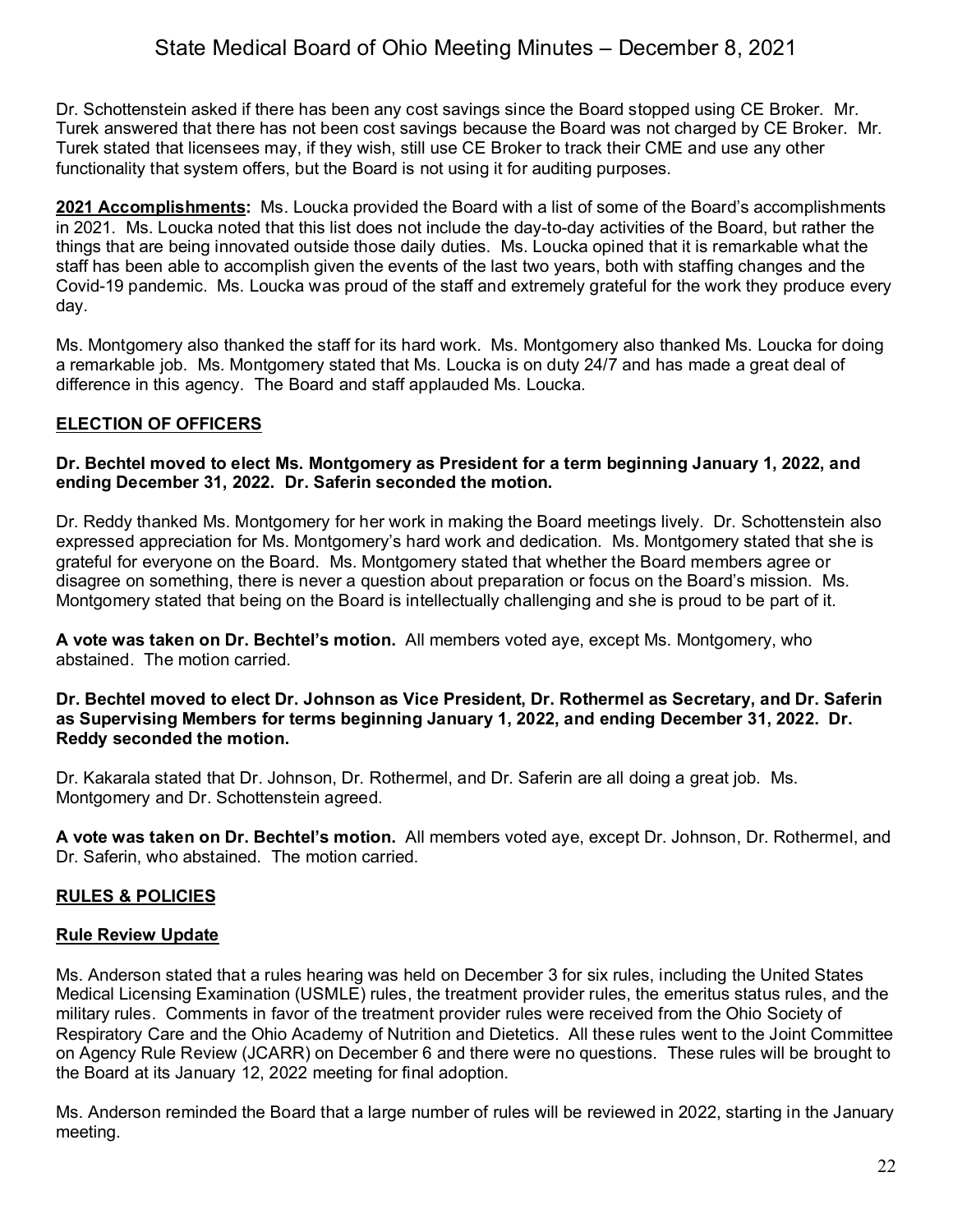## **Physician Assistant Consult Rules**

Ms. Anderson stated that these rules will allow physician assistants to enter into consult agreements with pharmacists. A public rules hearing was held on October 29 and no comments were received. These rules were developed in conjunction with the Board of Pharmacy and the Board of Nursing.

**Dr. Bechtel moved to adopt and amend the rules as described in the November 29, 2021 memorandum from Ms. Anderson and to assign each rule action the effective date of December 31, 2021. Dr. Kakarala seconded the motion.** All members voted aye. The motion carried.

Dr. Feibel exited the meeting at this time.

## **Proposed Amendments to Rule 4731-30-03, Approval of Licensure Applications**

Mr. Turek stated that this internal management rule outlines how licensure applications are approved. The proposed changes would permit the Secretary and Supervising Member to grant USMLE/COMLEX waivers and graduate medical education equivalency, which currently come to the full Board for approval and are often approved in a very routine manner. Mr. Turek stated that these proposed changes would streamline the approval of these requests. Responding to a question from Ms. Montgomery, Mr. Turek stated that he has discussed these proposed changes with Ms. Anderson to ensure that there are no improper delegation of Board duties.

Dr. Saferin stated that the Secretary and Supervising Member already approve expedited licenses and certificates to recommend the medical use of marijuana on a weekly basis, and the waive and equivalency request would become a similar process. These changes would improve efficiency for the Board and allow applicants requesting waivers and equivalencies to receive their license in a very timely manner.

**Dr. Saferin moved to approve the rule as drafted for initial circulation. Dr. Reddy seconded the motion.** All members voted aye. The motion carried.

Dr. Feibel returned to the meeting at this time.

## **Legislative Update**

House Bill 122, Telemedicine: Ms. Loucka stated that she testified before the Senate Health Committee last month and proposed amendments to this bill. At a hearing this morning, amendments were added to the subbill and the Board staff is currently in the process of reviewing those changes. From an early reading, it appears that the language was clarified so that the standard of care for telemedicine visits must be the same as with in-person visits, as requested by the Board. There also appears to be an amendment specifying that in certain situations involving certain types of medications an in-person visit will be required.

Ms. Loucka stated that a detailed email will be sent to Board members at the end of this week after a thorough review of the sub-bill has been completed.

Ms. Montgomery stated that the Board owes a great deal of thanks to Senator Huffman, the Chair of the Senate Health Committee. Ms. Montgomery had received feedback on how impressed the Committee had been with Ms. Loucka's testimony. Ms. Loucka also wished to thank Senator Huffman, as well as members of both chambers for being receptive to the Board's feedback.

House Bill 193, Electronic Prescriptions: Ms. Loucka stated that this bill, which would require prescribers to issue an electronic prescription when prescribing a schedule II controlled substance, had a second hearing in the Senate Health Committee on November 17.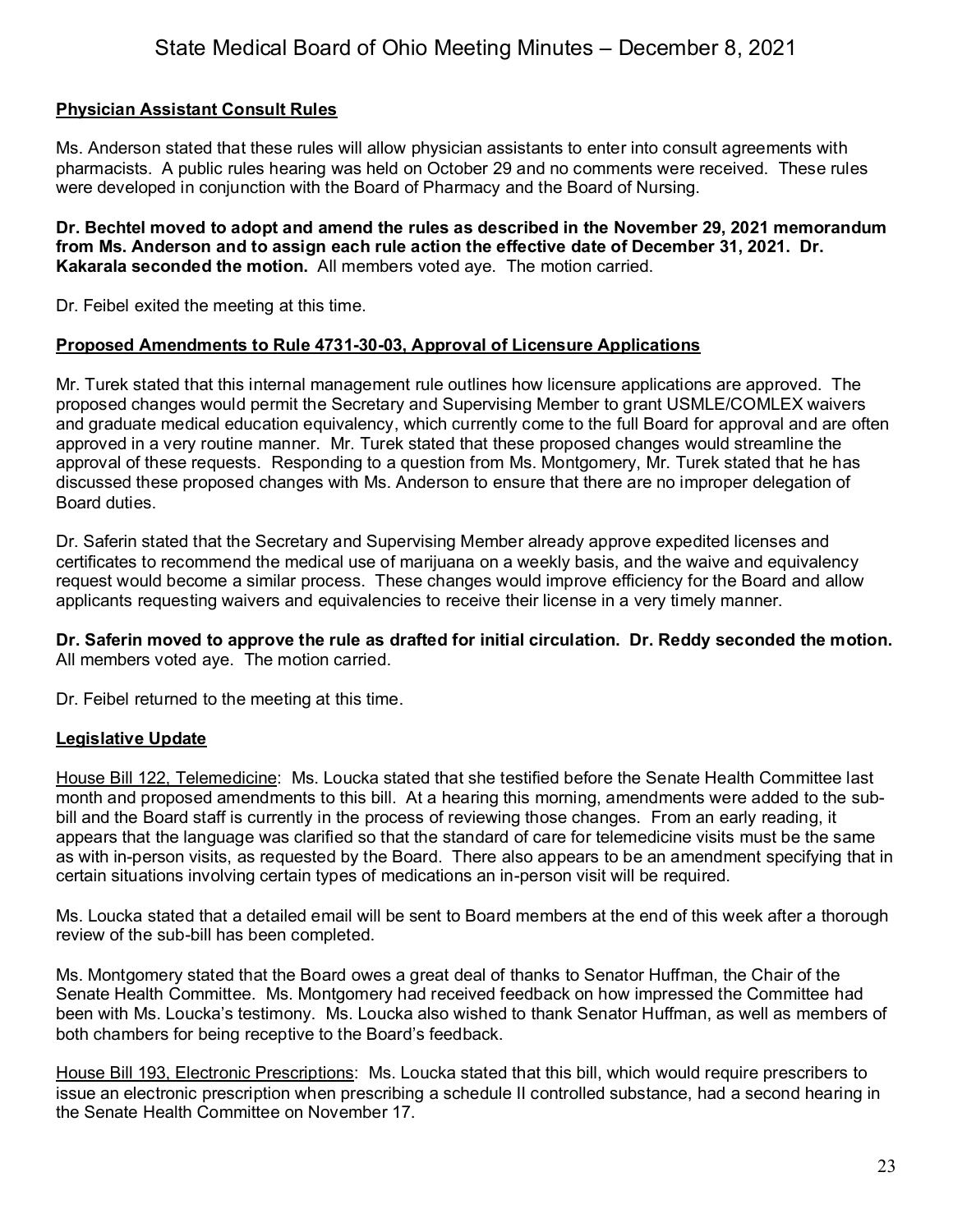House Bill 356, Opioid Prescribing: Ms. Loucka stated that this bill would establish some limitations on opioid prescribing. House Bill 356 had its first hearing in the House Criminal Justice Committee on November 10, but has seen no further movement.

Senate Bill 157, Attempted Abortions: Ms. Loucka stated that this bill would require a physician who performs or attempts to perform an abortion in an ambulatory surgical facility or other non-hospital location to immediately provide newborn care if the child is born alive. Mr. Smith stated that Senate Bill 157 was reported out of committee yesterday, but has not yet been scheduled for a vote on the Senate floor.

Senate Bill 161, Surgical Smoke: Ms. Loucka stated that this bill has had its second hearing in the Senate Health Committee. In response to a question from Ms. Montgomery, Dr. Johnson stated that surgical smoke is the smoke that is produce when a physician cauterizes a wound with a heat source such as a laser. Dr. Bechtel added that surgical smoke can contain infectious material such as viral parts. The smoke can be inhaled by members of the surgical staff or get in their eyes or noses.

## **COMMITTEE BUSINESS**

## **Quality Assurance Committee Report**

Dr. Bechtel stated that the Quality Assurance (QA) Committee met this morning. The Committee was established due to a recommendation from the Federation of State Medical Boards (FSMB). The Committee will perform audits of a sampling of closed complaints in order to provide checks and balances to the Board's Investigations and Enforcement sections, as well as provide reassurance to the public that the Board is providing accountability to the complaint closure process.

Dr. Bechtel briefly reviewed the method by which closed complaints will be selected for review, a process by which each of the Committee's five members will receive 2 closed complaints to review each month. Closed Complaints from the Enforcement section, Investigations section, and Standards Review section will be selected. The selections will include both the oldest and the newest complaints from each section, and the selection of the rest of the complaints will be randomized. After six months, the Committee will evaluate whether to change the selection criteria. Dr. Bechtel noted that, based on recommendations from the FSMB, the first sexual misconduct case selected for review in a month will be assigned to the Committee's consumer member; if a second sexual misconduct case is selected, it will be assigned to a physician member; if a third is selected, it will be assigned to the consumer member along with the first; and any additional sexual misconduct cases will be distributed to other physician members. In addition, a mechanism will be developed whereby a staff member who has concerns that a complaint was improperly closed can bring the matter to the Committee.

## **Compliance Committee Report**

Ms. Montgomery stated that the Compliance Committee met this morning and reviewed proposed compliance guidelines for probationary violations, which will clarify what violations are and the consequences for violations. Next month, the Committee will discuss treatment provider applications.

## **Finance Committee Report**

Dr. Schottenstein stated that in October 2021, the Board's revenue was \$851,561, a decrease from the previous month. Dr. Schottenstein pointed out that October is not a license renewal month, and revenue is roughly in-line with that of October 2019. The Board had a net negative revenue of \$-264,525, reflecting the fact that the Board had unusually high expenditures of more than \$1,000,000. This is explained by the fact that there were three payroll periods in October, as well as a banking invoice for credit card fee processing. These additional expenses largely inform the 5.4% increase in expenditures year-to-date. The Board's cash balance is \$6,596,685, a drop of about \$100,000 from the previous month. The Board received \$25,791.23 in disciplinary fines.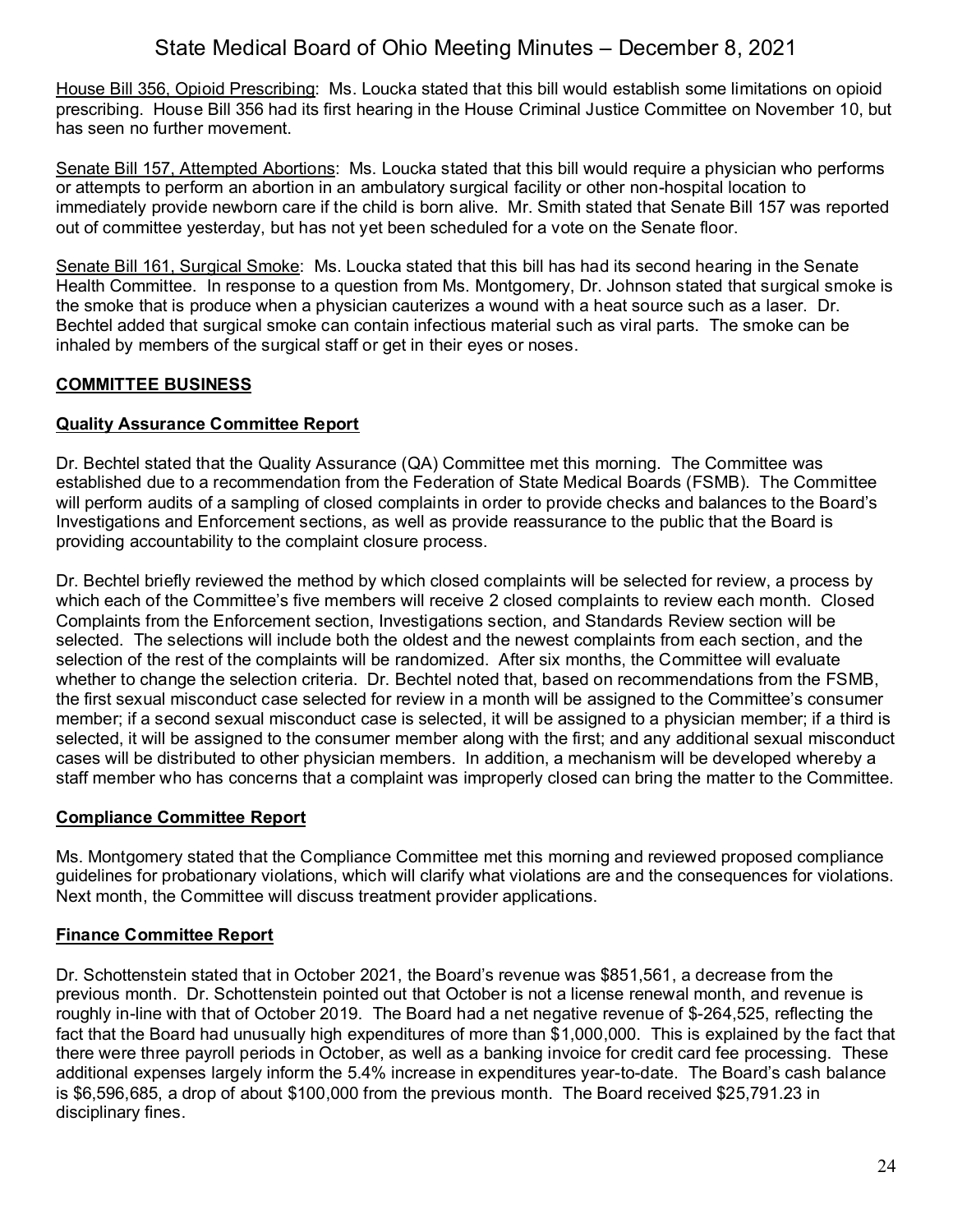#### eLicense

Dr. Schottenstein recalled that last month the Board discussed the costs of the eLicense system. Dr. Schottenstein stated that he is beyond grateful to the Department of Administrative Services (DAS) for being responsive to the Board's concerns. There has been many productive conversations with DAS about future rate setting and enhancements.

Dr. Schottenstein noted that the methodology for the expenses of eLicense was set in 2018 by the Steering Committee, of which the Medical Board is part. The Steering Committee will meet again soon and it is open to suggestions for how to go forward with charging for the service. Currently, licensing boards are charged for both active and inactive licenses. Some boards, including the Medical Board, have relatively more inactive licenses. In the Medical Board's case, this is in no small part due to the fact that physicians must first have a training certificate, which counts as a license, and then a full medical license which counts as another license. Dr. Schottenstein opined that it may make more sense to charge based on the number of active licenses because those are the ones that account for the cost of the service. However, Dr. Schottenstein recognized that such a change could be detrimental to boards that have relatively fewer inactive licenses, so he would not favor being abrupt with a change of this nature. Dr. Schottenstein stated that it is also possible, though not ideal, for the Medical Board to dispose of its inactive licenses. While this may be fiscally prudent, the Board would rather keep those records. Dr. Schottenstein was confident that a fiscally appropriate approach to eLicense charges will be found.

#### Cash Balance

Dr. Schottenstein stated that, historically speaking, the Board is currently carrying a large cash balance. Dr. Schottenstein stated that the Committee and staff will research what an appropriate cash balance for the Board would be, especially over the next budget cycle. Dr. Schottenstein stated that on some level, this situation will rectify itself because of the new hires that will be brought onto staff to fill the new positions authorized in the budget bill. Dr. Schottenstein stated that this alone could cause the cash balance to drop to under \$4,000,000 within a year.

Ms. Montgomery noted that the Board will also have many more licensees in the coming years. Dr. Schottenstein agreed and also noted that the number of complaints has risen dramatically in recent years, which also requires additional staff time to process. The Board will continue to reassess its needs in licensure and in every area and may need to consider expansion of staff positions or changes in licensing fees.

#### **Report on the Federation of Podiatric Medical Boards 2021 Fall Meeting**

Dr. Saferin stated that he and Mr. Turek attended the Federation of Podiatric Medical Boards 2021 Fall Meeting. The report of the meeting has been included in the Board meeting materials.

#### **Licensure Application Reviews**

**Dr. Reddy moved to approve the Licensure staff recommendations for the requests of Dema Atoum, M.D.; Joseph Davis; Ayman Khafagi, M.D.; Elizabeth Morton, M.T.; Zachary Brogan, R.C.P.; Justin McGill; Ahmad Mohamed, M.D.; Susannah Yan; Elizabeth Geffert, M.T.; and Diana McShannic, L.D. Dr. Kakarala seconded the motion.**

Dr. Saferin noted that because the Board has approved the proposed changes in the licensure approval rules, items of this nature will come to the full Board only if it involves something non-routine and cannot be resolved by the Licensure staff.

A vote was taken on Dr. Reddy's motion:

| harmal<br>. .<br><br>וסו |  |
|--------------------------|--|
|--------------------------|--|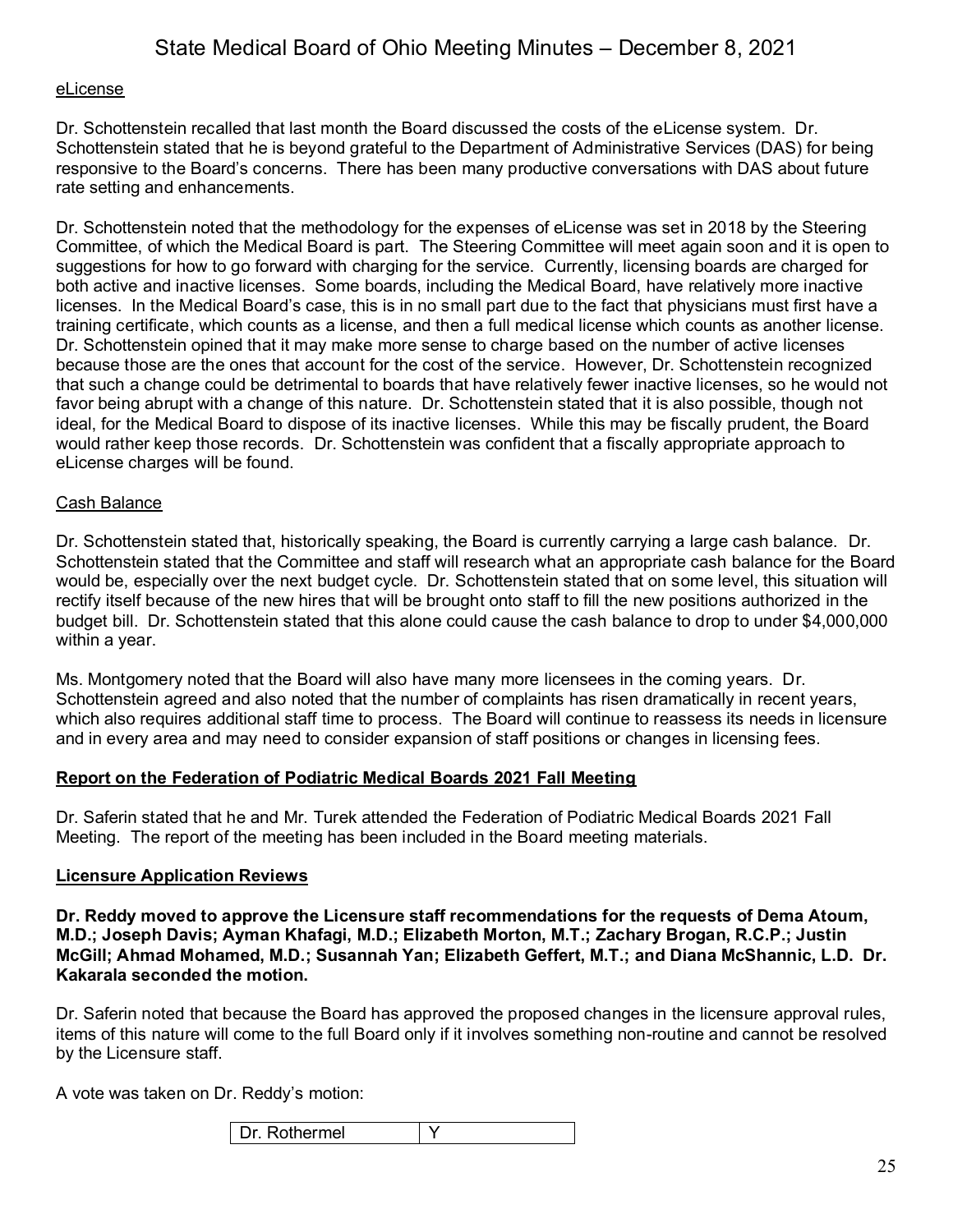| Dr. Saferin       |   |
|-------------------|---|
| Mr. Giacalone     |   |
| Dr. Johnson       | v |
| Dr. Schottenstein |   |
| Dr. Kakarala      |   |
| Dr. Feibel        |   |
| Dr. Reddy         |   |
| Dr. Bechtel       |   |
| Ms. Montgomery    |   |

The motion carried.

## **Advisory Council Updates**

### Respiratory Care Advisory Council

Dr. Kakarala stated that the Respiratory Care Advisory Council met yesterday. The Council was updated on changes to the Board's impaired practitioner rules, which will allow respiratory care professionals and certain other license types to receive outpatient evaluation and treatment rather than inpatient whenever possible. Jerica Stewart provided a presentation on the Board's Partners in Professionalism program. The Ohio Society of Respiratory Care provided an update regarding the education of respiratory care professionals and the outlook for future staffing Ohio.

The Council will meet again on March 8, 2022.

## Dietetics Advisory Council

Ms. Loucka stated that the Dietetics Advisory Council met on December 6. Ms. Loucka was able to attend the Council meeting for the first time and it was a pleasure to meet the Council members. Nelson H. Heise, Clinical Director of the Ohio Physicians Health Program, provided information on the one-bite program and how it works for the licensees. Kay Mavko of the Ohio Academy of Nutrition and Dietetics provided an update to the Council.

The council will meet again on January 10, 2022. (This date was subsequently changed to March 7, 2022.)

### Appointment to Dietetics Advisory Council

Ms. Montgomery stated that to fill a vacancy on the Dietetics Advisory Council, she and the Executive Director recommend the appointment of Sharon Zwick-Hamilton. Ms. Swick-Hamilton is a licensed dietitian who has vast experience in her field. Ms. Swick-Hamilton is a certified Diabetes Care and Education specialist who has also worked in various hospital settings as a licensed dietitian including in the ICU, pediatric, and prenatal areas.

**Dr. Bechtel moved to appoint Ms. Zwick-Hamilton for a three year term on the Dietetics Advisory Council as a licensed dietitian, effective December 1, 2021. Dr. Saferin seconded the motion.** All members voted aye. The motion carried.

## **PROBATIONARY REPORTS AND REQUESTS**

## **Office Conference Reviews**

**Dr. Johnson moved to approve the Compliance staff's Reports of Conferences for November 8 and 9, 2021. Dr. Reddy seconded the motion.** All members voted aye, except Dr. Rothermel, Dr. Saferin, and Dr. Bechtel, who abstained. The motion carried.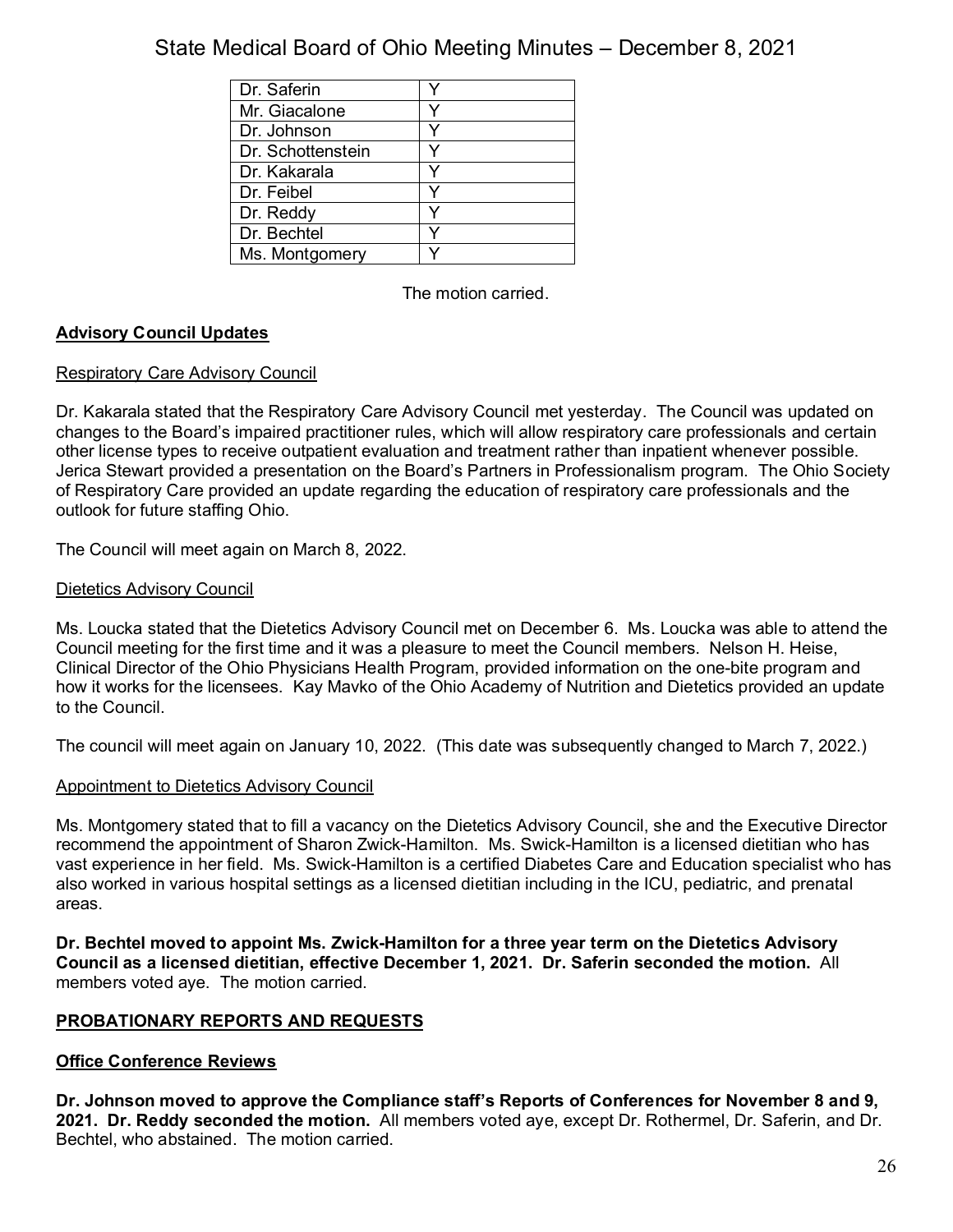## **Probationary Requests**

## **Dr. Johnson moved to approve the Secretary and Supervising Member's recommendations for the following probationary requests:**

- a) Julie M. Alderson, D.O.: Request for approval of Glen Apseloff, M.D., F.C.P., to serve as the new monitoring physician.
- b) Kavita Kang, D.O.: Request for approval of Mark N. Casdorph, D.O., to complete a psychiatric return to work assessment.
- c) Adam N. Leid, D.O.: Request for approval of Keith P. Radbill, D.O. to complete a return to work assessment required for reinstatement.
- d) Ross Rosario Lentini, M.D.: Request for release from the terms of the December 14, 2016 Step II Consent Agreement.
- e) George W. Shahade, D.O.: Request for approval of the previously-completed course *Intensive Course in Controlled Substance Prescribing*, offered by Case Western Reserve University, to fulfill the controlled substance prescribing course requirement; and approval of the course *Intensive Course in Medical Documentation: Clinical, Legal and Economic Implications for Healthcare Providers*, offered by Case Western Reserve University, to fulfill the medical records course requirement.
- f) Jon B. Silk, Jr., M.D.: Request for reduction in psychiatric sessions to every four weeks for four to six months, then quarterly sessions thereafter, with updated letter of support required prior to reducing sessions to quarterly.
- g) Derek Kurt Urban, M.D.: Request for release from the terms of the December 9, 2020 Board Order.
- h) Regina A. Yaskey, M.D.: Request for approval of the previously-completed course *Intensive Course in Controlled Substance Prescribing*, offered by Case Western Reserve University, to fulfill the controlled substance prescribing course requirement; and approval of the previously-completed course *Intensive Course in Medical Documentation: Clinical, Legal and Economic Implications for Healthcare Providers*, offered by Case Western Reserve University, to fulfill the medical records course requirement.
- i) Aly M. A. Zewail, M.D.: Request for release from the terms of the December 14, 2016 Step II Consent Agreement.

### **Dr. Reddy seconded the motion.** A vote was taken:

| Dr. Rothermel     | Abstain |
|-------------------|---------|
| Dr. Saferin       | Abstain |
| Mr. Giacalone     |         |
| Dr. Johnson       |         |
| Dr. Schottenstein |         |
| Dr. Kakarala      |         |
| Dr. Feibel        |         |
| Dr. Reddy         |         |
| Dr. Bechtel       | Abstain |
| Ms. Montgomery    |         |

The motion carried.

### **ADJOURN**

**Dr. Saferin moved to adjourn the meeting. Dr. Bechtel seconded the motion.** All members voted aye. The motion carried.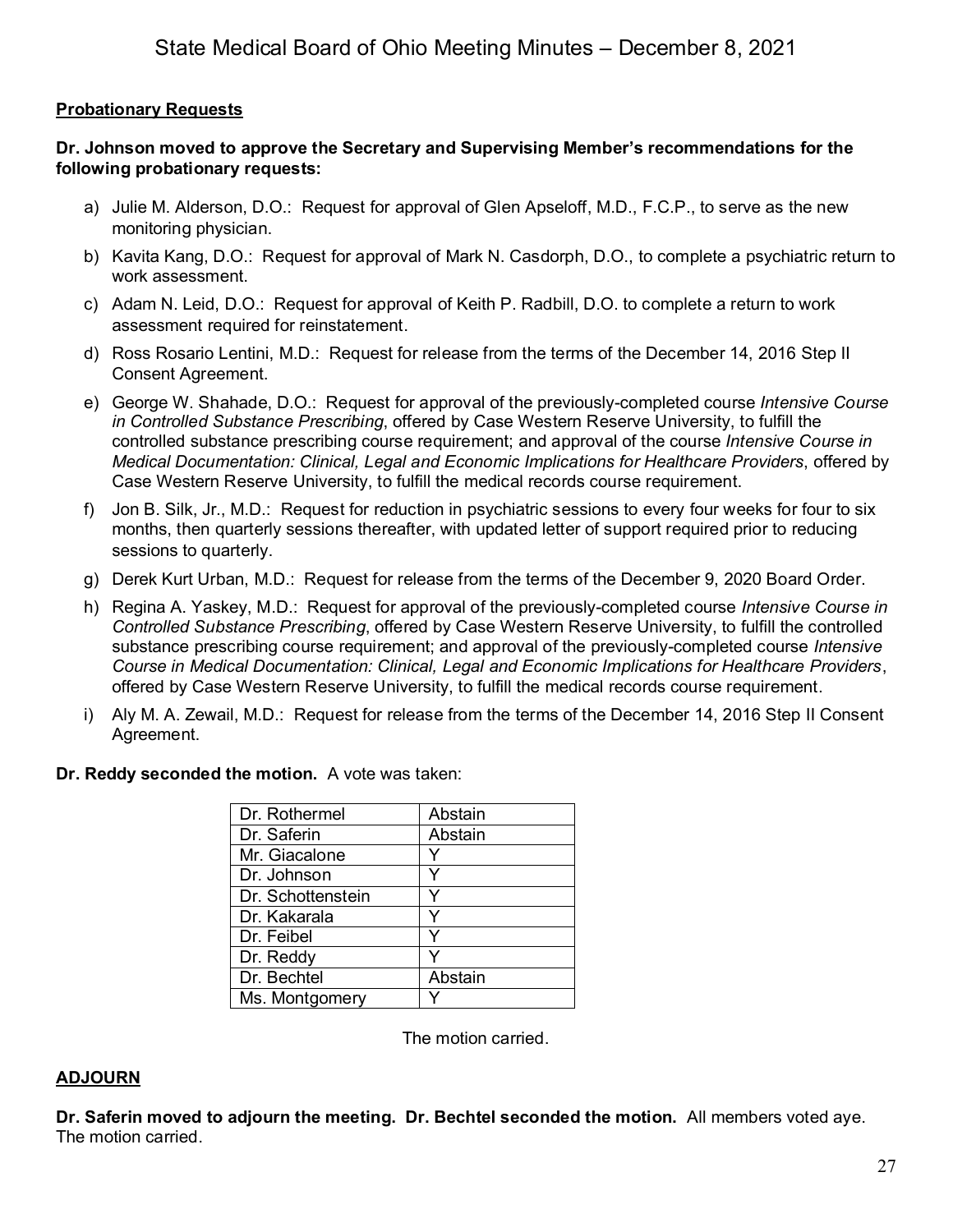The meeting adjourned at 2:09 p.m.

We hereby attest that these are the true and accurate approved minutes of the State Medical Board of Ohio meeting on December 8, 2021, as approved on January 12, 2022.

 $L$ Betty Montgomery, President

Hem D. Kokhermel

Kim G. Rothermel, M.D., Secretary

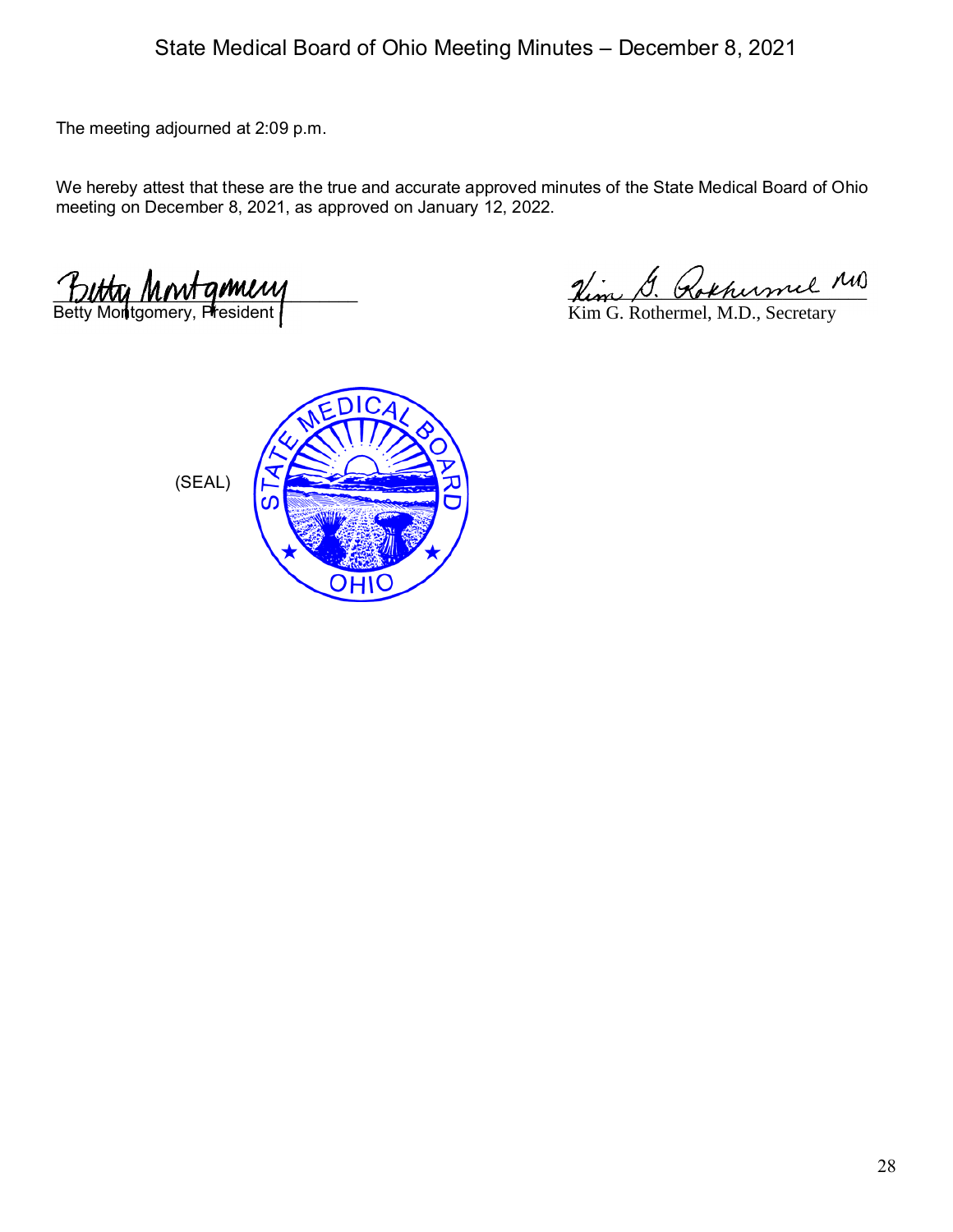

30 East Broad Street, 3rd Floor Columbus, Ohio 43215 (614) 466-3934 med.ohio.gov

State Medical Board of Ohio

#### **FINANCE COMMITTEE MEETING December 8, 2021**

via live-streamed video conference

| <b>Members:</b>                     | Staff:                                        |
|-------------------------------------|-----------------------------------------------|
| Michael Schottenstein, M.D., Chair  | Stephanie Loucka, Executive Director          |
| Bruce Saferin, D.P.M.               | Joel Whetstone, Deputy Director of Operations |
|                                     | Cinnamon Pipkin, Human Resources & Fiscal     |
| <b>Other Board Members present:</b> | Administrator                                 |
| Mark Bechtel, M.D.                  | Benton Taylor, Board Parliamentarian          |
| Yeshwant Reddy, M.D.                |                                               |
|                                     |                                               |
|                                     |                                               |

The meeting was called to order at 8:00 a.m.

#### **Financial Summary Review**

Dr. Schottenstein stated that in October 2021, the Board's revenue was \$851,561, a decrease from the previous month. Dr. Schottenstein pointed out that October is not a license renewal month, and revenue is roughly in-line with that of October 2019. The Board had a net negative revenue of \$- 264,525, reflecting the fact that the Board had unusually high expenditures of more than \$1,000,000. This is explained by the fact that there were three payroll periods in October, which is an extra \$340,000 expense. In addition, every few months the Board receives, as it did in October, a banking invoice for credit card fee processing, which came to \$62,000. These additional expenses largely inform the 5.4% increase in expenditures year-to-date. Otherwise, the Board's spending is *status quo*.

The Board's cash balance is \$6,596,685, a drop of about \$100,000 from the previous month. The Board received \$25,791.23 in disciplinary fines in October, which is a good month for the Board.

#### **eLicense**

Ms. Loucka provided a handout that details the highlights of the eLicense system. Ms. Loucka stated that the Board has had good, productive conversations with representatives from the Department of Administrative Services (DAS) regarding the funding of the system. The discussions have been in regard to future rate setting, future enhancements, and how the system is funded at different points. Ms. Loucka stated that DAS's entire senior team from tech and the director's office have been very helpful in guiding these conversations.

Ms. Loucka stated that the methodology for charging for eLicense was set in 2018 by the eLicense Steering Committee, of which the Medical Board is part and therefore the Board had a voice in that decision. DAS has been open to different options regarding the methodology, though the process is complicated and involves multiple agencies. The Board will continue to work through the Steering Committee and listen to their expertise. What the Board is seeing now with its rates reflects the true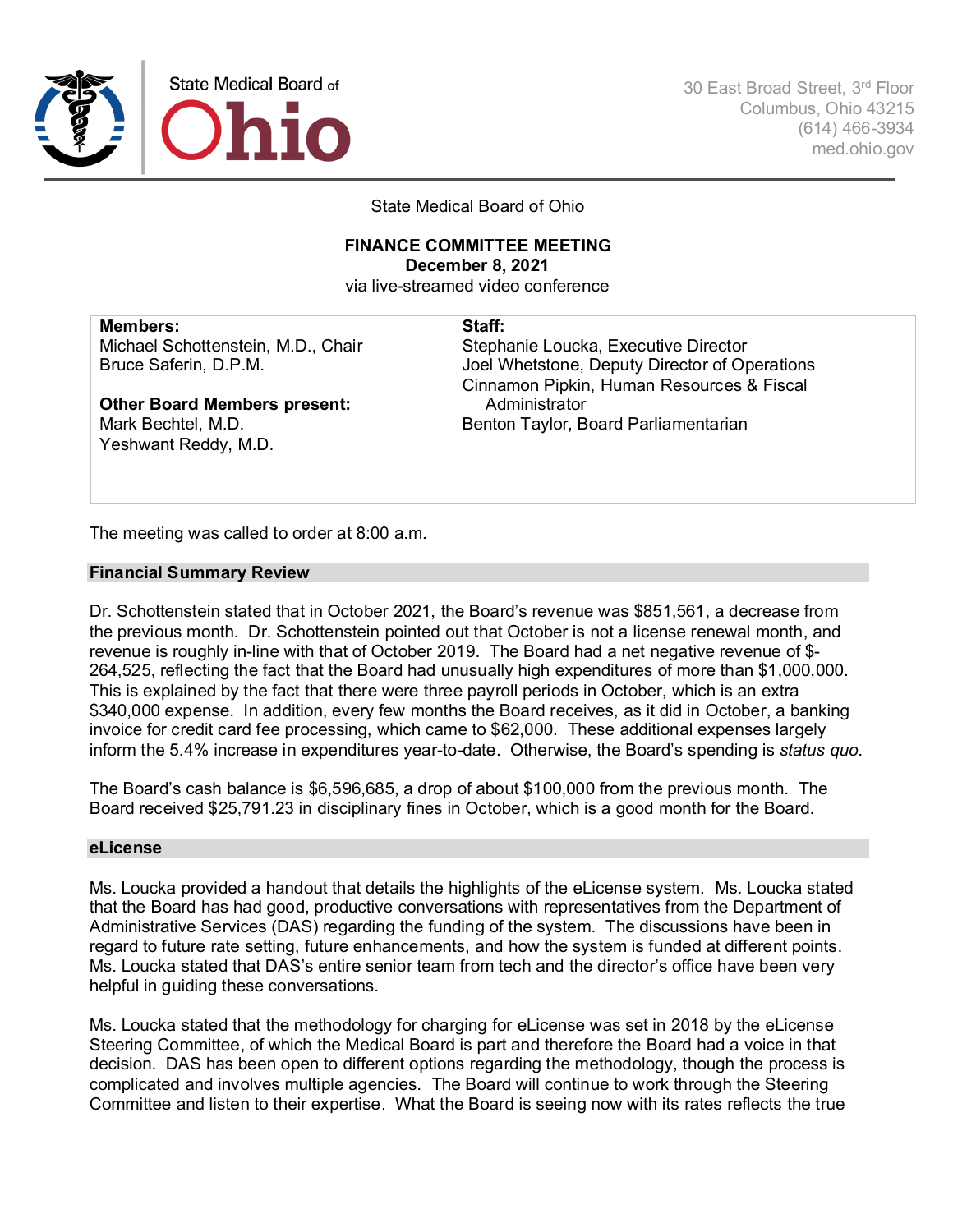costs and there is transparency in those costs. Since it is a significant line item, the Board will have questions about this funding from time to time. DAS is committed to bringing new users onto the system, which will lower the Board's costs in the long run.

Responding to a question from Dr. Saferin, Ms. Loucka stated that DAS provides an updated rate annually. DAS is looking very closely into what makes sense for a methodology for determining future rate levels.

In response to a question from Dr. Schottenstein, Ms. Loucka stated that the rate is currently based on the number of records the boards have in the system, including both active and inactive licenses. The advantage of this is that it is a true reflection of everything in the system, and there is a cost of maintaining a record in the system.

Dr. Schottenstein noted that each physician generates two licenses: A training certificate, and subsequently a full medical license. Arguably, this inflates the Board's relative number for inactive licenses. Dr. Schottenstein appreciated that funding of the system is complicated, but felt that it is the active licenses that generate the costs of the system. Dr. Schottenstein opined that it would be logical to weight the costs of the active licenses more than the inactive licenses. However, Dr. Schottenstein acknowledged that this would result in additional costs for boards with relatively fewer inactive licenses. Dr. Schottenstein wanted to be sensitive about burdening such a board with additional costs, but suggested that over time the methodology could move in that direction. Dr. Saferin agreed.

Dr. Schottenstein stated that if it is feasible and not too complicated, he would like to see the costs broken down on a per license basis, or perhaps active licenses compared to inactive licenses. Ms. Loucka stated that she will follow-up on numbers with respect to a breakdown of costs.

Ms. Loucka stated that the last Steering Committee meeting included a thorough conversation with DAS leadership about the costs per record and about active versus inactive licenses. The theme of the meeting was stability and predictability. There was also discussion about not wishing to incentivize the removal or deletion of records as a means of lowering costs. Ms. Loucka stated that there can be an internal review of the Board's processes to develop ways to sustain the costs in the long-term without deleting records. One possibility could be to convert training certificates and full medical licenses into one record. Ms. Loucka stated that whatever the methodology, the Board can be creative in how it goes forward without deleting records.

Dr. Schottenstein appreciated the tension between wishing to perverse records and also being stewards of the Board's finances. Dr. Schottenstein was grateful for DAS's attention to this matter and for being so responsive to the Board's concerns. Dr. Saferin added that DAS has been very transparent and the Board is included in the decision-making process.

### **Cash Balance**

Dr. Schottenstein stated that the Board should discuss how much of a cash balance it should be carrying. Dr. Schottenstein opined that the current cash balance is too high, but stated that that is just his own feeling and there should be a method to determine what an appropriate cash balance for the Board would be. Dr. Schottenstein stated that on some level, this situation will rectify itself because of the new hires that will be brought onto staff to fill the new positions authorized in the budget bill. Dr. Schottenstein stated that this alone could cause the cash balance to drop to under \$4,000,000 within a year.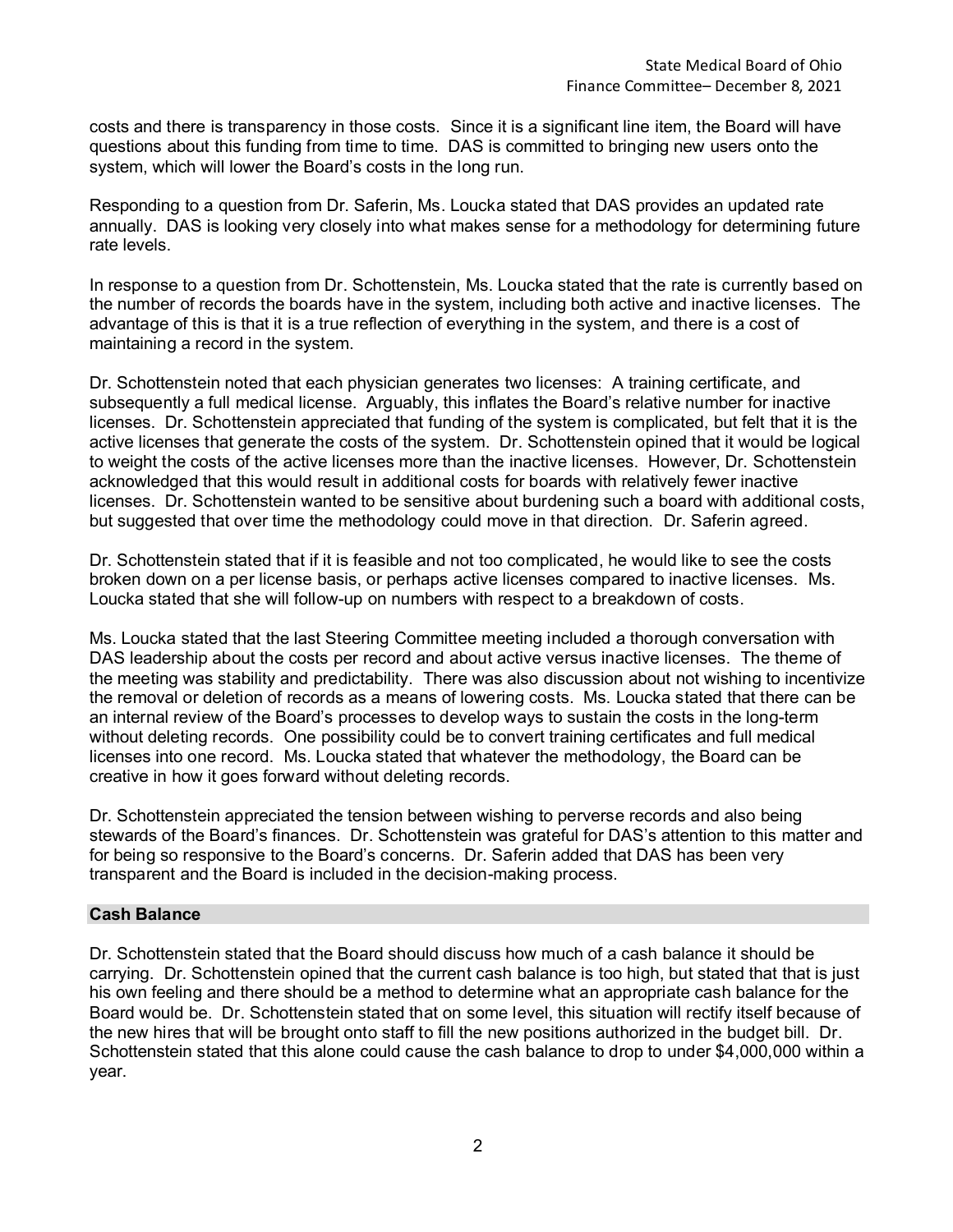Ms. Loucka agreed and stated that the Board should engage with people with expertise in public finance to determine a proper cash balance. From a staffing perspective, Ms. Loucka noted that over the last five years the number of Board licensees has increased by almost 50% and the number of complaints has increased almost 37%. Until this most recent budget cycle in which the Board was granted the ability to hire additional resources, the Board's staffing levels have been stable over that same time period. Ms. Loucka stated that as the next budget cycle approaches the Board can address the cash balance issue, as well as factor in other costs such as cost-of-living increases over the next two or three budget cycles.

Dr. Saferin stated that generally speaking, organizations such as professional associations retain about 50% of their annual budget in savings. The Board's current cash balance is about 50% of it's approximately \$11,000,000 annual budget, so the level may be appropriate. Dr. Schottenstein wondered if there is a distinction in this regard between associations and boards. Dr. Saferin agreed that experts on public finance should weigh in on this matter.

#### **Adjourn**

**Dr. Saferin moved to adjourn the meeting. Dr. Schottenstein seconded the motion.** All members voted aye. The motion carried.

The meeting adjourned at 8:21 a.m.

bt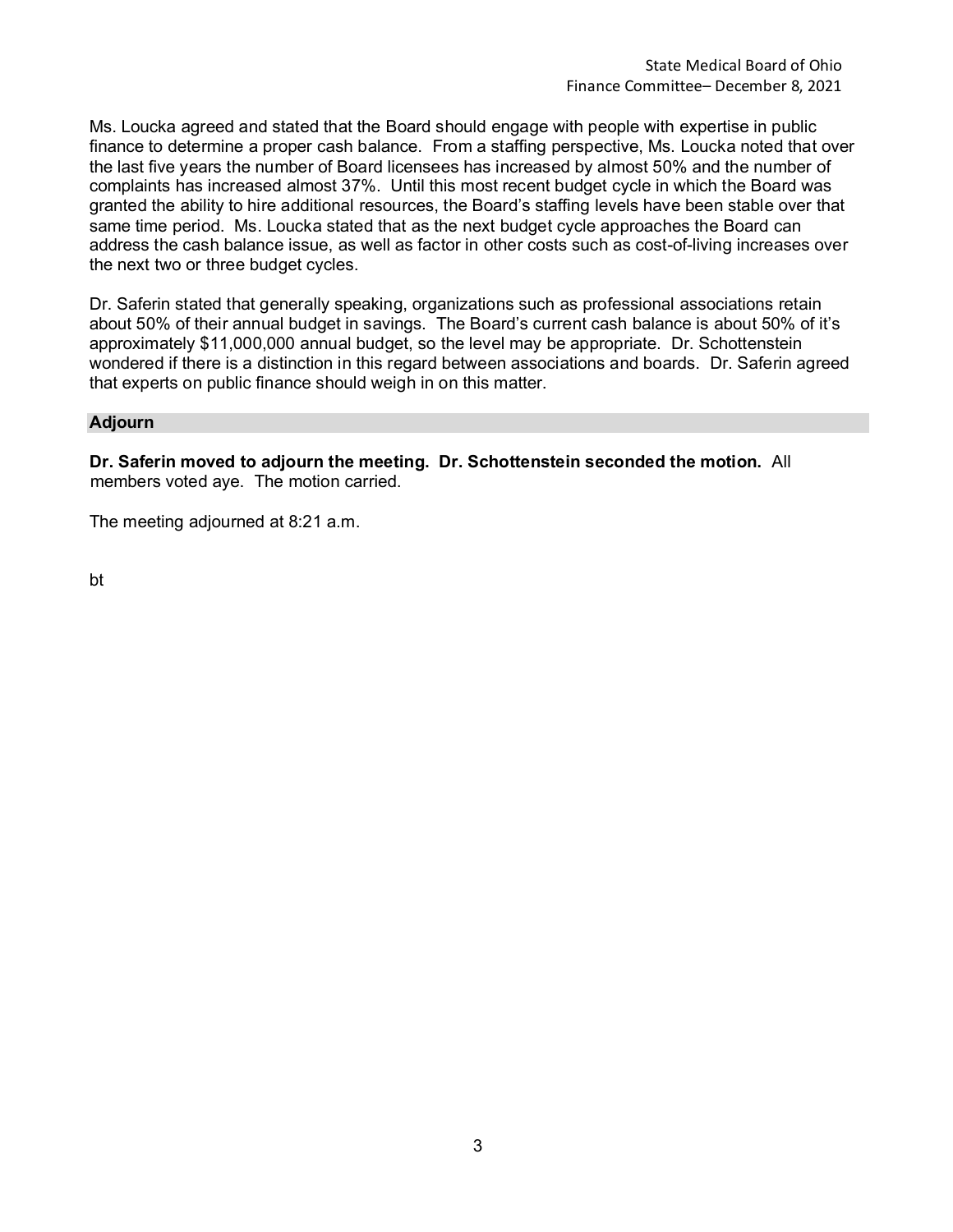

30 East Broad Street, 3rd Floor Columbus, Ohio 43215 (614) 466-3934 med.ohio.gov

State Medical Board of Ohio

## **COMPLIANCE COMMITTEE MEETING**

**December 8, 2021**

30 E. Broad Street, 3rd Floor, Administrative Hearing Room, Columbus, OH 43215

| <b>Members:</b>                     | Staff:                                        |
|-------------------------------------|-----------------------------------------------|
| Betty Montgomery, Chair             | Stephanie Loucka, Executive Director          |
| Robert Giacalone, R.Ph., J.D.       | Kimberly Anderson, Chief Legal Counsel        |
| Michael Schottenstein, M.D.         | Brandi Dorcy, Chief of Compliance             |
| Harish Kakarala, M.D.               | Amy Pridday, Compliance Manager               |
|                                     | Nathan Smith, Senior Legal and Policy Counsel |
| <b>Other Board Members present:</b> | Benton Taylor, Board Parliamentarian          |
| Kim Rothermel, M.D.                 |                                               |
| Bruce Saferin, D.P.M.               |                                               |
| Mark Bechtel, M.D.                  |                                               |
| Jonathan Feibel, M.D.               |                                               |
| Yeshwant Reddy, M.D.                |                                               |
|                                     |                                               |

The meeting was called to order at 8:30 a.m.

### **Proposed Updates to Compliance Guidelines for Probationary Violations**

Ms. Montgomery congratulated Ms. Dorcy on the wonderful job she did developing the compliance guidelines. Ms. Dorcy stated that Ms. Pridday, the Board's new Compliance Supervisor, was instrumental in helping produce this proposal. Ms. Dorcy stated that the Committee members have been provided with the current guidelines approved by the Board in 2015, the proposed new guidelines, and a memo that provides an overall outline of the information.

Ms. Dorcy continued that over the past year, the Compliance staff has been maintaining statistics and reviewing the entire compliance program, including looking at every licensee in the program, every success, and every failure. The decision was made to focus on the very small number of individuals who are struggling in the program and see what can be done to help the licensees improve as practitioners while also protecting the public.

Ms. Dorcy noted that the current guidelines have a maximum and a minimum sanction for each area of deficiency. The proposed guidelines have more graduated sanctions, which is a typical probation model and gives individuals a step-by-step process to address any concerns. The process begins with a low Level 1 sanction, namely a written reprimand to help them get back on track. If the issue is not addressed, it can move to a moderate Level 2 sanction, which can involve a caution letter, a meeting with the Secretary and Supervising Member, or having a complaint filed. The issue can also move to a Level 3, which can lead to a complaint filed with Enforcement.

Ms. Dorcy stated that different areas of deficiencies are outlined in the proposed guidelines, such as personal appearances, paperwork, attendance at rehabilitation meetings, attendance at treatment programs, and drug testing procedures. Depending on the level of seriousness, the process could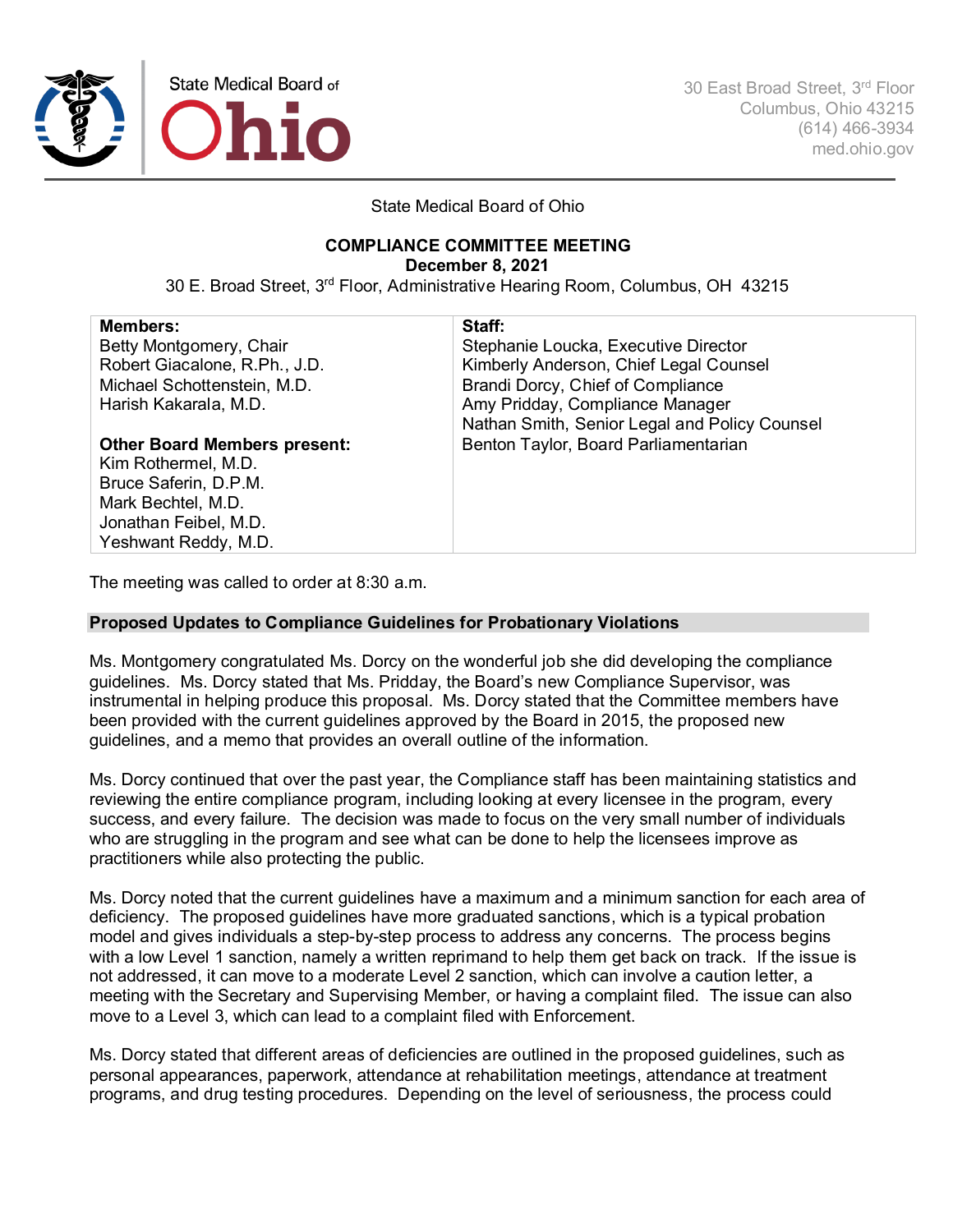begin at Level 2 instead of Level 1 because it is felt that something like a missed appearance should have some sort of immediate cautionary action.

Dr. Schottenstein asked about the process of tolling. Ms. Dorcy stated that tolling is a special tool that is only written into some orders and agreements, not all of them. Tolling is not utilized often, but when it is it is usually a 30-day or 60-day extension of probationary terms. Ms. Dorcy stated that if someone has been tolled, she felt that individual had already had a sanction and additional issues can move them to the next level.

Responding to a question from Mr. Giacalone, Ms. Dorcy stated that caution letters and non-formal written warnings are not disciplinary in nature and are not reported to the National Practitioner Databank. Responding to further questions, Ms. Dorcy stated that if the proposed guidelines are approved, licensees in the program will be sent a 30-day notification with a read receipt or confirmation of receipt to ensure that it was received. A copy of the notification will be provided to Committee members.

**Dr. Schottenstein moved to approve the proposed guideline updates for probationary violations. Mr. Giacalone seconded the motion.** All members voted aye. The motion carried.

#### **Minutes Review**

**Mr. Giacalone moved to approve the draft minutes of the October 13, 2021. Dr. Schottenstein seconded the motion.** All members voted aye. The motion carried.

The meeting was adjourned at 8:41 a.m.

bt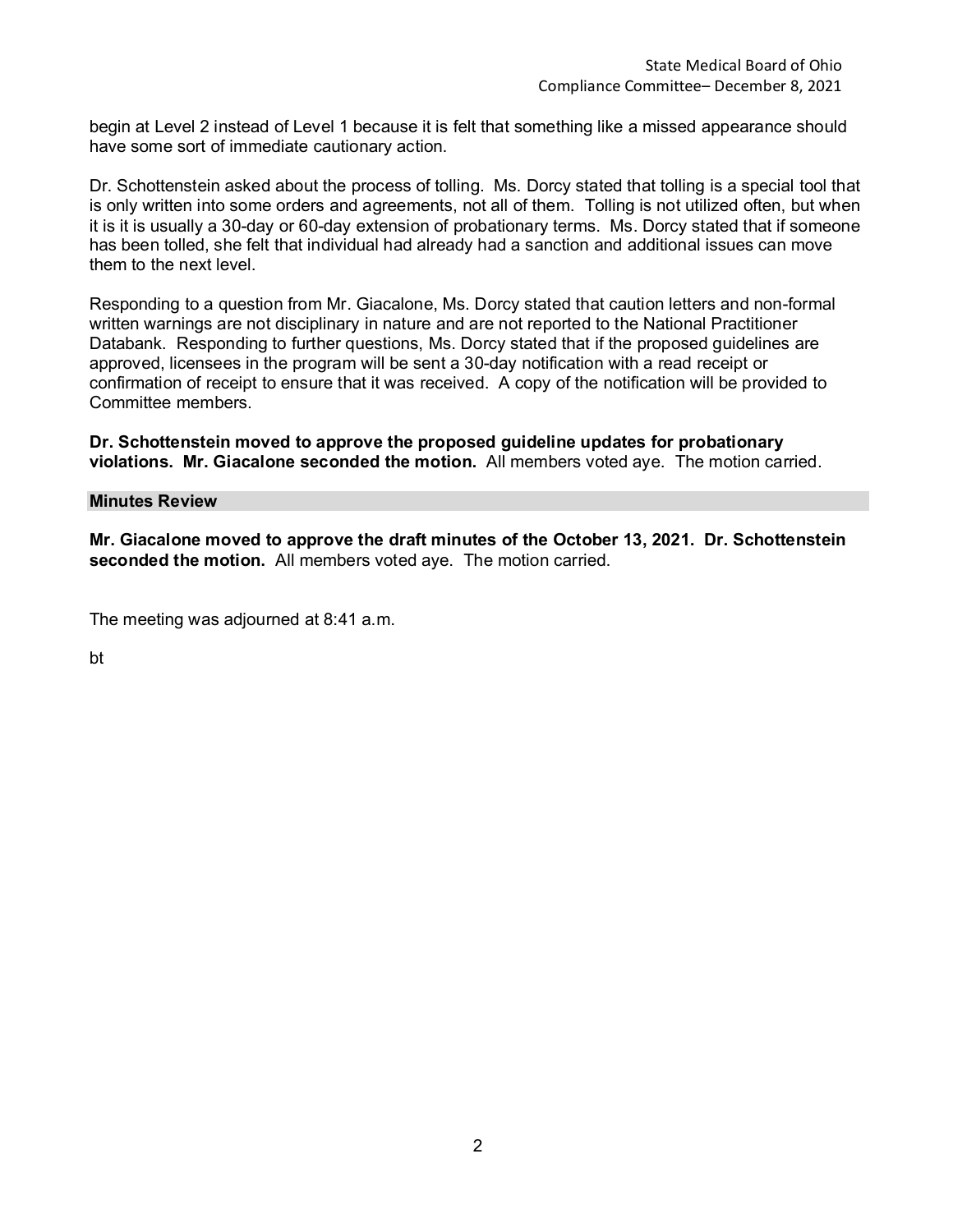

30 East Broad Street, 3rd Floor Columbus, Ohio 43215 (614) 466-3934 med.ohio.gov

State Medical Board of Ohio

## **QUALITY ASSURANCE COMMITTEE MEETING**

**December 8, 2021**

30 E. Broad Street, 3rd Floor, Administrative Hearing Room, Columbus, OH 43215

| <b>Members:</b>                     | Staff:                                        |
|-------------------------------------|-----------------------------------------------|
| Mark Bechtel, M.D., Chair           | Stephanie Loucka, Executive Director          |
| Robert Giacalone, R.Ph., J.D.       | Rebecca Marshall, Chief of Quality Assurance  |
| Harish Kakarala, M.D.               | Kimberly Anderson, Chief Legal Counsel        |
| Jonathan Feibel, M.D.               | Nathan Smith, Senior Legal and Policy Counsel |
| Yeshwant Reddy, M.D.                | Benton Taylor, Board Parliamentarian          |
|                                     |                                               |
| <b>Other Board Members present:</b> |                                               |
| <b>Betty Montgomery</b>             |                                               |
| Kim Rothermel, M.D.                 |                                               |
| Bruce Saferin, D.P.M.               |                                               |
| Michael Schottenstein, M.D.         |                                               |

The meeting was called to order at 9:02 a.m.

#### **Quality Assurance Committee Follow-Up**

Dr. Bechtel stated that this Committee was formed in response to recommendations from an audit conducted by the Federation of State Medical Boards, as well as the Board's own reflection upon the events of the Dr. Richard Strauss matter. The purpose of the Committee is to audit a sampling of closed complaints. This will provide a check and balance on the Board's investigative and enforcement processes, as well as give reassurance to the public that the Board is doing its due diligence. Dr. Bechtel stated that Ms. Marshall has done an extraordinary job developing proposals that reflect her insight and experience. The Committee is made up of four physician members and one consumer member. The goal is for each Committee member to review two cases per month, resulting in about 120 cases reviewed annually.

Dr. Bechtel stated that the questions before the Committee today relate to the process for selecting closed cases for review, the assignment of cases involving sexual misconduct, and a possible mechanism for Board staff members to request Committee review if they feel a complaint has been closed inappropriately.

### **Selection Process**

Dr. Bechtel stated that Ms. Marshall's suggested process for selecting closed cases for review involves selection from the three sections of the Board in which cases are closed: Investigations, Standards Review, and Enforcement. Dr. Bechtel agreed with Ms. Marshall that it is important to look at cases from each of these sections to see if there are any concerns in those areas. Dr. Bechtel also agreed that complaints closed by protocol, which are automatic closures for specific reasons, should be excluded from review. Ms. Marshall had also suggested that the oldest complaints from each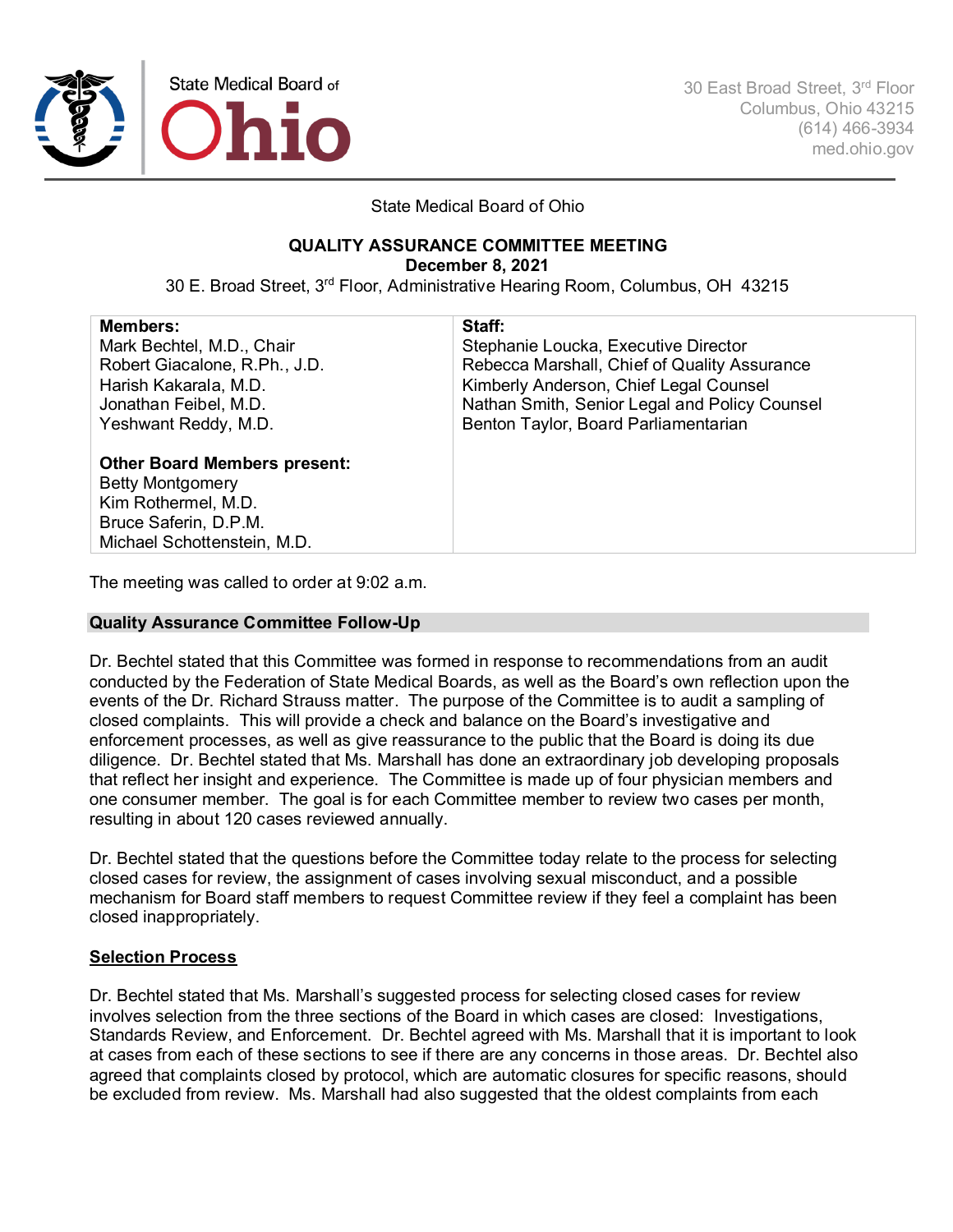section and the newest complaints from each section should be reviewed. Review of the oldest complaints will inform the Committee of issues related to backlogged cases, while review of the newest complaints will ensure those cases were not closed too hastily.

The Committee thoroughly discussed the case review selection process. Following discussion, the Committee agreed on the following process:

- Each month, 10 complaints will be selected for review from those closed in the month three months prior. This will allow sufficient time for collection and preparation of materials.
- Complaints will be selected from each of the following three sections: Investigations, Standards Review, and Enforcement.
- The oldest complaint and the newest complaint from each section will be selected for review, for a total of six complaints.
- An additional complaint will be selected randomly from each section, bringing the total to nine complaints.
- The tenth complaint for review will be selected randomly from one of the sections on a rotating basis.

Dr. Bechtel suggested that a formal analysis of the selection process be performed after six months to see if the Committee wishes to make any changes. The Committee members agreed.

### **Sexual Misconduct Cases**

Dr. Bechtel opined that it will be important to have the Committee's consumer member involved in the review of closed complaints that include allegations of sexual misconduct. Ms. Marshall has suggested that if one or two sexual misconduct cases are selected in a month they should be assigned to the consumer member, and any additional sexual misconduct cases can be assigned to one of the physician members randomly.

Dr. Feibel agreed that it is important to have consumer member involvement in these cases, but stated that there is also value in having a physician member involved as well. Dr. Feibel opined that it will be rare to have more than two sexual misconduct cases in a month, and therefore the same person would potentially be reviewing all such cases.

Following thorough discussion, Dr. Feibel suggested that the first sexual misconduct complaint should be assigned to the consumer member; if there is a second such complaint, it should be assigned to a physician member; if there is a third such complaint, it should be assigned to the consumer member in addition to the first complaint; any additional sexual misconduct complaints should be assigned to physician members. In this way, the consumer member is likely to review more than 50% of the sexual misconduct complaints selected. The Committee members agreed. Ms. Marshall stated that the sexual misconduct complaints assigned to physician members can be done on a rotating basis. The Committee members agreed.

Dr. Schottenstein asked how many sexual misconduct complaints one might expect to be selected for review in a given month. Ms. Marshall replied that the selection for January has already been made and it includes three sexual misconduct complaints, but that may be unusually high because of the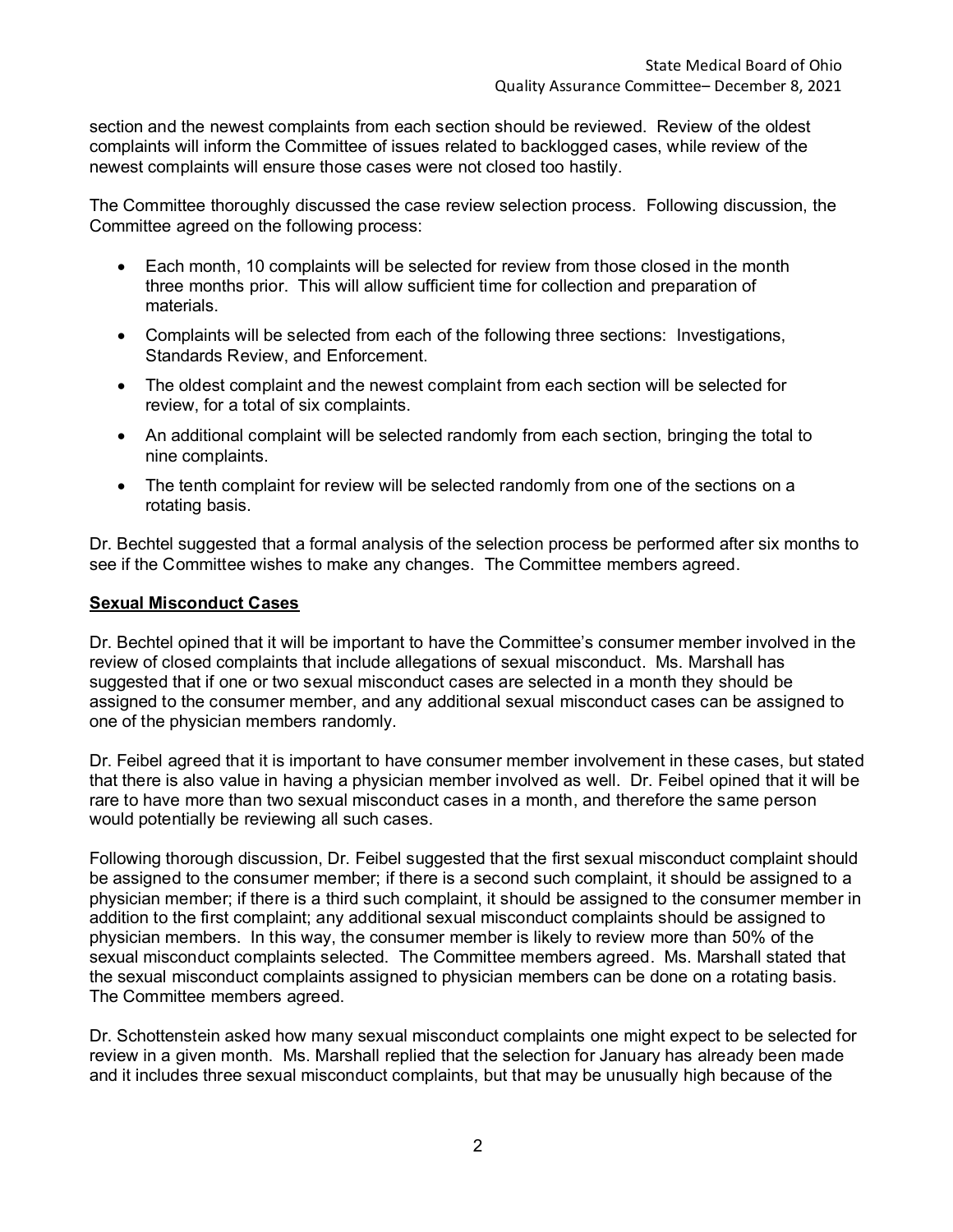high number of sexual misconduct complaints that had been recently reviewed as part of the historical lookback project.

#### **Mechanism for Staff Request for Quality Assurance Committee Review**

Dr. Feibel opined that there should be a mechanism by which a member of the Board's staff can confidentially bring a closed complaint to the Committee for review if the staff member feels the Secretary and Supervising Member had closed a complaint inappropriately. Dr. Feibel opined that this would happen very infrequently, but expressed concern that such a mechanism does not exist.

Ms. Loucka agreed with Dr. Feibel, stating that the more avenues staff has to raise concerns confidentially, the better. Ms. Loucka stated that staff members with such concerns can come to her, but acknowledged that the staff member may not feel comfortable doing that. Ms. Loucka supported more options to escalate any concerns, within guardrails and as part of the quality assurance program. Dr. Schottenstein and Dr. Reddy agreed, stating that having such a mechanism in place would be good for the culture of the Board.

In response to a question from Dr. Reddy, Ms. Marshall stated that she could not recall any situation in which a staff member felt that a complaint had been improperly closed. Ms. Marshall stated that attorneys have strong opinions and do not always agree with the Secretary and Supervising Member, but that is very different from believing that the Secretary and Supervising Member had not fulfilled their duty or violated the law.

Dr. Feibel reiterated his opinion that such a mechanism would be utilized very infrequently, and it will therefore give the other Board members comfort if, for instance, the mechanism is not utilized at all in the first year. If the mechanism is utilized five or six times in the first year, that would be more concerning.

Dr. Rothermel briefly discussed the process of rounds and the closure of complaints. Twice per month, complaints are reviewed by the Secretary and Supervising member and all of the Board's Enforcement Attorneys sitting in the same room. Each Enforcement Attorney presents their own cases, but all the attorneys are able to comment and give their opinion on every case, and are in fact encouraged to do so by the Secretary and Supervising Member. Dr. Rothermel stated that rounds is a very good place for staff to express their concerns, rather than remaining silent and then pursuing another route later.

After thorough discussion, the Committee agreed on a process. Staff members who are concerned that a complaint may have been closed inappropriately can take the matter to Ms. Loucka or Ms. Marshall. That complaint can be included in the next month's group of 10 complaints and assigned to a Committee member for review in the usual manner. To remove the possibility of bias, the Committee will not be informed that a complaint had come via this route until after the review is complete.

#### **Additional Issues**

Ms. Montgomery commented that there should be consideration of a process apart from the quality assurance process which allows for a post-mortem review of a case that has been heard by the Board. Such a process can address concerns that Board members may have about specific cases that seem egregious but the details of which are limited due of the confidentiality of investigative material.